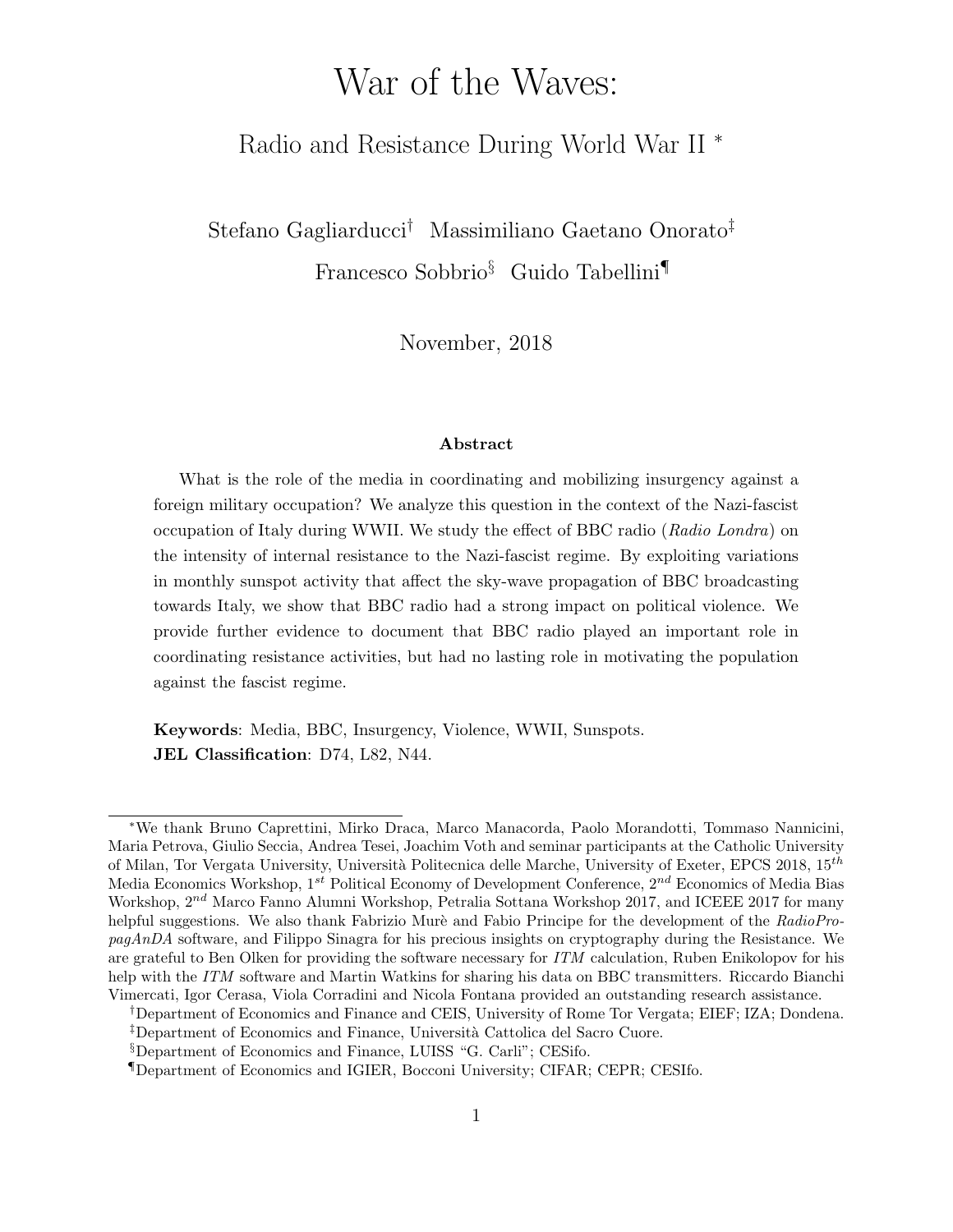### 1 Introduction

During any war, the transmission of information to troops on the ground is an essential weapon. Information is needed to transmit orders, to coordinate and direct military operations, to warn soldiers of imminent dangers, and also to motivate the troops, letting them know that they are not alone and that they are fighting for a worthy cause. Information is especially important during civil wars, or when civilians resist a foreign occupation. In such circumstances, military organizations are looser and less hierarchical, and the need for coordination is accordingly greater; moreover, information about the chances of victory, propaganda and spreading of emotions can play an important role in mobilizing and motivating the insurgency (or in preventing this from happening). Hence the media are particularly important actors during a civil war or when fighting a foreign occupation.

This paper studies the effects of BBC radio (Radio Londra) during the German occupation of Italy in 1943-1945 and the associated civil war between fascists and partisan forces. Partisan resistance played an important role in the Italian liberation and was violently opposed by the Nazi-fascist forces, resulting in about 75,000 Italian casualties. The BBC was deeply engaged in encouraging opposition to the German occupation throughout Europe, and was a particularly important source of reliable information during the Italian civil war. Its strategy was to target individuals and organizations that were already inclined towards an active resistance, besides providing information and counter-propaganda for the masses. Specifically, the BBC provided accurate and reliable information on the Allied Forces' military campaigns and on resistance activities. It also diffused counter-propaganda messages against the fascist regime. Finally, it conveyed coded messages to the partisan brigades, in order to direct and coordinate them.

One of the contributions of this paper is a novel identification strategy that exploits exogenous time and geographic variation in the BBC signal strength across Italian municipalities, induced by sunspot activity. Unlike other local radios, BBC radio broadcast from the UK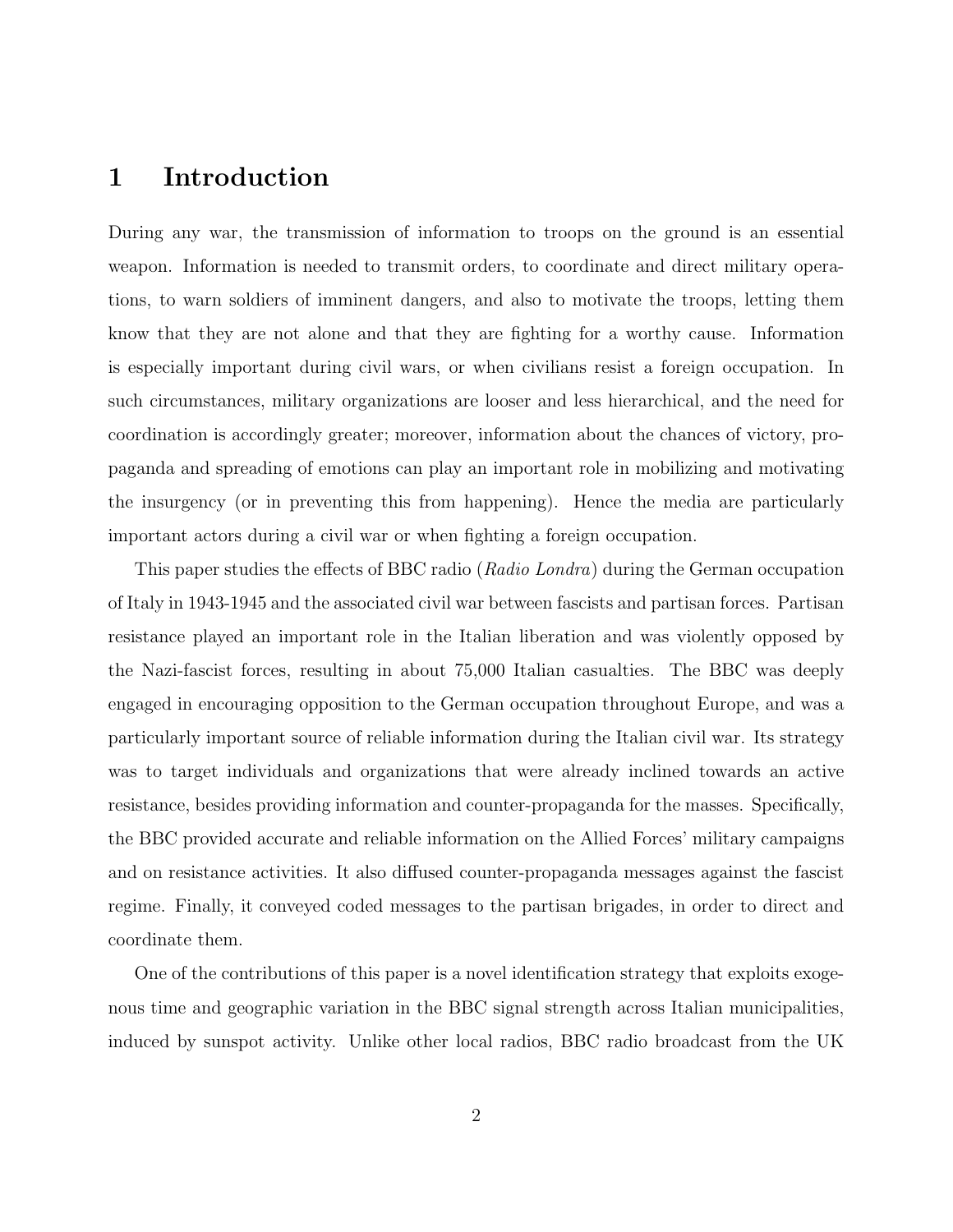and relied on the ionospheric propagation of short and medium-waves [\(BBC,](#page-35-0) [1944\)](#page-35-0). Time variation in signal strength within municipalities was induced by seasonal changes in daylight time and by monthly variation in sunspot activity. At the same time, different geographic areas in Italy were differently affected, depending on their location relative to BBC transmitters (which did not change throughout the civil war period). By using the Voice of America Coverage Analysis Program (VoACAP), we simulate the strength of BBC signal across Italian municipalities for each month. We then study the effect of these predicted monthly changes in the BBC signal strength on indicators of insurgency against the Nazi-fascist occupation in different Italian municipalities. As historical records do not provide a direct municipal-level time-varying measure on the intensity of resistance, as an indirect proxy we use the number of episodes of violence perpetrated by the Nazi-fascists in response to partisan or civilian resistance (e.g., Nazi-fascists retaliations).

Our main result is that BBC signal strength is positively associated with the intensity of resistance. A 10% increase in signal strength (corresponding to almost one standard deviation) increases the number of episodes of Nazi-fascist violence related to partisan and civilian resistance by almost four times, relative to the monthly average. This is a large effect, which is possibly explained by the role of BBC messages. As we discuss in Section [2,](#page-5-0) the Italian BBC program provided counter-propaganda targeted to the Italian population at large, but it also conveyed information and coded messages to resistance fighters. For instance, Radio Londra was used by the Allies to deliver coded messages about the timing and locations of air-drops, of bombings by the Allied Air Forces, and about the ground movements of the Nazifascist and allied troops. A change in the BBC signal quality could determine whether or not partisan brigades would receive such key information and, therefore, be able to undertake their resistance activities.

Additional evidence reinforces the interpretation that BBC broadcasts affected the intensity of partisan activities mainly through improved coordination. First, the effect of the BBC on the intensity of resistance is stronger in the proximity of the liberation, when military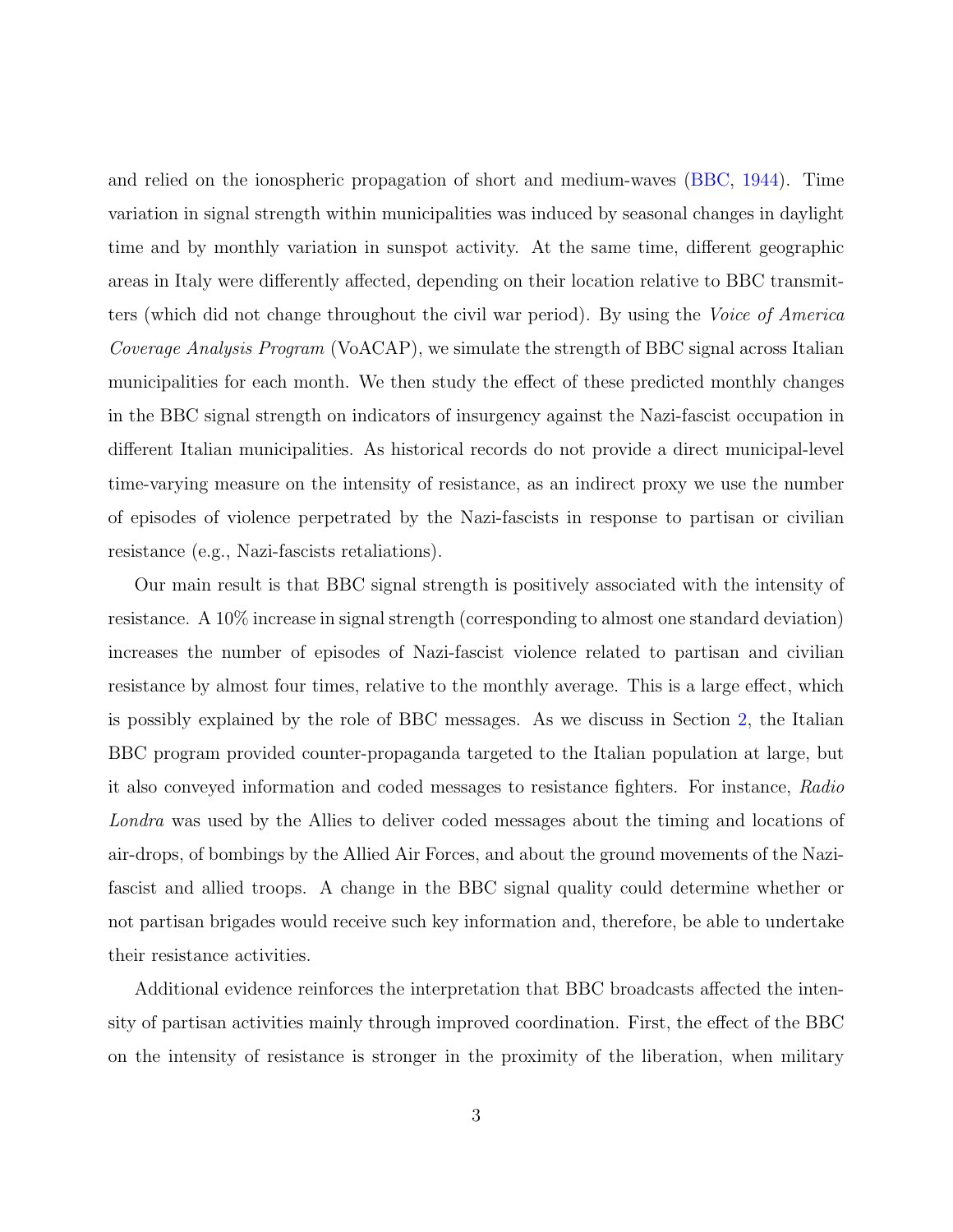activity was more intense and the marginal value for the Allies of attacks by the partisan brigades was probably larger. Furthermore, the effect that we estimate is simultaneous to the change in the BBC signal strength and does not depend on the quality of transmissions in previous months. The lack of a long lasting effect suggests that the main mechanism at work was operational coordination of allied and resistance activities rather than propaganda or persuasion. This interpretation is confirmed by the finding that the competing fascist radio EIAR and the Allied Forces radio (broadcasting from liberated cities in the South of Italy) had no observable effects. The aim of both these radio stations was mainly propaganda. Moreover, we find that the effect of the BBC was weaker during the bombings of German unmovable targets by the Allied Forces, suggesting that the BBC informed partisans and kept them away from bombing areas. Finally, the cumulative BBC signal strength between 1943 and 1945 is not correlated with the outcomes of the first post-war elections in 1946. Although in this case the identification strategy is less compelling, this evidence too does not support a motivation or propaganda channel. All in all, we infer that the BBC radio played an important role in coordinating resistance activities against the foreign occupation, but had a minor role in mobilizing the civilian population against the Nazi-fascist regime.

A rapidly growing literature studies the role of the media in the context of political protests [\(Enikolopov](#page-36-0) et al., [2016;](#page-37-0) [Manacorda and Tesei,](#page-37-0) 2016; [Acemoglu](#page-35-1) et al., [2018\)](#page-35-1).<sup>[1](#page-3-0)</sup> Differently from existing contributions, we focus on military insurgencies in times of war rather than on protest participation. This allows us to measure the impact of the media in a context of more radical conflict and organized violence, where several human lives are at stake.<sup>[2](#page-3-1)</sup> While the literature has focused on the effect of media in favoring spontaneous coordination of participants to

<span id="page-3-0"></span><sup>&</sup>lt;sup>1</sup>[Enikolopov](#page-36-0) *et al.* [\(2016\)](#page-36-0) show that social media diffusion increased protest participation in Russia, mainly through improved coordination. [Manacorda and Tesei](#page-37-0) [\(2016\)](#page-37-0) show that mobile phones increased the responsiveness of mass protests to economic downturns in Africa, through both enhanced information and better coordination. [Acemoglu](#page-35-1) *et al.* [\(2018\)](#page-35-1) show that social media may have played an important role in mobilizing protests in Egypt during the Arab spring.

<span id="page-3-1"></span><sup>2</sup>[Kern and Hainmueller](#page-36-1) [\(2009\)](#page-36-1) find a positive impact of the West German television on the support for the East Germany's authoritarian regime, mostly due to the entertaining nature of the West German Television. In a similar context, a recent paper by [Bursztyn and Cantoni](#page-35-2) [\(2016\)](#page-35-2) shows that the exposure to West German television affected the composition but not the aggregate level of consumption in East Germany.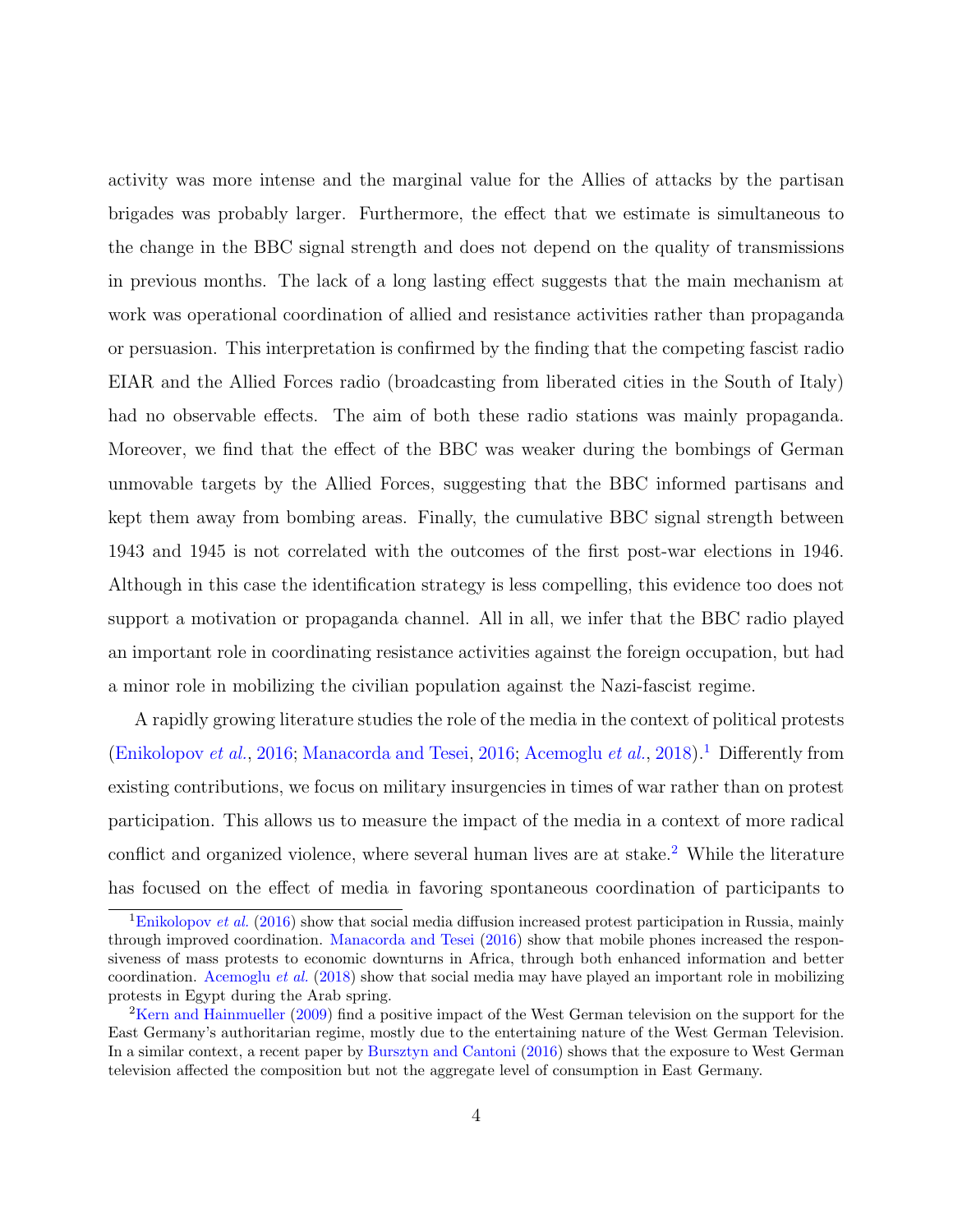protests [\(Enikolopov](#page-36-0) et al., [2016;](#page-36-0) [Manacorda and Tesei,](#page-37-0) [2016\)](#page-37-0), we analyze a setting were media work via centralized or external coordination. Relatedly, by emphasizing the role of the media in facilitating forms of direct foreign intervention during war episodes, we speak more directly to an important aspect of modern conflicts, which has received little attention in the literature [\(Shapiro and Weidmann,](#page-37-1) [2015\)](#page-37-1). Our results show that critical information provided to insurgents by the BBC increased the intensity of resistance against the Nazi-fascist regime, helping the Allies to liberate Italy.<sup>[3](#page-4-0)</sup>

More generally, by studying a setting where media provide both propaganda and tactical information, we can compare the efficacy of these two instruments. Contrary to the previous literature [\(DellaVigna](#page-36-2) et al., [2014;](#page-36-2) [Yanagizawa-Drott,](#page-38-0) [2014;](#page-38-0) [Adena](#page-35-3) et al., [2015,](#page-35-3) [2017\)](#page-35-4), in this historical setting radio exposure did not seem to operate through propaganda. This is despite the BBC's high perceived credibility and its deliberate aim at motivating civilians to rise up against the regime [\(Briggs,](#page-35-5) [1970;](#page-35-5) [Papa,](#page-37-2) [1978;](#page-37-2) [Piccialuti-Caprioli,](#page-37-3) [1979\)](#page-37-3).<sup>[4](#page-4-1)</sup> One possible explanation is that the emergence of organized military brigades catalyzed most of the opposition to the Nazi-fascist regime. These brigades largely benefited from tactical information about military activities rather than from propaganda.

Finally, by also looking at the opposite propaganda by the fascist regime (EIAR), we also study the effect of the response of an autocratic regime to the presence of foreign media. This is a relevant point, as the observed effect of media on protest activities is jointly determined

<span id="page-4-0"></span><sup>3</sup>More generally, our paper is also related to the literature on foreign intervention in weakly institutionalized environments. [Dell and Querubin](#page-36-3) [\(2018\)](#page-36-3) find that US bombings exacerbated Vietnamese insurgency and weakened local governance, while [Garcia-Arenas](#page-36-4) [\(2016\)](#page-36-4) finds a positive effect of US radio counter-propaganda during the 1991 Russian presidential elections on the support to Yeltsin.

<span id="page-4-1"></span><sup>4</sup>[DellaVigna](#page-36-2) et al. [\(2014\)](#page-36-2) find sizable effects of exposure to Serbian public radio on Croatian nationalism. [Yanagizawa-Drott](#page-38-0) [\(2014\)](#page-38-0) shows that a popular radio broadcasting had a large effect on violence against minorities in the Rwandan genocide, where persuasion and imitation by neighboring villages were the main mechanisms. In the context of Nazi Germany, [Adena](#page-35-3) et al. [\(2015\)](#page-35-3) study the effects of radio propaganda, finding positive effects on Nazi popularity, while [Adena](#page-35-4) *et al.* [\(2017\)](#page-35-4) show that bombing by the Allies increases the likelihood of treason (e.g., work slowdown) and that the exposure to BBC counter-propaganda tends to amplify such effects. Notice that, differently from the German context analyzed by [Adena](#page-35-4) *et al.* [\(2017\)](#page-35-4) with uncoordinated acts of defection, mostly from members of the government or the army, in Italy there was an organized resistance composed by members of the general population.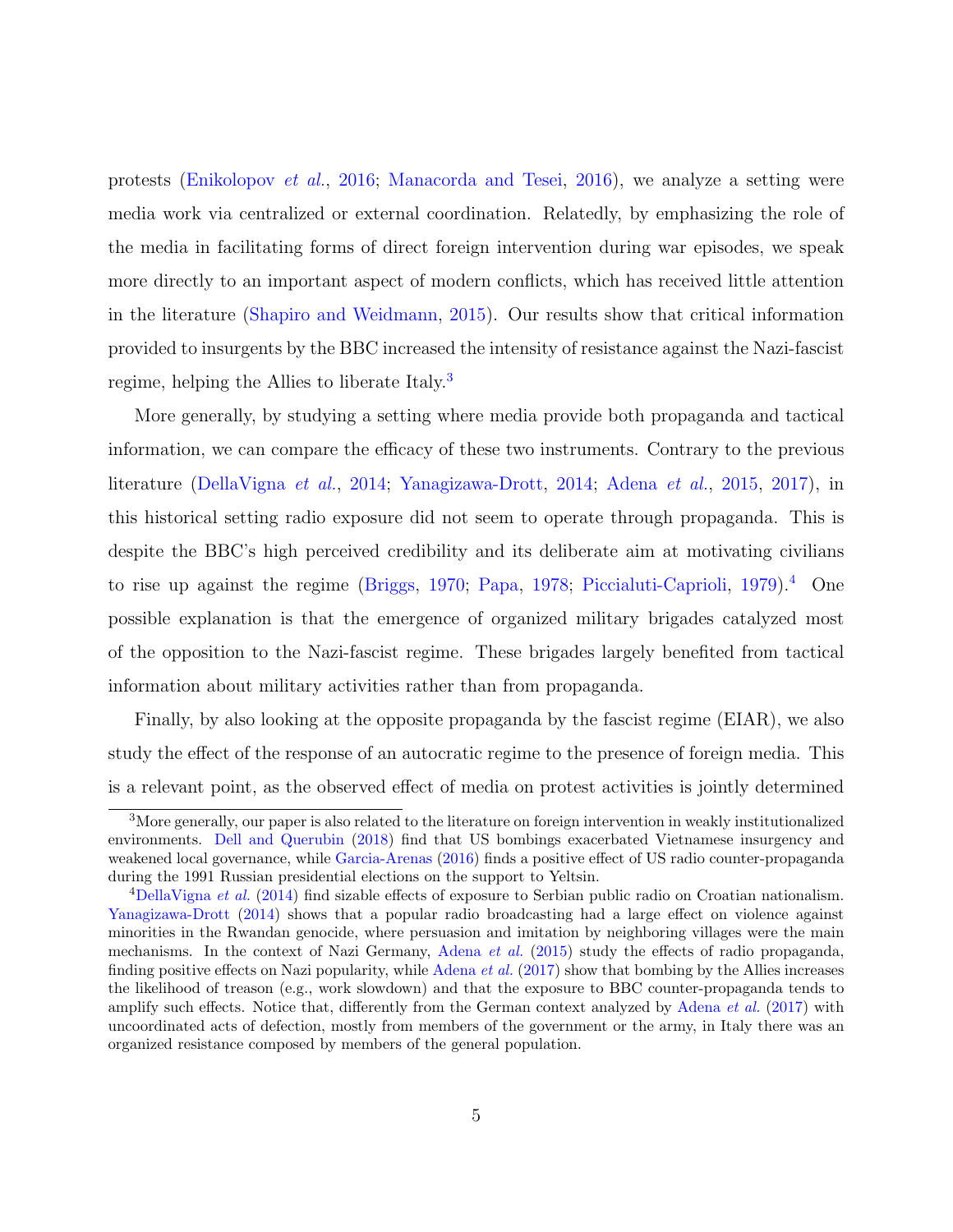by their interaction with the demand for regime change and with the response of autocratic regimes  $(Qin et al., 2017)$  $(Qin et al., 2017)$  $(Qin et al., 2017)$  $(Qin et al., 2017)$ .

The paper is organized as follows. Section [2](#page-5-0) illustrates the historical background. Section [3](#page-11-0) describes the data. Section [4](#page-19-0) explains our empirical strategy. Section [5](#page-21-0) presents the main empirical results, while Section [6](#page-26-0) discusses possible mechanisms at work. Section [7](#page-33-0) concludes. [7](#page-54-0) reports additional results which we also discuss in the main text. For the interested reader, the on-line appendix presents illustrative examples of BBC messages and of episodes of violence perpetrated by the Nazi-fascists. It also contains detailed background information on several aspects concerning the BBC radio signal.

### <span id="page-5-0"></span>2 Background

#### 2.1 The Italian Civil War and the Resistance

The allied troops landed in and liberated Sicily in July 1943. They advanced quickly in the South of Italy and liberated it by the end of September 1943. The allied troops were then halted by Germans between Naples and Rome (along the so called Gustav line) until the Spring of 1944. From there, the battlefront moved quickly to another German line of defense, the Gothic line, that cut Italy from East to West between Florence and Bologna. The battles by the Gothic line took place between the Summer of 1944 and April 1945. Germans surrendered in May 1945.

The war in Italy was not just fought by the Allies against the Germans, but it was also a civil war: in the areas under German occupation, the Nazis were supported by Italian military forces loyal to Mussolini, but opposed by an active resistance movement (the Resistenza, literally the Resistance). The partisan movement was largely a bottom-up phenomenon that grew spontaneously from a few thousands active individuals in the Fall of 1943 to tens of thousands one year later. About 30,000 partisan insurgents were killed by the Nazi-fascists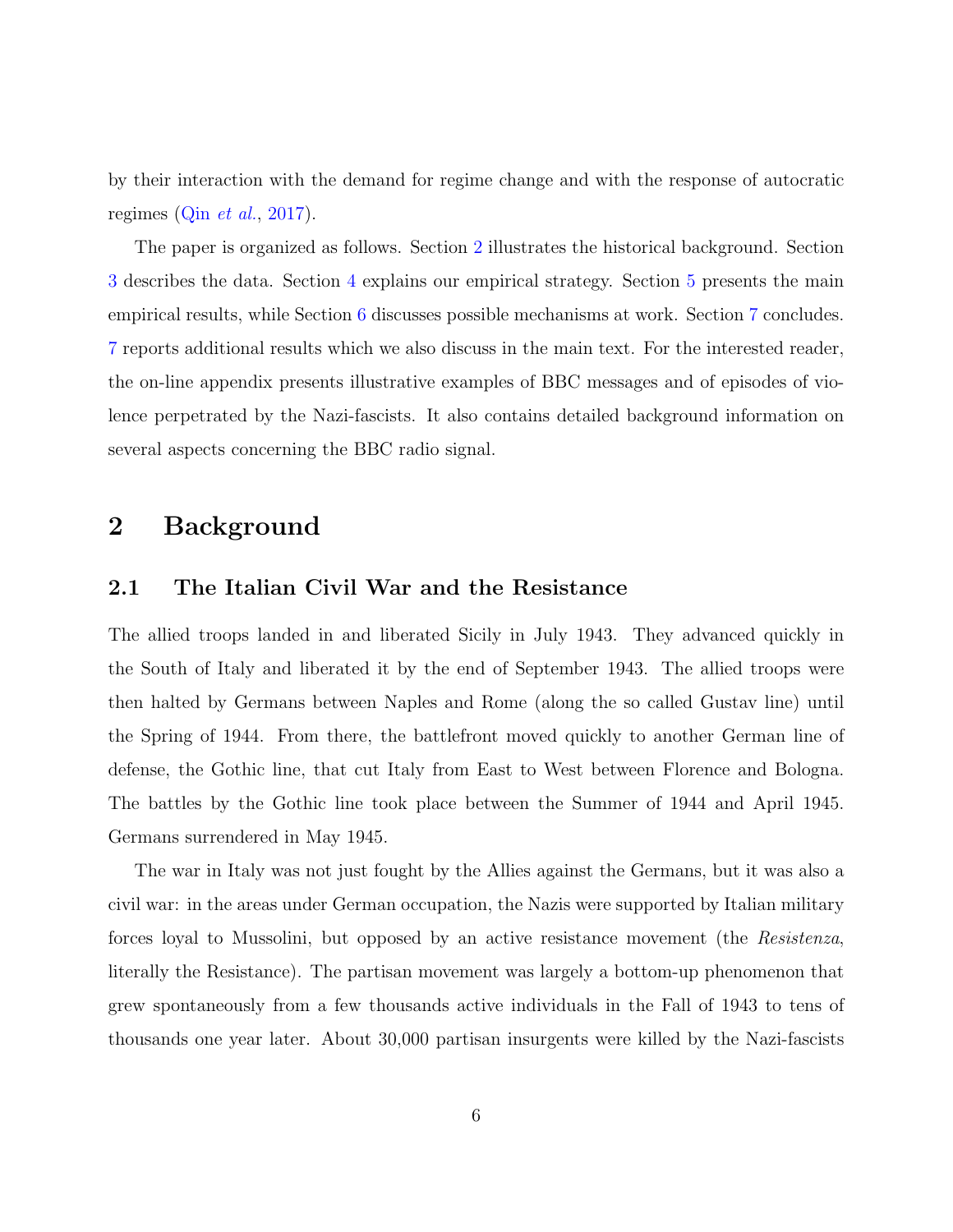during this period, mainly from the Summer 1944 onward [\(Gentile,](#page-36-5) [2015\)](#page-36-5). Although the partisan leadership played a key role in the design of the postwar Italian political system, partisan organizations did not have actual recognition by the Allies during the war and, unlike in other European countries, they were not represented in the Allies command structures [\(Spriano,](#page-38-1) [1975\)](#page-38-1). Partisan forces were organized in small brigades, and the coordination of their activities remained a major challenge throughout the civil war.

#### 2.2 The Italian Service of the BBC

The Italian Service of the BBC started in the autumn of 1939 with a 15 minutes daily broadcasting. It soon became widely known in Italy simply as Radio Londra [\(Piccialuti-Caprioli,](#page-37-3) [1979\)](#page-37-3). Its length and scope expanded over time: after September 1943 it reached four hours and fifteen minutes of daily broadcasting [\(BBC,](#page-35-6) [1945\)](#page-35-6).<sup>[5](#page-6-0)</sup> During the Italian Civil War (October 1943 - May 1945), the Italian program of the BBC was structured in three main sections: 1) News bulletins broadcast hourly, at half past the hour, from the afternoon until 11.30pm [\(BBC,](#page-35-0) [1944\)](#page-35-0). Importantly, the news bulletins were often followed by coded "special messages" conveying logistic and military information to resistance fighters (see Section [2.3\)](#page-8-0); 2) "London Calling Italy" which was 30 minutes long [\(Piccialuti-Caprioli,](#page-37-5) [1976\)](#page-37-5) and broadcast at 4.30pm and 10.30pm; 3) The "Fighters and Workers Program", fifteen minutes long and broadcast at 6.30am and 5.30pm [\(Piccialuti-Caprioli,](#page-37-5) [1976\)](#page-37-5). It provided news on the Italian military campaign along with encouragement and advice to the resistance movements [\(Piccialuti-Caprioli,](#page-37-5) [1976;](#page-37-5) [BBC,](#page-35-0) [1944\)](#page-35-0).

While it is clearly difficult to have a precise estimate of the number of people listening to (and trusting) the BBC in Italy at that time, there are several indicators suggesting that it had a relatively high level of credibility and a large audience among the Italian population. The only available data are from the "Survey of Public Opinion Held in Sicily", conducted

<span id="page-6-0"></span> $5$ The program always started with four Morse codes identifying the "V" letter according to the Churchill's V-for-Victory campaign.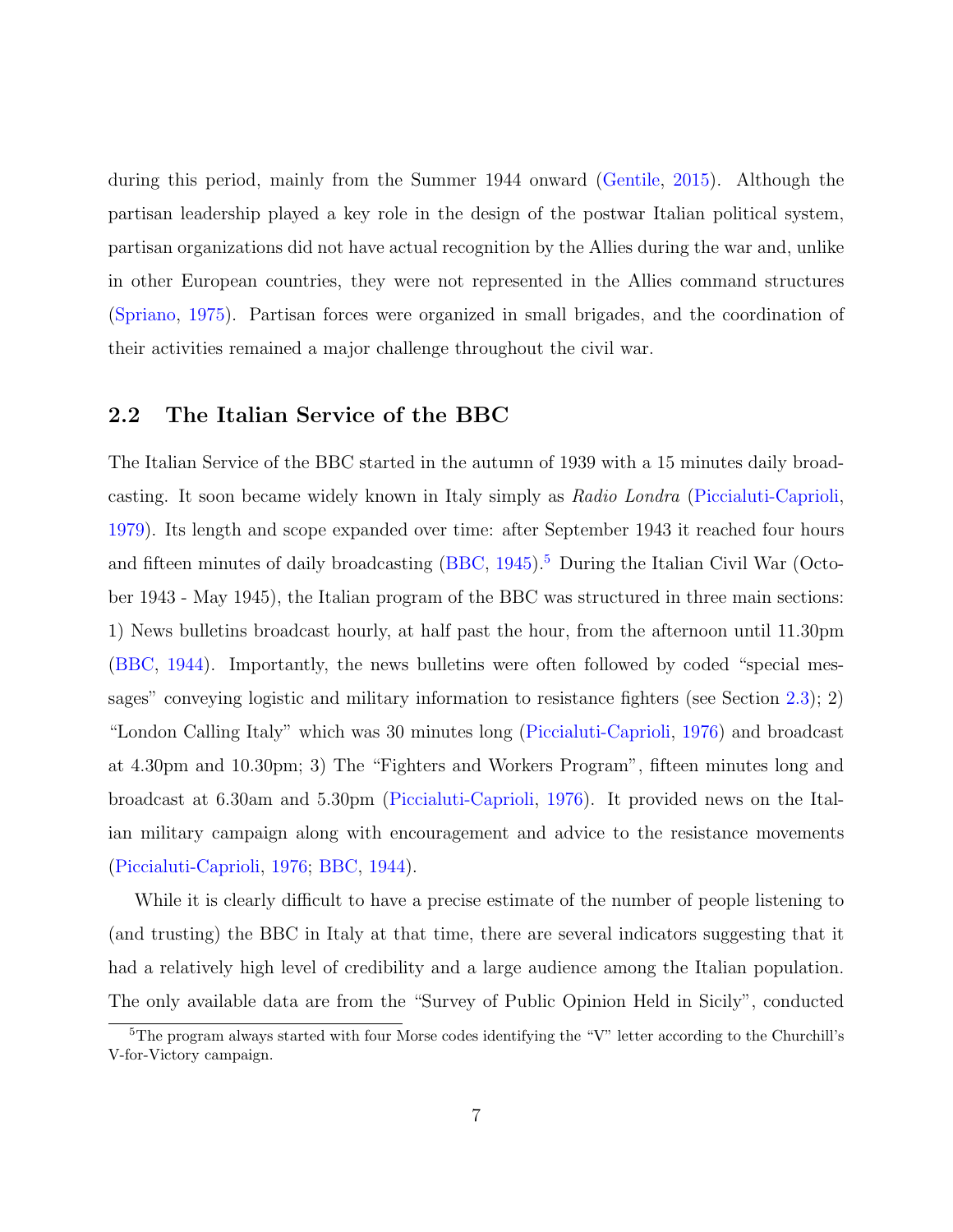by a group of social scientists on behalf of the Psychological Warfare Branch (PWB, henceforth) and of the Allied Force Headquarters (AFHQ, henceforth) in the Fall of 1943 in Sicily. According to this survey, 61% of the respondents listened to the BBC on average 18 times a month; 47% considered "Radio Palermo" (i.e., the radio station of the Allied Forces broadcasting from the former EIAR facilities in the city of Palermo) as the most credible radio; 22% said that the BBC was the most credible, while 42% considered EIAR and German radios as the least credible. Among those who listened to either the EIAR or the German radio, 66% was interested in music and only 7% in the news [\(Holt and Van de Velde](#page-36-6) [1960,](#page-36-6) p. 132).

Most importantly, historians tend to share the view that the BBC was perceived as a reliable source of information by Italians during the Second World War and had a high level of diffusion among the Italian population [\(Briggs,](#page-35-5) [1970;](#page-35-5) [Papa,](#page-37-2) [1978;](#page-37-2) [Piccialuti-Caprioli,](#page-37-3) [1979\)](#page-37-3). Historians attribute this perceived credibility to the unbiased account of the war events given by the BBC that was the result of the British editorial principle of separation between facts and opinion and, most importantly, of a specific strategic choice of the British Counter-Propaganda.<sup>[6](#page-7-0)</sup>

The number of radio subscribers (which was relatively low compared to other western European countries of the time) underestimates the actual number of people listening to the radio. Historians report that in Italy there was extensive collective listenership, also in several clandestine centers. In addition, anti-fascist activists mentioned the presence of home-made receivers. This created the so-called "mass clandestine listenership" [\(Papa,](#page-37-2) [1978;](#page-37-2) [Piccialuti-Caprioli,](#page-37-3) [1979\)](#page-37-3).

An indirect measure of success of the BBC is given by the effort of the fascist regime to contrast it. The regime introduced laws to discourage people from listening to the BBC. In 1941 the penalty for listening to the BBC was two months in jail and a pecuniary fine of one thousand liras, plus the confiscation of the radio. A report issued by the "Guardia

<span id="page-7-0"></span><sup>6</sup>"Remember: The Italian are now starved of the truth from day to day. The truth to them has been systematically twisted during the last seventeen years. Therefore, first and foremost give them facts. And secondly give them illuminating background" (Directive of British Propaganda to Italy, 20 September 1940).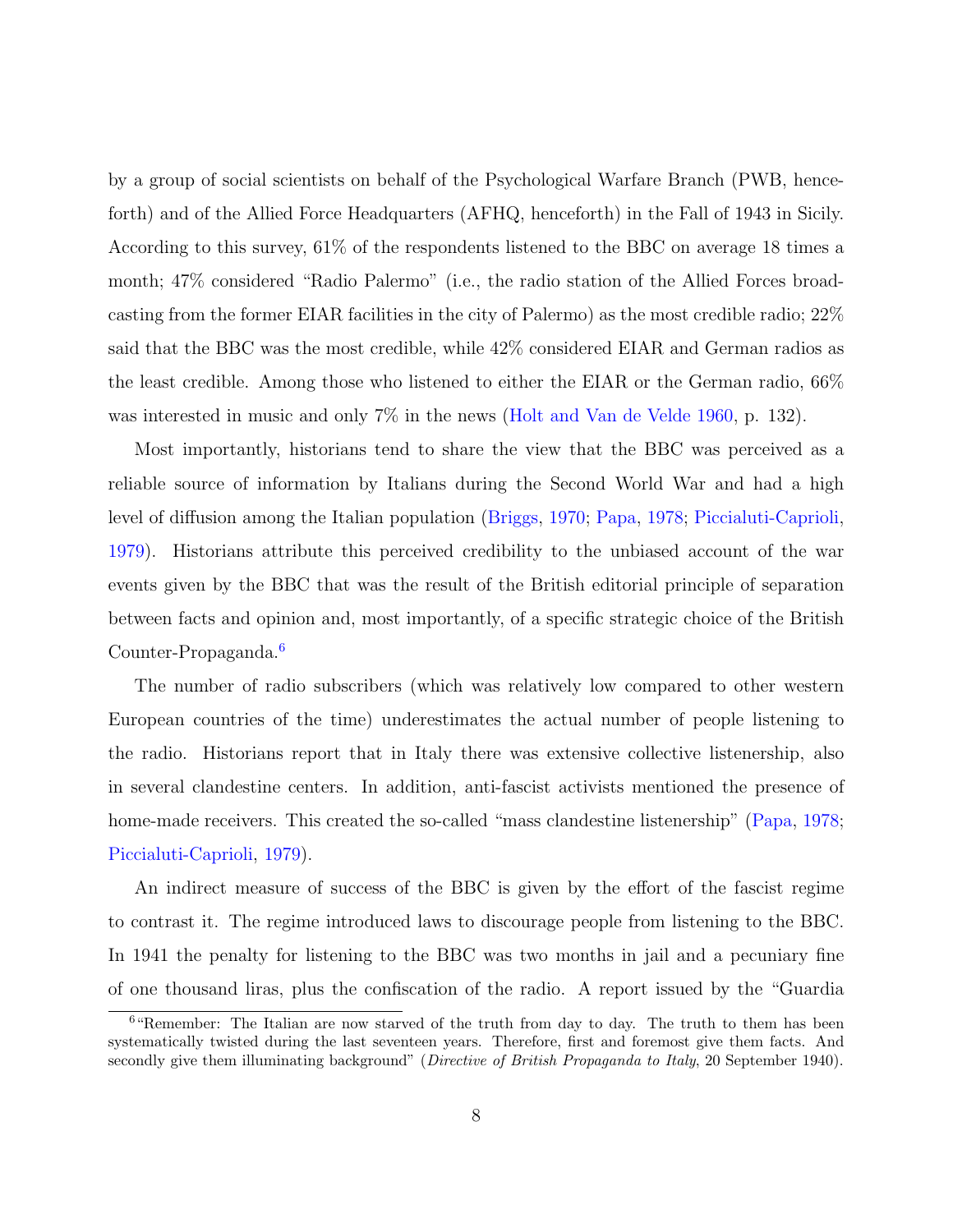Nazionale Repubblicana" - a military police corp created by the fascist government - stresses how widespread the propaganda by "Radio Londra" was among the Italian population, and calls for the "confiscation of radio receivers"or expresses the desire that they are "forced to receive a single Italian Station"[\(Bussoni](#page-35-7) [2017,](#page-35-7) p. 79). A second indirect measure of success of the BBC is represented by the many attempts of the fascist regime to sabotage its broadcasting through jamming devices.[7](#page-8-1)

#### <span id="page-8-0"></span>2.3 The BBC and the Resistance

Besides engaging in counter-propaganda, the BBC also supported resistance movements throughout Europe. On June  $18^{th}$  1940, on the eve of the French armistice with the Nazi invaders, Charles de Gaulle delivered a famous speech at the BBC in London rallying the French to support the Resistance. Later on, Andre' Philip, who had escaped from France to take part in de Gaulle's Government, claimed that "If there is resistance in France, it is due to the BBC" [\(Briggs](#page-35-5) [1970,](#page-35-5) p. 7).

Aside from motivating civilians to engage in the resistance against the Nazi-fascists, the BBC also played an important role in coordinating the resistance groups. "As resistance fighters in Europe tried to strike back against their occupiers, the BBC European Services would broadcast secret messages to them. These would be apparently meaningless phrases, whose significance was known only to specific resistance groups and their British handlers in the Special Operations Executive  $(SOE)^8$  $(SOE)^8$  Hearing the words would tell the resistance

<span id="page-8-1"></span><sup>7</sup> In 1940 the fascist regime allocated a special fund of 60 million liras to create some jamming stations in the main Italian municipalities [\(Cannistraro,](#page-35-8) [1975\)](#page-35-8).

<span id="page-8-2"></span><sup>8</sup>The Allies also assisted the resistance movement by means of the Special Operations Executive (SOE), a secret organization. In particular, sometimes airdrops were organized with the help of SOE radio operators on the ground, in connection with partisan groups. These radio operators were themselves parachuted along with small radio handsets transmitters (the so-called "parasets", [Pidgeon](#page-37-6) [2003\)](#page-37-6), that were used to send messages or requests to the Allied headquarters in Monopoli (Apulia) until January 1945, and then to the ones in Siena (Tuscany) from February 1945 onward [\(Stafford,](#page-38-2) [2011\)](#page-38-2). For the sake of our exercise, it is important to notice that SOE communications could not overlap with the BBC signal, as they had different points of transmission and reception. Moreover, the frequency of transmission and the power of these "parasets" were quite different from those of the BBC antenna transmitters located in the UK [\(Pidgeon,](#page-37-6) [2003\)](#page-37-6). Nevertheless, by relying on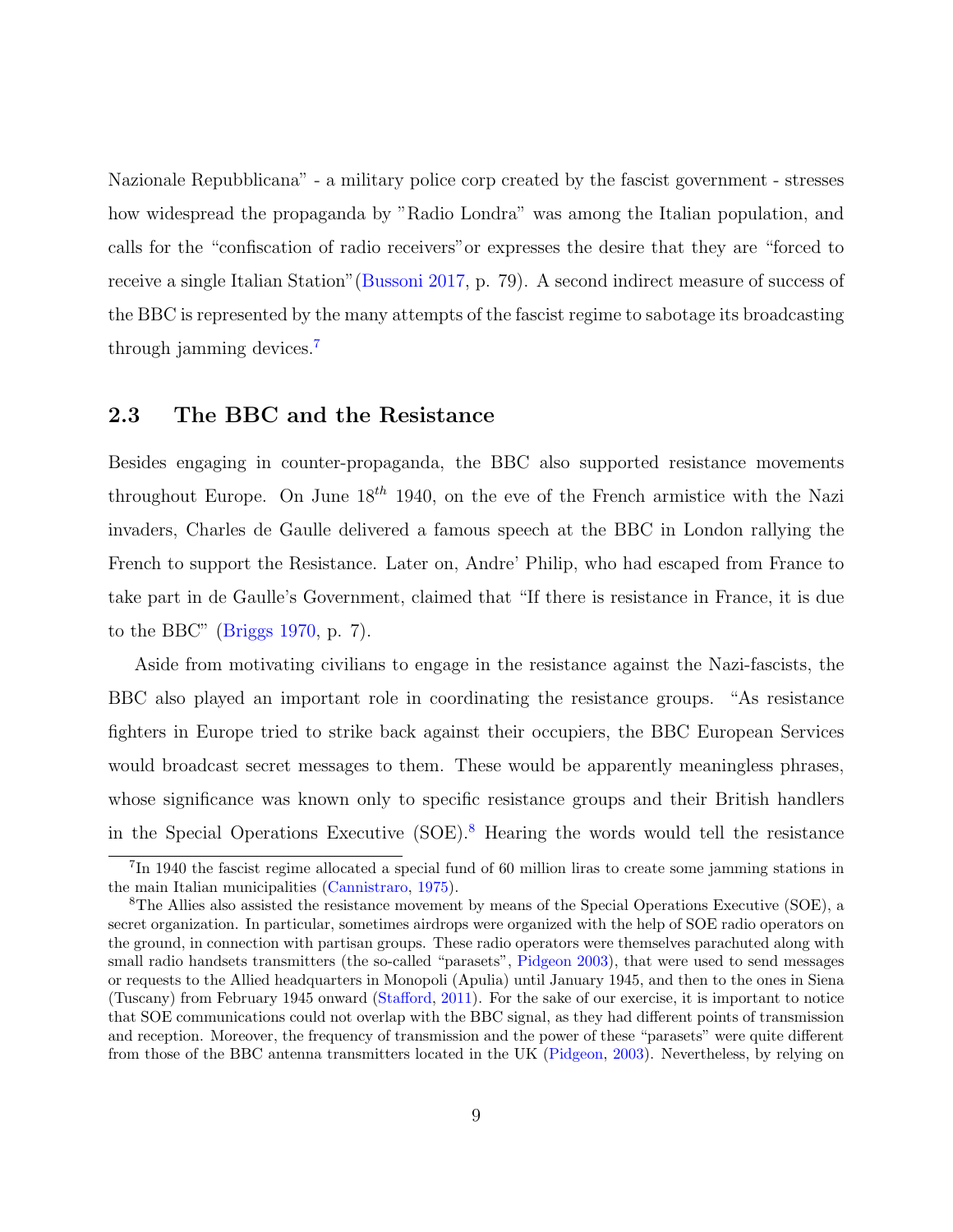fighters if an operation was to go ahead, or canceled; or if people or documents had arrived safely" [\(BBC](#page-35-9) [2007\)](#page-35-9). According to [Bussoni](#page-35-7) [\(2017,](#page-35-7) p. 78), during the Italian civil war, the BBC sent coded information to the partisans concerning air-drops of weapons and supplies or the setting-up of "improvised airfields". It also gave precise information on Nazi-fascist targets to sabotage, and forewarned the areas that were going to be interested by upcoming allied attacks. To the best of our knowledge, there is no evidence that these messages were deciphered by the Nazis [\(Sinagra,](#page-38-3) [1970;](#page-38-3) [Piccialuti-Caprioli,](#page-37-5) [1976\)](#page-37-5). The on-line appendix provides additional details and examples of the coded messages that were sent.[9](#page-9-0)

More generally, as exemplified by [Davison](#page-35-10) [\(1963,](#page-35-10) p. 35), during the Second World War "The BBC initially promoted the formation of resistance movements by letting individuals on the continent know that they were not alone - that there were others who shared their opinions. It urged all those who were resistance-minded to get together and form groups. It then attempted to provide political and technical information that would be useful to these groups. It gave them news that was relevant to their activities and that was likely to support their morale. It also let them know about techniques that had been used successfully to interfere with Nazi military operations. In this case, a foreign source provided not only external communications to a group of organizations but in some cases provided internal communications as well. That is, it enabled members of groups that had no reliable internal channels to keep in touch with each other."

the same software that we use for the BBC radio (see Section  $3.1.2$ ), we simulated the within municipality variation in the signal strength of SOE radios, which turned out to be uncorrelated with the BBC signal. Also, our main results are robust to controlling for the signal strength of SOE radios (these estimates reported in column  $(1)$  of Table  $A.2$ ).

<span id="page-9-0"></span> $9$  "My beard is blond", "The hen laid an egg", or "The parrot is read" are a few examples of "special" messages"sent under the strictest military secrecy to resistance fighters or to under-cover allied corps in Italy [\(Bussoni](#page-35-7) [2017,](#page-35-7) p. 78). It is also important to remark that, as shown by [Piffer](#page-37-7) [\(2010\)](#page-37-7), the Allies did not discriminate among partisan groups with different political ideologies. Therefore, they did not target their supplies to specific partisan groups.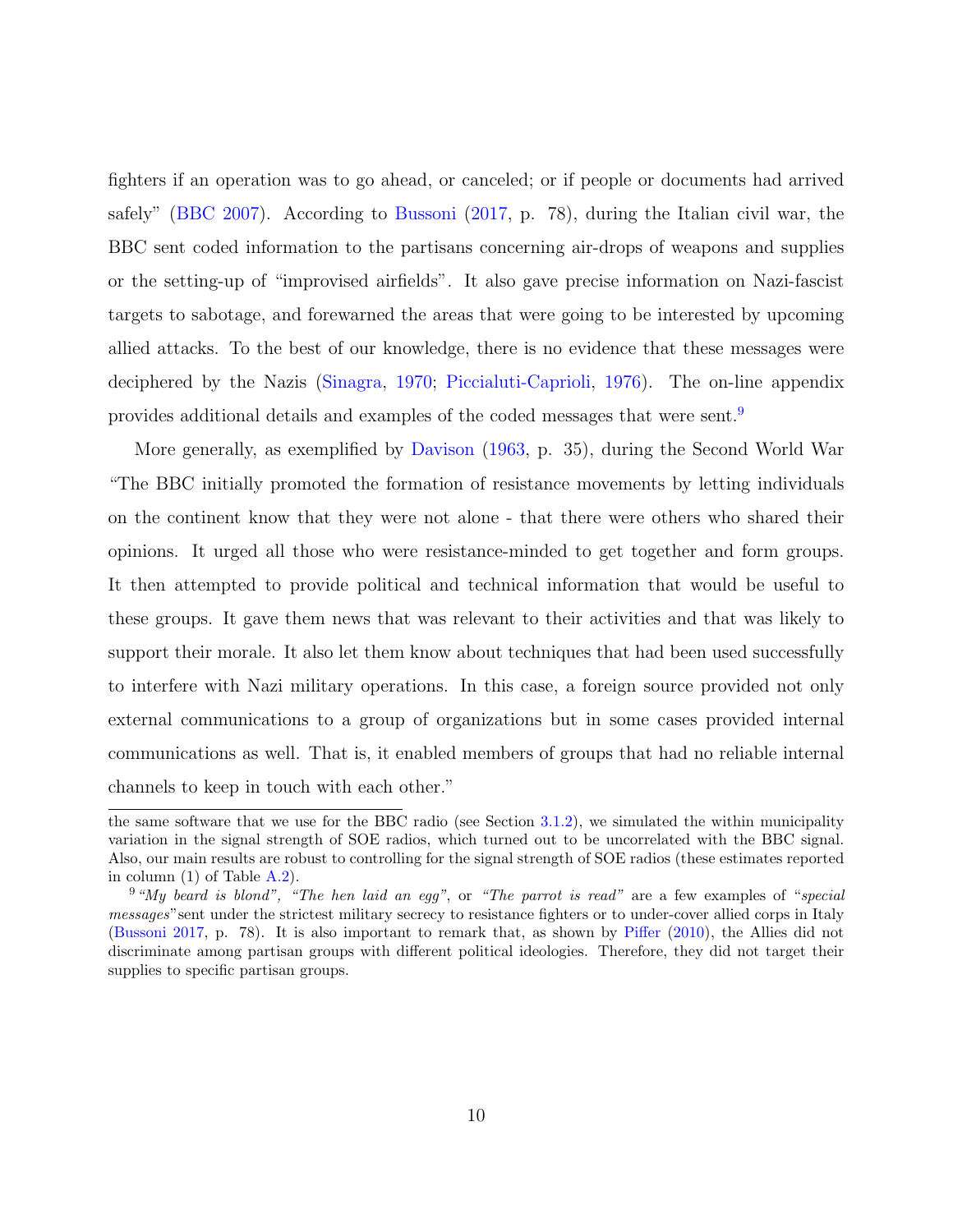### 2.4 EIAR Broadcasting

The EIAR (Ente Italiano Audizioni Radiofoniche) was the official radio of the fascist regime. It was active since the end of 1924 (first station in Rome). Throughout the years, the fascist regime increased the extent of propaganda broadcasted by the EIAR. In 1931, 22% of EIAR radio programs had a clear propaganda content. This percentage increased to 33% in 1938 [\(Cannistraro,](#page-35-8) [1975\)](#page-35-8). The fascist regime also tried to boost radio penetration throughout Italy by introducing in April 1937 a radio device called "Radio Balilla" which had a relatively low cost and was payable in eighteen rates [\(Cannistraro](#page-35-8) [1975,](#page-35-8) p. 243).

### 2.5 Radio Counter-Propaganda within Italy

As the Allied Forces advanced in the South of Italy and freed Italian cities from the Nazifascists, they took control over former EIAR transmitters there located and used them to broadcast counter-propaganda from within Italy. For example on August  $6^{th}$ , 1943, soon after the Allies landed in and liberated Sicily, "Radio Palermo" started broadcasting four hours per day. The hours of daily broadcasts had increased to nine by September of the same year [\(Isola,](#page-36-7) [1996\)](#page-36-7). The same happened with "Radio Bari" and "Radio Napoli"that started broadcasting soon after the Armistice of September 1943, and "Radio Roma" that started after the liberation of Rome. The most famous program broadcasted by these radios was "Italia Combatte" , which mostly delivered news on the partisan resistance movement [\(Monteleone,](#page-37-8) [1995\)](#page-37-8).

Since all of these radios were under the control of the Allied Forces, from now on we will refer to them simply as "AF Radio".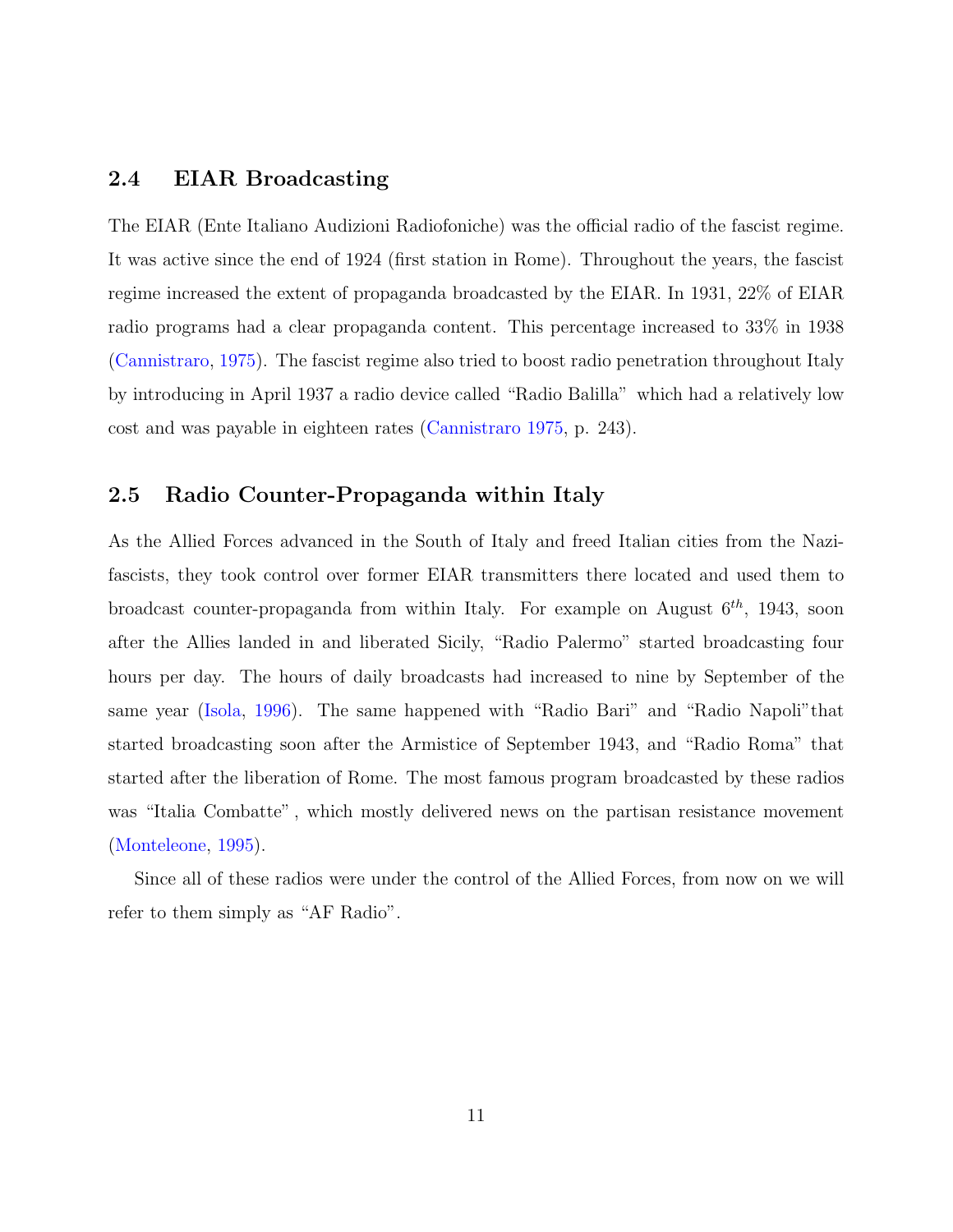### <span id="page-11-0"></span>3 Data

### <span id="page-11-2"></span>3.1 Radio Exposure

Our analysis focuses on one radio broadcasting from abroad (BBC) and two competing radio stations broadcasting from within Italy (EIAR and the "AF Radio"). Unfortunately, the information on how many people listened to these radios in each month-municipality is not available. Hence, we cannot estimate the relationship between signal strength and number of people listening to these radios. Following [Enikolopov](#page-36-8) et al. [\(2011\)](#page-36-8) and [Durante](#page-36-9) et al. [\(2015\)](#page-36-9) we, therefore, exploit continuous variation in signal strength and proxy radio exposure in each municipality by a time varying indicator of its signal quality.

Broadcasting relied on different technologies for different radio stations. As we discuss in the next section, we use two different sets of information and softwares for the prediction of the radio signal: one to calculate the strength of the EIAR and Allied Forces Radio signals, another one for the BBC signal.

#### 3.1.1 Radio Signal Prediction: EIAR and AF Radio

We calculate the radio signal strength of the EIAR radio in each Italian municipality by using information on transmitters' location, frequency, and power every month from 1925 up to 1945. We gather this information from the historical archives of the Radio Corriere.<sup>[10](#page-11-1)</sup> This was the weekly radio digest providing information on the broadcasting programs and, most importantly, on the location, frequency and power of the Italian radio stations. We cross-checked this information with that in [Papa](#page-37-2) [\(1978\)](#page-37-2); [Monteleone](#page-37-8) [\(1995\)](#page-37-8) and [Isola](#page-36-7) [\(1996\)](#page-36-7). Similarly, for the Allied Forces Radio we exploit data on EIAR transmitters along with information on when a city (where a radio station was located) was liberated by the Allied Forces. Moreover, we cross-checked this information with that in [Papa](#page-37-2) [\(1978\)](#page-37-2); [Monteleone](#page-37-9) [\(1980\)](#page-37-9) and [Isola](#page-36-7) [\(1996\)](#page-36-7) to account for the transmitters destroyed by the allied bombing.

<span id="page-11-1"></span> $10$ www.radiocorriere.teche.rai.it/.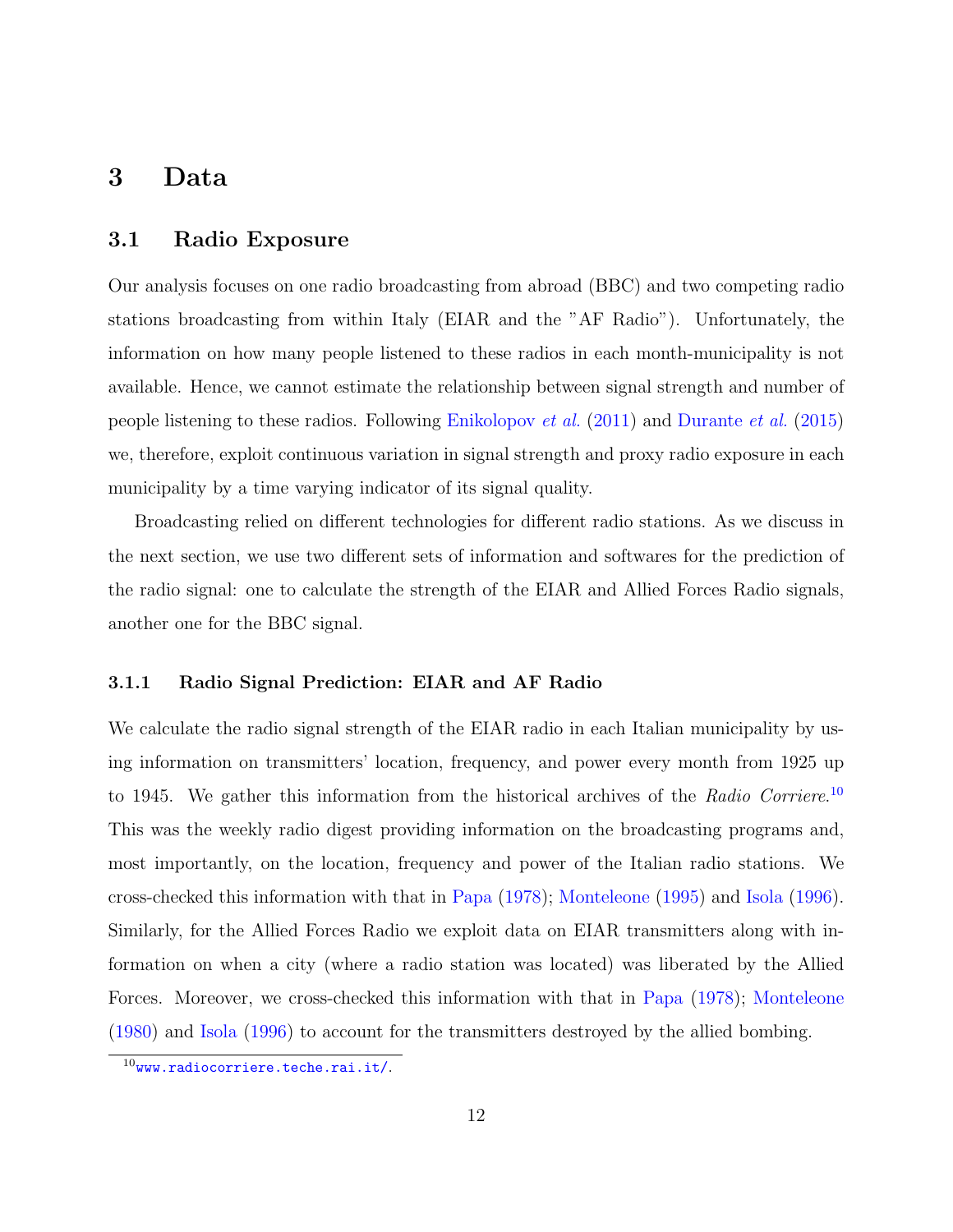Exploiting this data, we calculate the predicted EIAR and Allied Forces Radio signal strength for all Italian municipalities in each year using the Irregular Terrain Model [\(Hufford,](#page-36-10) [2002\)](#page-36-10), which combines data on the radio transmitters with the orographic characteristics of the terrain. This methodology is also used in [Olken](#page-37-10) [\(2009\)](#page-37-10), [Enikolopov](#page-36-8) *et al.* [\(2011\)](#page-36-8), [DellaV](#page-36-2)igna [et al.](#page-36-2) [\(2014\)](#page-36-2), [Yanagizawa-Drott](#page-38-0) [\(2014\)](#page-38-0), [Adena](#page-35-3) et al. [\(2015\)](#page-35-3), [Durante](#page-36-9) et al. [\(2015\)](#page-36-9) and [Adena](#page-35-4) *et al.* [\(2017\)](#page-35-4). By exploiting this software, we are able to compute the signal loss caused by physical distance and topography between the transmitting and receiving locations. Our measure of the EIAR/Allied Forces radios signal strengths for each municipality-month is the maximum of the signal powers across all transmitters. As in [Durante](#page-36-9) *et al.* [\(2015\)](#page-36-9), we compute the radio signal strength in decibels (dB) at the centroid of each Italian municipality. Moreover, to account for the potential endogeneity of the transmitter locations, we also compute (and control for) the theoretical radio signal intensity in absence of any geomorphological obstacle (i.e., by assuming that the terrain between the transmitter and the receiver is flat), as in [Olken](#page-37-10)  $(2009)$  and [Durante](#page-36-9) *et al.*  $(2015)$  (see Section [4\)](#page-19-0).

#### <span id="page-12-0"></span>3.1.2 Radio Signal Prediction: BBC

The BBC broadcast from the UK toward Italy using medium-waves and short-waves radio transmission. We collect data on the location, frequency and power of British medium-wave transmitters from the "Directory of Long and Medium Wave Usage in the United Kingdom, 1922-2007" by Martin Watkins. We also cross-checked it with the "Broadcasting Yearbook" (1939-1948) and [Pawley](#page-37-11) [\(1972\)](#page-37-11). The latter two sources were also used to collect information on short-wave transmitters as well as the information contained in the "Stevenson's Radio Bulletin" (1935-1948). Nevertheless, as we explain in great detail in the on-line technical appendix, our analysis focuses on medium-wave transmissions for two main reasons. The first one concerns the characteristics of Italian radio handsets in the WWII period. In particular, only "luxury" handsets were able to receive short-wave broadcasting. The most popular receivers, such as "Radio Balilla," were able to receive only medium-wave signals [\(RAI,](#page-37-12) [2017\)](#page-37-12).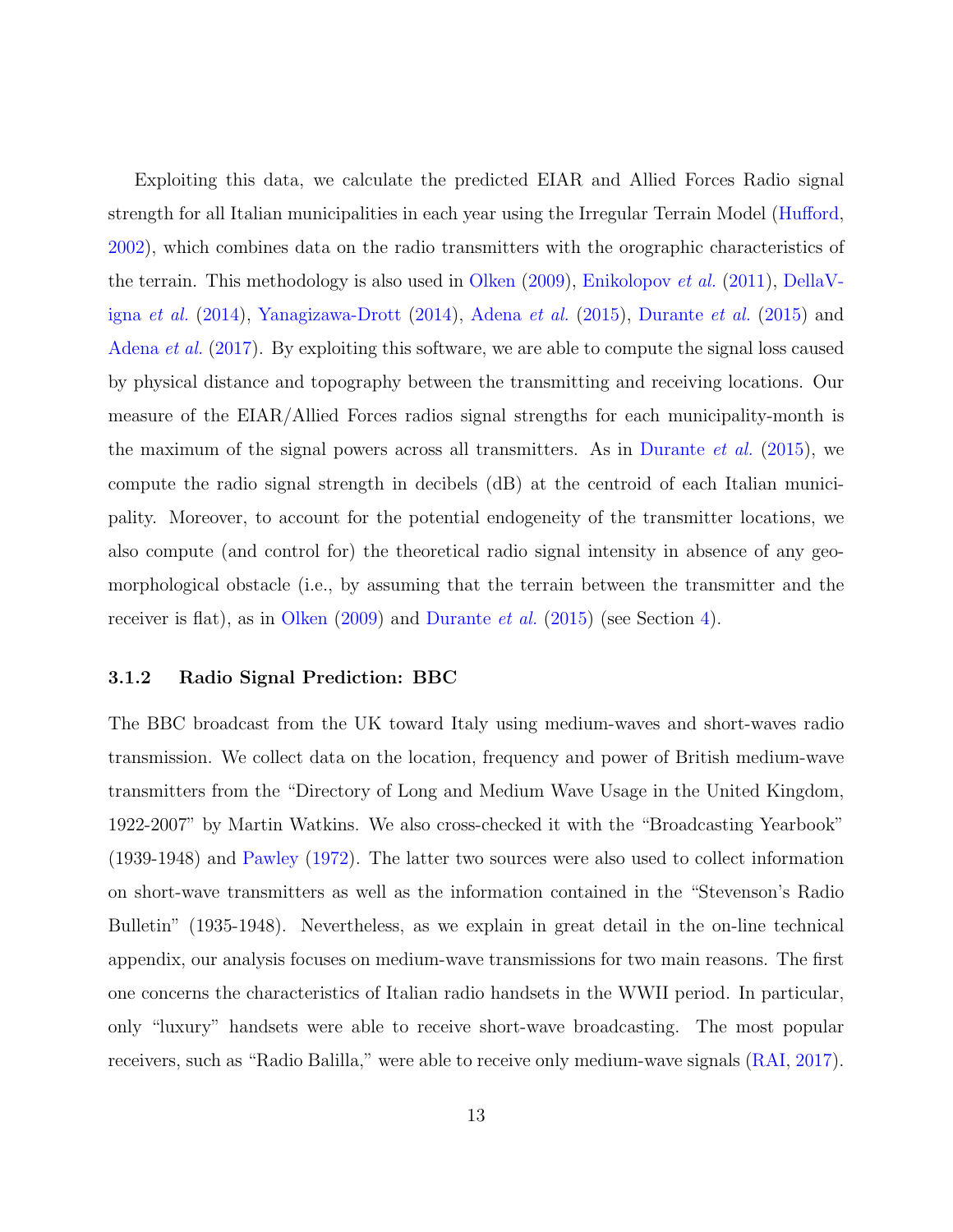Hence, it is reasonable to assume that only a negligible share of the Italian population and partisans were able to receive BBC short-wave radio broadcasting. In addition, on any given day multiple short-wave frequencies were used. Hence, it is not possible to obtain a reliable estimate of the quality of BBC short-wave signal reception across Italian municipalities in a given month-year. $11$ 

The medium (and short) wave broadcasting by the BBC allowed to reach very distant locations by exploiting the so-called "sky-wave" or ionospheric radio propagation, which is illustrated in Figure [1.](#page-39-0) Therefore, we cannot rely on the Irregular Terrain Model, as in the existing literature and as we do for the EIAR and "AF Radio", given that it exploits variations in radio/TV signal strength due to physical distance and topography between the transmitting and receiving locations. To calculate the BBC signal strength in each Italian municipality, we make use of the "Voice of America Coverage Analysis Program" (VoACAP). While in the on-line technical appendix we describe in details the "sky-wave" propagation, VoACAP and the technical aspects of predicting the BBC radio signal, in the remaining part of this section we provide some basic information.

Similarly to the Irregular Terrain Model (ITM), VoACAP exploits information on transmitter locations, frequency, and power. To predict the radio signal, the VoACAP program also uses data on the latitude and longitude of the receiving municipalities. Yet, differently from local radio stations (e.g., EIAR and "AF Radio") the sky-wave propagation in the ionosphere is not influenced by orographic characteristics. It is, instead, heavily affected by solar activity, i.e. by the number of sunspots. Variations in solar activity affect the ionosphere and, consequently, the propagation of the radio signal. Hence, holding the frequency, power and location of the radio transmitters constant (e.g., the BBC's ones), a variation in the number

<span id="page-13-0"></span><sup>11</sup>As we explain in details in the on-line technical appendix, the BBC had no technical instruments to obtain reliable predictions on how a given change in short-wave (or medium-wave) transmission frequency could have affected the quality of the signal in a specific location. Therefore, by not taking into account the BBC short-wave signal we simply introduce a classical measurement error in our analysis. It is also important to stress that the first computer software for the prediction of the ionospheric radio propagation was released after the end of the Second World War.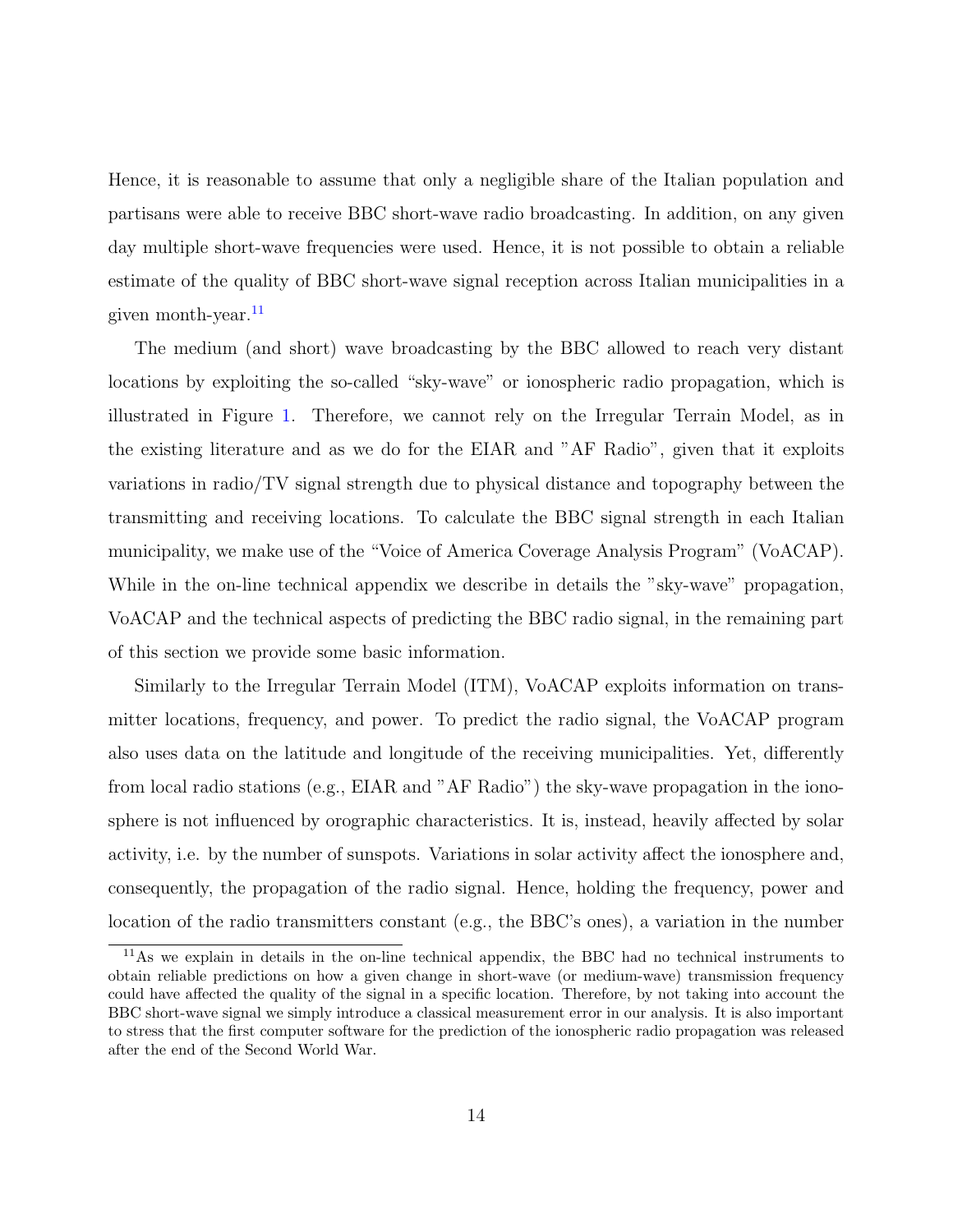of sunspots affects the different receiving locations (e.g., Italian municipalities) in different ways. This holds for every frequency-power combination of the transmitter.<sup>[12](#page-14-0)</sup>

We collect data on the monthly average number of sunspots from the solar weather historical archives of the WDC-SILSO, Royal Observatory of Belgium, Brussels. After inputting the information on BBC transmitters and on monthly sunspots, VoACAP provides a prediction of the BBC radio signal strength in terms of Signal-to-Noise Ratio (SNR), expressed in decibel-hertzs. Specifically, it provides a predicted SNR for each BBC transmitter-frequencypower combination in each Italian municipality and month at every half-an-hour. Because the BBC used medium waves broadcasting toward Italy only during night hours [\(BBC,](#page-35-0) [1944\)](#page-35-0), we focus on the average strength of the BBC signal from 9.30pm to 11.30pm. Analogously to what done with the EIAR and the Allied Forces radio stations, our measure of the BBC signal strength for each municipality-month is the maximum of the signal strength across all BBC transmitters.

A crucial point of our empirical strategy is that the only source of time variation in predicted BBC signal strength (besides seasonality) is the monthly variation in sunspots. All other determinants of predicted signal strength (i.e., medium-waves transmitter locations, frequency and power) were constant during our sample period. Figure [2](#page-40-0) plots the variation over time of the monthly mean total sunspots and of the average residual of the predicted BBC medium wave signal after taking into account month-year and municipality fixed effects.<sup>[13](#page-14-1)</sup> Overall, Figure [2](#page-40-0) shows that the residual variation of the predicted BBC medium wave signal after controlling for seasonal effects (i.e., month of the year fixed effects) and receiver location

<span id="page-14-0"></span><sup>&</sup>lt;sup>12</sup>Similarly, [Garcia-Arenas](#page-36-4) [\(2016\)](#page-36-4) also exploits the variation in ionospheric radio propagation. However, he only uses the average level of ionization at the midpoint between the point of transmission (i.e., the location of Radio Liberty transmitters) and the point of reception (i.e., Russian districts) as a proxy of the quality of radio reception. Our approach, instead, also uses information on the transmitters' power and frequency, which are key inputs in predicting the quality of the radio signal at the point of reception. Most importantly, differently from [Garcia-Arenas](#page-36-4) [\(2016\)](#page-36-4), we exploit time variation in sunspot activity inducing within municipality variation in signal quality rather than just focusing on average differences across different geographical areas.

<span id="page-14-1"></span><sup>&</sup>lt;sup>13</sup>The monthly mean total sunspot number is obtained by taking the arithmetic mean of the daily total sunspot number over all days of each calendar month.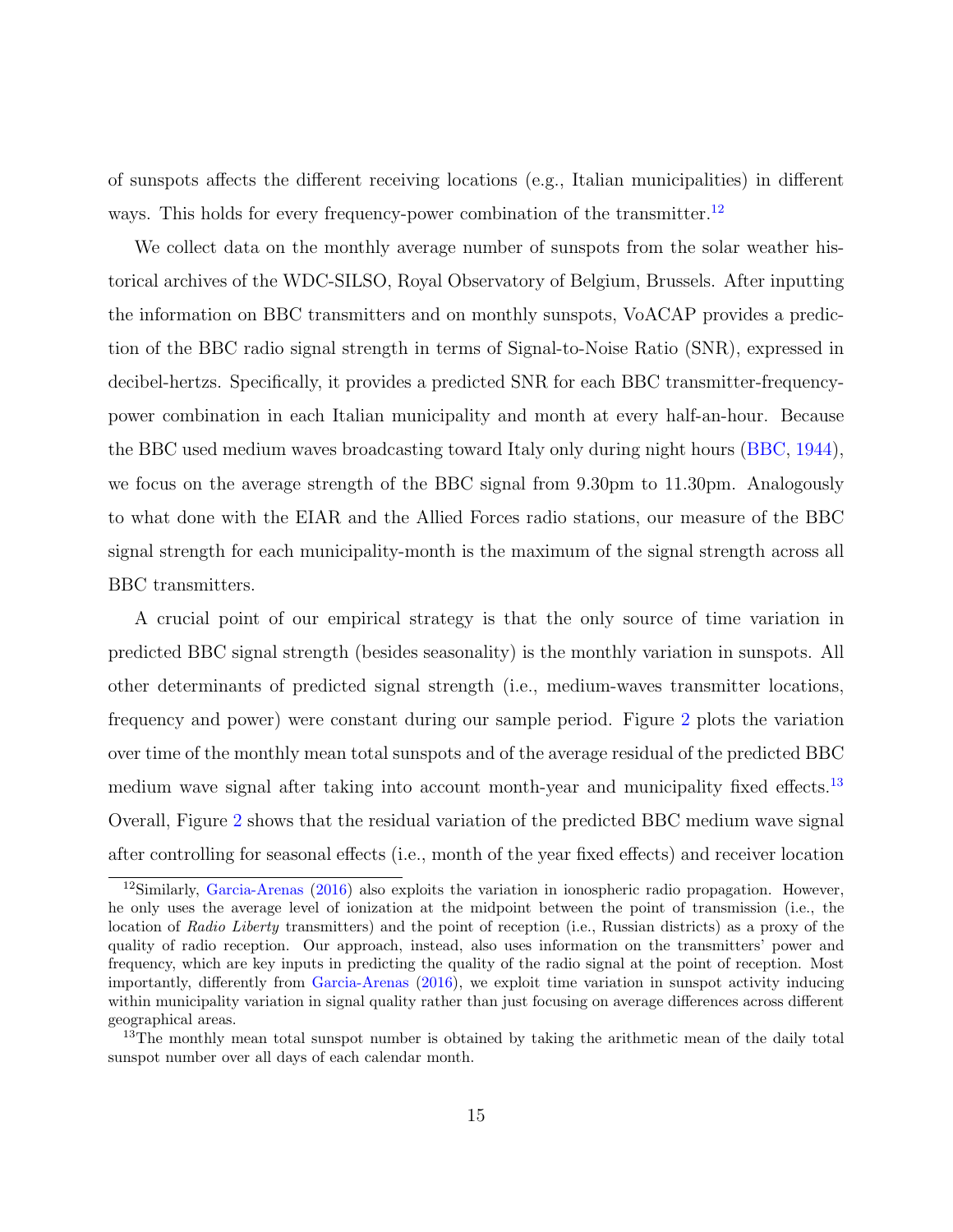(i.e., municipality fixed effects) is driven by variations in monthly sunspots. In particular, on average, the quality BBC medium wave signal is higher during periods of low solar activity.

It is also worth pointing out that the monthly variation in sunspots creates a variation in the BBC signal which is heterogeneous across municipalities. Indeed, the quality of the BBC signal at the receiver location (i.e., in a given municipality) depends on a complex interaction among sunspots, transmitter and receiver locations, and other inputs used by VoACAP (e.g., transmitters' frequency and power). Figure [3](#page-41-0) illustrates the within-municipality variation in the quality of BBC medium wave signal between March 1943 and March 1944 (left panel) and between March 1944 and March 1945 (right panel).

Summing up, after taking into account seasonal effects and geographical patterns, the residual variation in the BBC signal is only induced by variations in the number of sunspots, which, in turn, affect the propagation of the signal across different municipalities (see also the on-line appendix).

Note that we are not able to recover the threshold in the Signal-to-Noise Ratio above which the BBC signal was "good enough" to allow for reception. At that time, indeed, the radio signal was analog, i.e., the quality of the signal was continuous, ranging from extremely noisy to extremely clear. The lower quality of radio receivers of the time (working against a good signal reception) and the lower noise in the surrounding environment (working in favor of a good signal reception) undermine the applicability of thresholds considered good proxies for reliable signal reception in today similar radio transmissions. Yet, in a validation exercise (i.e., column (4) of Table [4\)](#page-49-0) we show that our results are robust to setting the threshold of good radio service in modern transmissions at the level indicated by [Lane](#page-36-11) [\(1997\)](#page-36-11) (i.e., a signal-to-noise ratio above 48), who was one of the main developers of VoACAP.

### <span id="page-15-0"></span>3.2 Intensity of Resistance

In principle, we would like to measure the intensity of resistance (i.e., the activity of partisan brigades) in each month-municipality observation. Because this measure is not available, we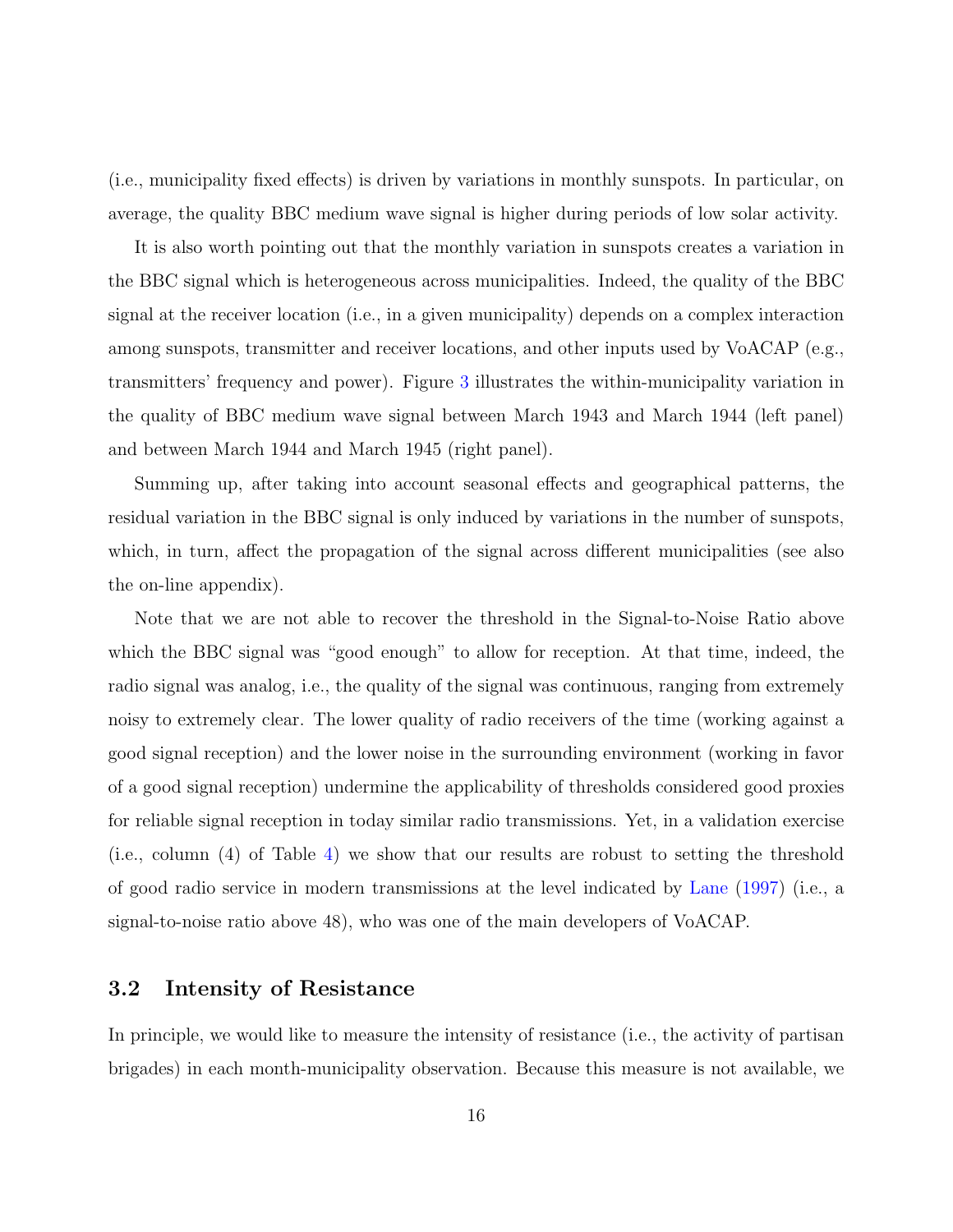rely on an indirect indicator of intensity of the insurgency against the Nazi-fascists, namely the number of episodes of violence perpetrated by the Nazi-fascists against civilians or partisans in each month in a given municipality in response to partisan or civilian resistance (an episode is classified as violent if there was at least one Italian victim). The data are from the Atlas of Nazi-fascist Massacres, which provides a comprehensive census of all Nazi-fascist episodes of violence taking place between the landing of the Allies in Sicily in July 1943 and the German surrender of Italy in May 1945.<sup>[14](#page-16-0)</sup> Overall, the *Atlas* identifies more than 5,500 episodes of Nazi-fascist violence for a total of 23,000 victims and specify their date of occurrence and location. The dataset also provides information on the type of victim and on the motivation or type of violence. In particular, the Atlas classifies victims as civilians or partisans and allows to identify victims of Nazi-fascist violence related to partisan or civil resistance (i.e., retaliations, round-ups, punitive expeditions, territorial control and desertification). We proxy the intensity of resistance, in a given municipality-month with the number of episodes of such types of Nazi-fascist violence.<sup>[15](#page-16-1)</sup> The *Atlas* also provides information on victims of Nazi-fascist violence less connected to the resistance activity (e.g., due to military retreat, or victims of racial or gender motivated violence) that we exploit to validate our baseline results. The online appendix describes some examples of episodes of Nazi violence in retaliation for partisan activities, included in our data set.

We also have information on whether partisan brigades were ever active in a given municipality during the war. The primary source of this information is [Baldissara](#page-35-11) et al. [\(2000\)](#page-35-11), who provides detailed maps of the areas of activity of partisan groups describing only the area

<span id="page-16-0"></span> $14$ The Atlas is the result of a joint research project (2009-2016) of Italian and German historians sponsored by the Italian and the German governments. Information on the episodes of Nazi-fascist violence is available at http://www.straginazifasciste.it/.

<span id="page-16-1"></span><sup>&</sup>lt;sup>15</sup>We do not focus on a specific subcategory of Nazi-fascist violence (e.g., retaliations) as the distinction among these categories is blurred. Indeed, as pointed out by [Gentile](#page-36-5) [\(2015,](#page-36-5) p. 148) "Many of the civilians were killed as a result of a [Nazi-fascist] response to a partisan attack, even though sometimes such response lacked the formal characteristics of a retaliation, as the reprisal was enacted after a few hours or even days from the originating episode". Nevertheless, in a robustness check (column (2) in Table [4\)](#page-49-0), we show that our baseline results are robust to focusing on a subset of violent episodes more formally related to partisan attacks (i.e., retaliations).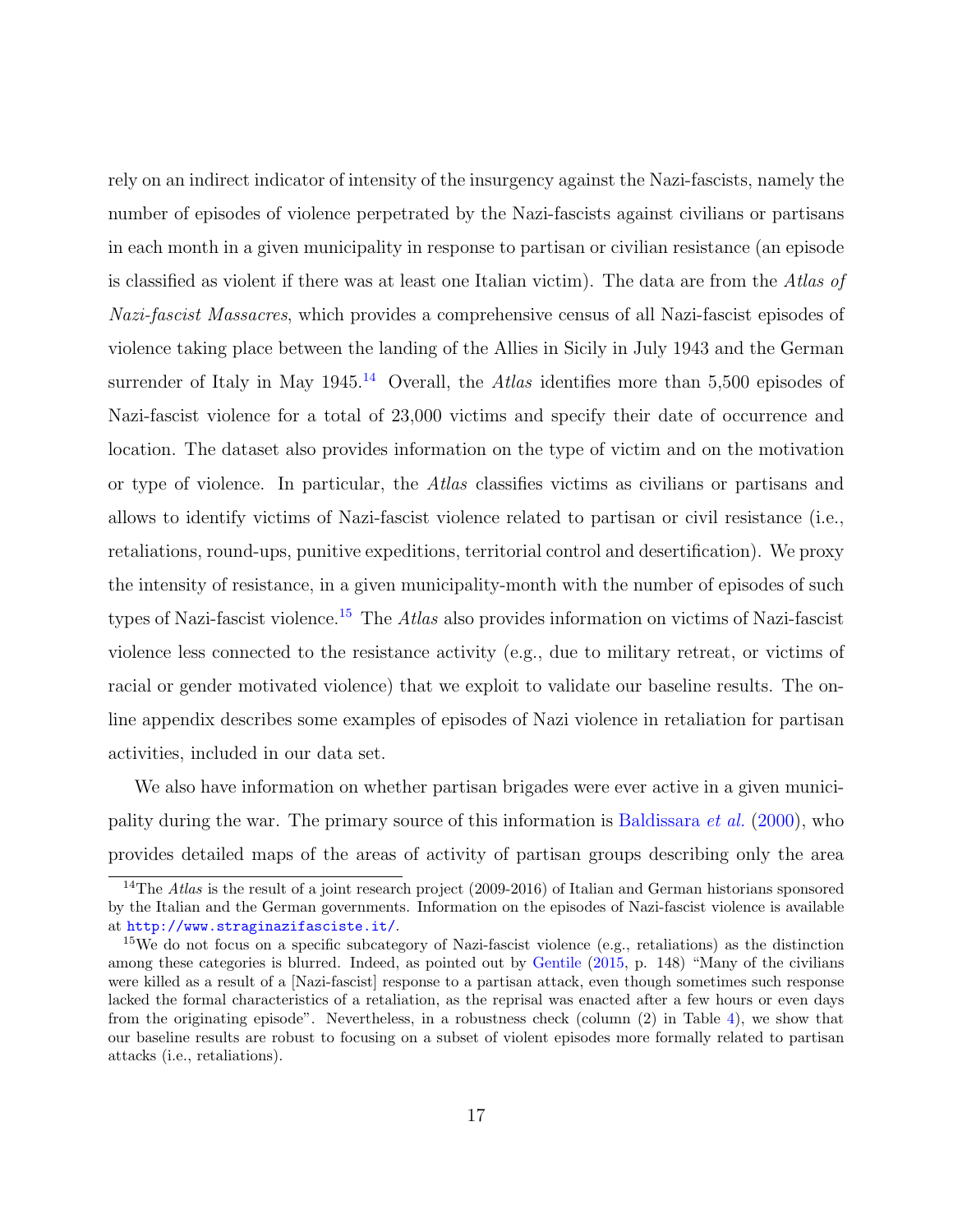of operation but not the period in which the brigades were active, nor how intensive their activity was. The information from these maps was then elaborated by [Fontana](#page-36-12) et al. [\(2017\)](#page-36-12).

#### <span id="page-17-2"></span>3.3 Sample

As discussed in Section [2,](#page-5-0) the allied troops liberated the South of Italy (i.e., the territory below the Gustav line) by the end of September 1943 and the Germans surrendered in May 1945. Accordingly, our sample covers the period October 1943 - May 1945 and focuses only on municipalities above the Gustav Line, since partisan activities were rather sporadic south of it.<sup>[16](#page-17-0)</sup> This amounts to excluding  $77\%$  of municipalities in Campania and all municipalities in Apulia, Basilicata, Calabria, Sicily and Sardinia. We also exclude all municipalities in the region of Valle d'Aosta, for which no data on victims are recorded. We are thus left with 5,873 municipalities out of the initial 8,011.[17](#page-17-1)

Figure [4](#page-42-0) shows that the Nazi-fascist violence episodes were mainly concentrated in the proximity of the front-line. As the allied troops advanced northwards, the intensity of the conflict between partisans and Nazi-fascists increased. This is due to several reasons. On the one hand, as documented by [Gentile](#page-36-5) [\(2015\)](#page-36-5), the German troops were more aggressive near the battlefront, both because of the greater stress and due to their composition. On the other hand, it is likely that Partisan Brigades were also more active near the battlefront, because their actions could have a greater marginal impact on the enemy. If we were to include in our sample all municipality-month observations between October 1943 and May 1945, we would face two issues. First, we would include municipalities also in months when they were no longer under Nazi-fascist occupation and, thus, not exposed to Nazi-fascist violence. Second, we would include occupied municipalities in months when they were far from the front-line,

<span id="page-17-0"></span><sup>&</sup>lt;sup>16</sup>Given the fuzziness of the Gustav line (e.g., it moved from September to December) and to capture portions of a municipality above it, we also include municipality whose centroid lies within 50 kilometers south of the Gustav line. Results are robust to choosing different cut-offs.

<span id="page-17-1"></span><sup>&</sup>lt;sup>17</sup>Since a few municipalities appeared or disappeared in the decades after the WWII, we use municipal administrative entities as of 1995, for which we managed to collect a homogeneous set of pre-war and postwar available characteristics.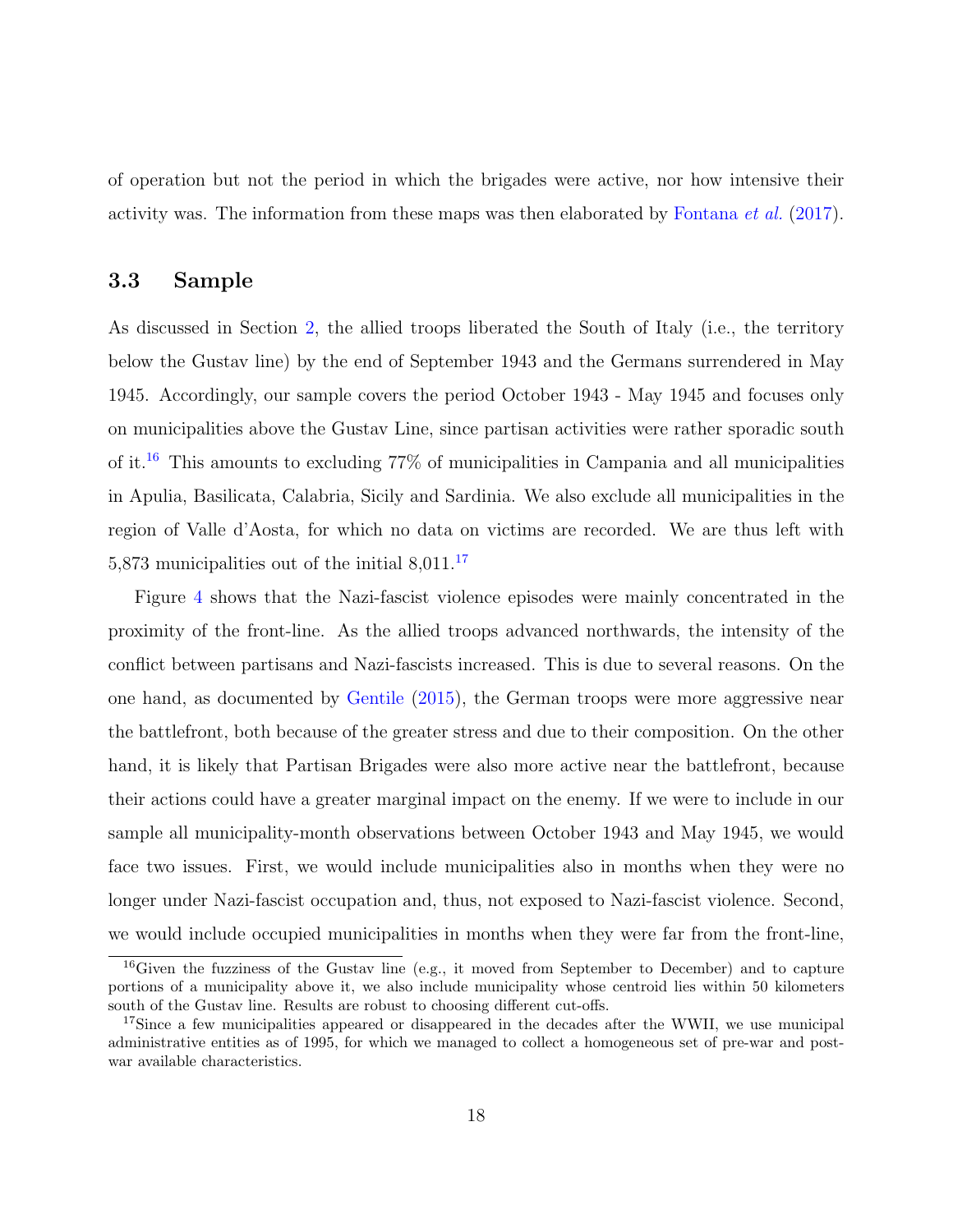and thus not so heavily involved in the Italian civil war (e.g., northern municipalities were not so exposed to Nazi-fascist violence in the early periods of the occupation). Also, we only know the exact date of liberation of the provincial capital.<sup>[18](#page-18-0)</sup> This explains why, as the top panel of Figure [5](#page-43-0) documents, we still observe a significant number of episodes of Nazi-fascist violence taking place one month after the assumed liberation of a municipality. For all these considerations, we restrict the sampling period from ten months before to one month after the liberation of the province capital (for a total of a 12-month window). As the top panel in Figure [5](#page-43-0) shows, by restricting the sample in this way, we are focusing on a time interval characterized by a higher intensity of partisan insurgency and, consequently, of Nazi-fascist violence. The bottom panel of the same figure illustrates that, in this way, we are also able to run our estimates on a rather balanced panel of municipalities observed over a period of similar length around their liberation date. In the appendix we provide a robustness check, where we control for the (time) distance from the date of liberation of the closest provincial capital and we also report estimates obtained by using the entire sample.

Table [1](#page-46-0) reports the summary statistics for the final sample. As our sample includes only municipalities above the Gustav line, 80% of our observations are located in the North of Italy and 15.7% in the Center. The average number of episodes with victims is 0.05, distributed quite evenly between those with civilian and partisan victims. Figure [6](#page-44-0) illustrates the distribution of municipalities in the sample according to the range of standard deviation in the BBC signal and according to the number of episodes of Nazi-fascist violence.<sup>[19](#page-18-1)</sup>. As far as the radio signals of the BBC, EIAR and "AF radio" are concerned, although interpreting their levels is not straightforward (see the discussion in Section [3.1\)](#page-11-2), it is important to stress that in all three cases a higher value corresponds to a better signal reception.

<span id="page-18-0"></span><sup>&</sup>lt;sup>18</sup>For several hundreds of municipalities near the two major front-lines, however, we know the exact month of liberation. These are the municipalities near the Gothic line (a line of German defense that cuts through Northern-central Italy), and those near the Gustav line (that cuts through Southern-central Italy). The dates of liberation were geo-coded by [Fontana](#page-36-12) et al. [\(2017\)](#page-36-12). Note that the German retreat was quite fast, except near the two front-lines, implying that measurement error concerning the exact date at the municipal level is unlikely to be large.

<span id="page-18-1"></span><sup>&</sup>lt;sup>19</sup>Notice that the  $64\%$  of municipalities in our sample never experience any episode of nazi-fascist violence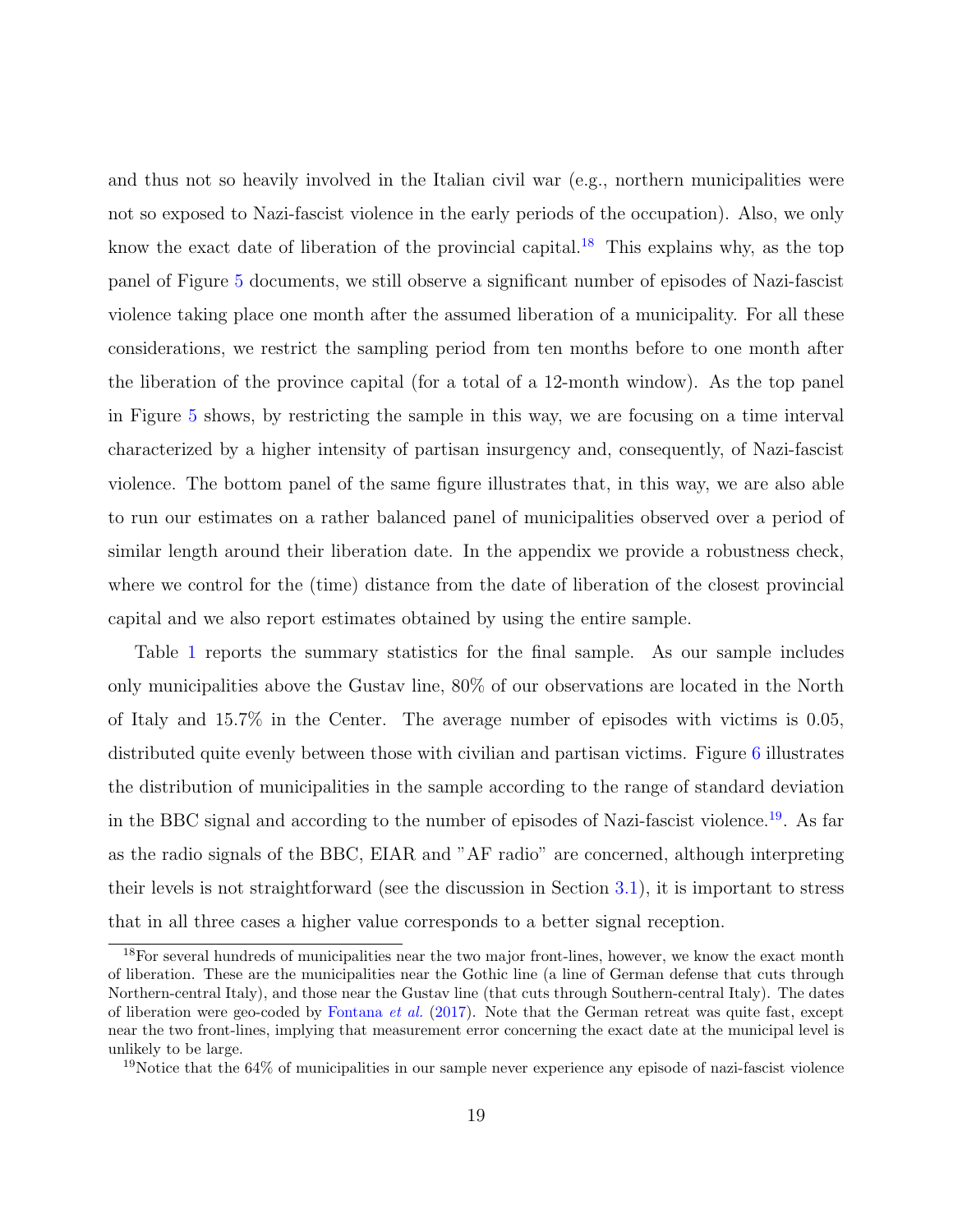### <span id="page-19-0"></span>4 Empirical Strategy

To identify the effect of the BBC signal over episodes of Nazi-fascist violence, we estimate the following linear model:

<span id="page-19-5"></span>
$$
y_{it} = \alpha + \beta BBC_{it} + \gamma X_{it} + \rho_i + \delta_t + \epsilon_{it}.
$$
\n<sup>(1)</sup>

Here,  $y_{it}$  is the number of episodes of Nazi-fascist violence related to partisan or civilian resistance and observed in a municipality i in a given month t (see Section [3.2\)](#page-15-0).<sup>[20](#page-19-1)</sup> As episodes of Nazi-fascist violence that occur at the beginning of a month are likely to be influenced by the BBC signal in the previous month, we define  $BBC_{it}$  as the log of the average medium-wave BBC signal (Signal-to-Noise Ratio) taken over the current and previous month, i.e., t and  $t-1<sup>12</sup> X<sub>it</sub>$  is a vector of time-varying municipal level climate covariates that may have a direct effect over the episodes of Nazi-fascist violence and more broadly over the resistance activity. Specifically, we include average monthly rainfalls (in millimeters), average cloud intensity (percentage cover) and monthly average temperatures in Celsius degree.<sup>[22](#page-19-3)</sup> In addition, the model includes municipality fixed effects  $(\rho_i)$ , and month-year fixed effects  $(\delta_t)$ .<sup>[23](#page-19-4)</sup> Standard errors are clustered at the province level.

<span id="page-19-1"></span> $20$ We could have used the actual number of victims instead of the number of episodes, but the latter outcome is more likely to suffer from measurement error. In Section [5.2](#page-24-0) we experiment with this alternative dependent variable.

<span id="page-19-2"></span><sup>&</sup>lt;sup>21</sup>Our results are robust to considering the BBC signal strength in month t only. Results are available upon request to the authors.

<span id="page-19-4"></span><span id="page-19-3"></span> $^{22}$ Source: Tyndall Center for Climate Change Research (version CRU TS 1.2).

<sup>&</sup>lt;sup>23</sup>Table  $A.2$  in the Appendix presents a robustness specification where we also include a set of "endogenous" controls. Namely: i) the number of days a municipality experienced bombing attacks carried out by the Allied Forces in a given month (with German and non-German targets) from the Theater History of Operations Reports (T.H.O.R. [Lt Col Robertson](#page-37-13) et al. [\(2013\)](#page-37-13)); ii) the municipality's (absolute) distance in months to/from the liberation date of its provincial capital (see the discussion in Section [3.3\)](#page-17-2), which also captures any eventual backlash of Nazi-fascist troops in the immediacy of liberation; *iii*) a dummy for the presence of any S.S. or H. Goering Nazi troop (or both) within 15 kilometers from a municipality. These were special Nazi troops composed of young and highly ideological soldiers who were involved in previous massacres in Eastern Europe and in the Balkans. According to [Gentile](#page-36-5) [\(2015\)](#page-36-5), two élites Nazi divisions were responsible of particularly heinous episodes of violence: the 16th SS-Panzer-Grenadier-Division "Reichsfuhrer-SS" and the "Hermann Goering" division. We take this information from [Fontana](#page-36-12) et al. [\(2017\)](#page-36-12), who, in turn, codes it from data originally supplied by [Gentile](#page-36-5) [\(2015\)](#page-36-5) and obtained from the German war archives.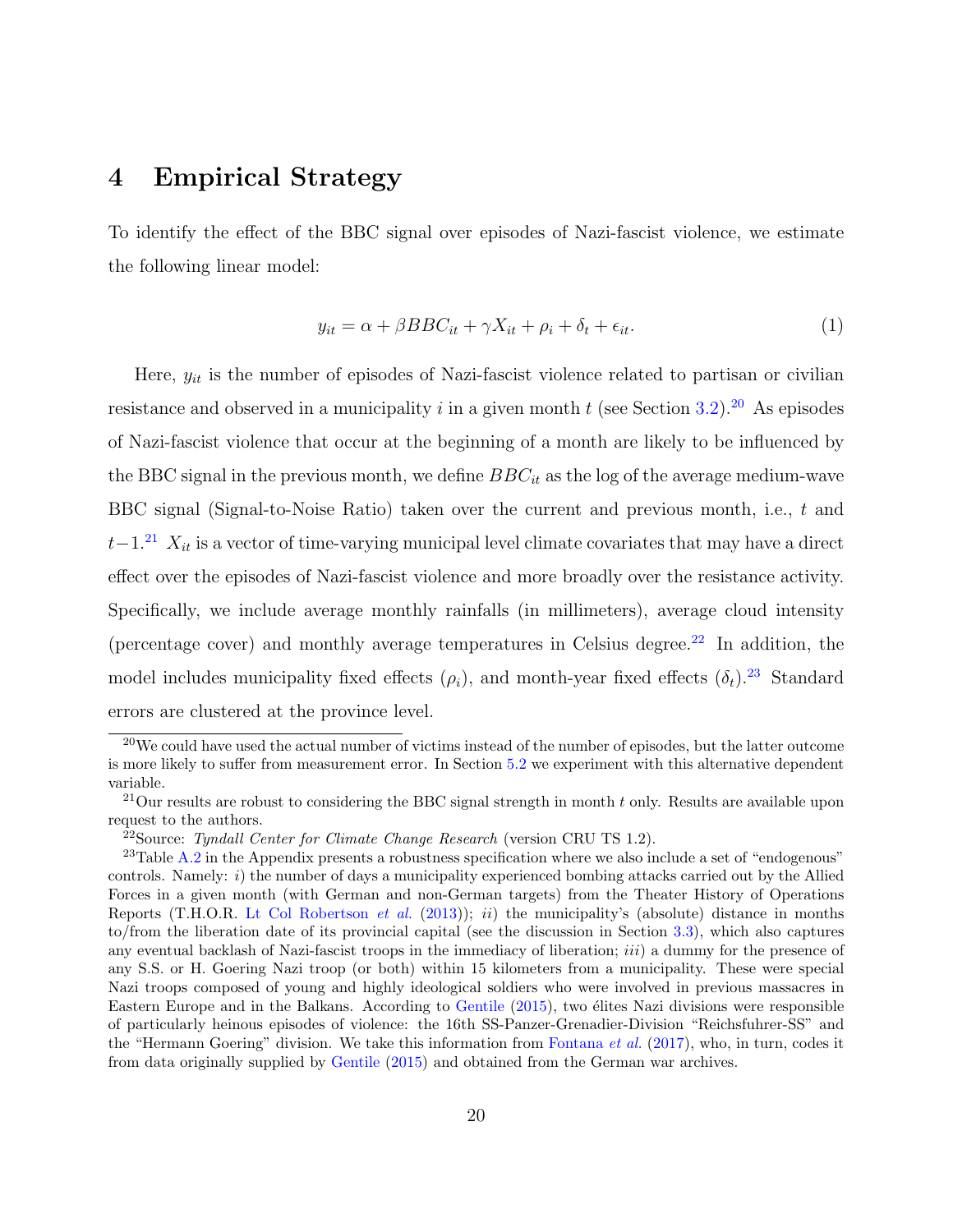As discussed in Section [3.1.2,](#page-12-0) to identify the causal effect of the strength of the BBC signal on Nazi-fascist violence, it is necessary to control for municipality and month-year fixed effects. In fact, time-invariant municipal characteristics could simultaneously determine the strength of the radio signal and the intensity of partisan activities. For instance, northern municipalities were closer to the BBC transmitters and received, on average, a better BBC signal, but also had orographic characteristics that could affect the intensity of the insurgents' activity.<sup>[24](#page-20-0)</sup> At the same time, the quality of the BBC signal varied across months of the year because of the impact on the ionospheric propagation of different average daylight (see Figure T11 in the on-line appendix), which could have an impact also on the insurgents' activity (e.g., one could expect a lower intensity of insurgency in winter). Our claim is that, after controlling for municipality and month-year fixed effects, the residual within-municipality variation in the BBC signal over time is due only to the monthly random sunspot activity, which in turn affects the quality of the radio reception in each municipality through its effect on the ionospheric propagation of the signal (as suggested by Figure  $2$ ).<sup>[25](#page-20-1)</sup>

Note that, as in the previous literature that exploits variation in radio or TV signal, we cannot exclude that local weather conditions affected the actual reception of the BBC signal (and, of course, local weather could also influence partisan activities on the ground). This is not a threat to our identification strategy, however, because our variable of interest,  $BBC_{it}$ , is the predicted signal strength, not the actual reception. As explained in Section [3.1.2,](#page-12-0) the variation in  $BBC_{it}$  is exclusively due to variation in the number of sunspots (which is common to all municipalities) and to seasonal patterns in daylight time affecting the ionosphere. To the best of our knowledge, there is no conclusive evidence on the effects of solar weather on terrestrial weather [\(Lindsay,](#page-37-14) [2013;](#page-37-14) [Thompson,](#page-38-4) [2013\)](#page-38-4). Nevertheless, as said, we always control for monthly rainfalls, cloud coverage and temperatures.

<span id="page-20-0"></span><sup>24</sup>According to [Gentile](#page-36-5) [\(2015,](#page-36-5) p. 48), the Italian geography with its mountainous areas in the Center and in the North of the country did not help the deployment of large insurgent groups.

<span id="page-20-1"></span><sup>&</sup>lt;sup>25</sup>Another potential concern is that the information conveyed by the BBC could easily spread towards neighboring municipalities. If this was true, some municipalities with a relatively worse BBC signal could still have received the information, and our estimate would still represent a lower bound of the true effect.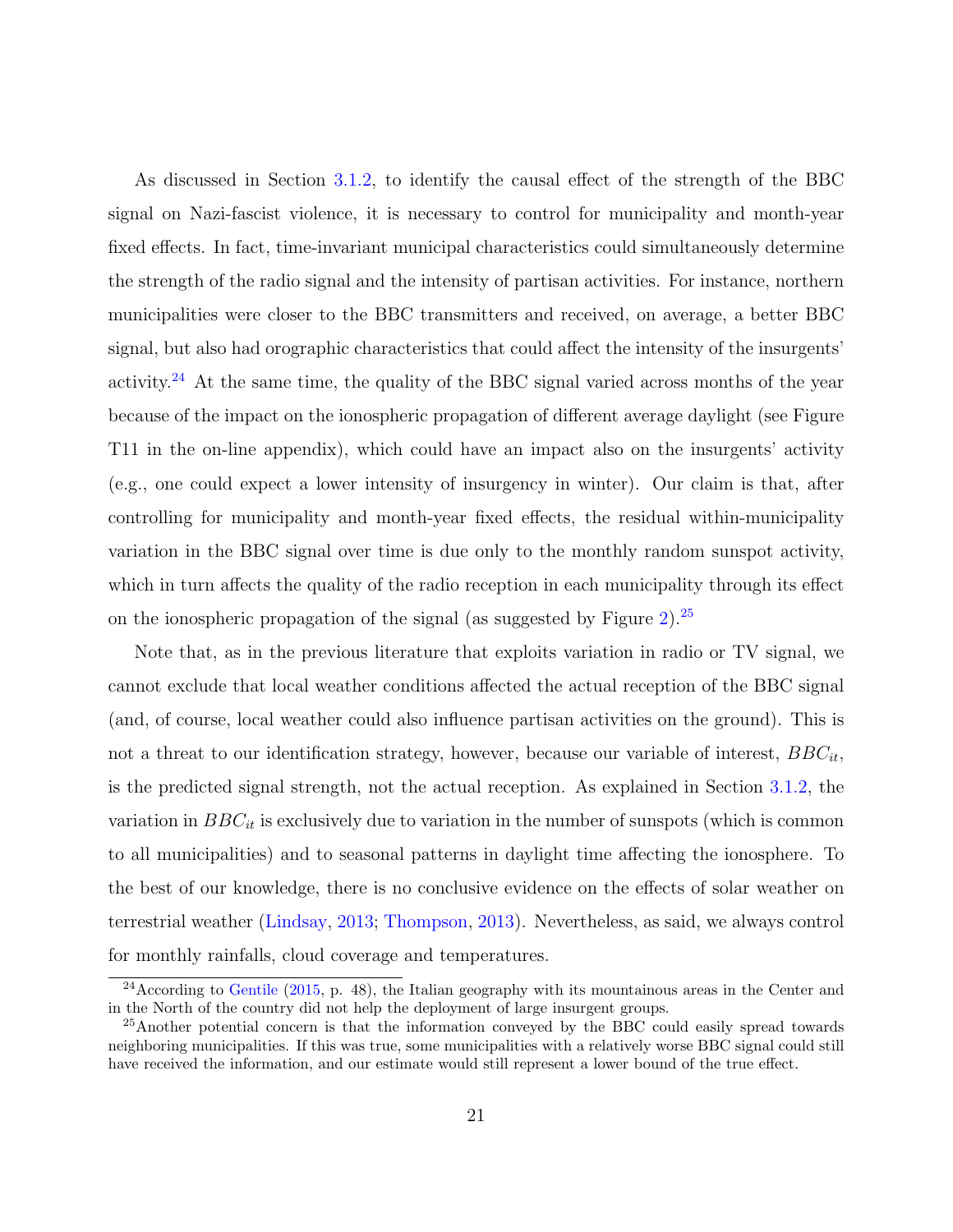Before moving to the results, it is important to discuss the identification of the effect of other competing radio stations. In Section [6](#page-26-0) we account for the broadcasting by radios other than the BBC by including in equation [\(1\)](#page-19-5) variables that measure the signal quality of the Fascist radio EIAR and of the "AF Radio". The identification of the effect of these two radios exploits within-municipality variation in the radio signal due to changes over time in the location, frequency and power of transmitters. From October 1943 to May 1945, this variation was caused by: i) the allied bombings and destruction of EIAR transmitters; ii) the installation of new transmitters or  $iii$ ) the change of the transmitters' radio frequency operated by the Fascists or the Allied Forces. Moreover, when a municipality hosting a transmitter was freed from the Nazi-fascists, transmitters switched from broadcasting Fascist propaganda to anti-Fascist counter-propaganda. As explained in Section [3.1,](#page-11-2) to account for the potential endogeneity of the EIAR and "AF radio" transmitters location, we also control for the theoretical radio signal intensity in absence of any geo-morphological obstacle. After accounting for this hypothetical free-space signal, the residual variation in signal intensity within a municipality is due to the interaction between the orographic characteristics of the Italian terrain and the variation in the transmitters location over time.

### <span id="page-21-0"></span>5 Results

### 5.1 Main Estimates

Table [2](#page-47-0) reports baseline estimates of the effect of BBC signal strength on the number of episodes of violence—related to partisan or civilian resistance—perpetrated by the Nazifascists. We only display the estimated coefficient of interest omitting to report the remaining covariates. In column (1) the dependent variable is the number of episodes with any type of victims, while in column (2) and (3) we consider the number of episodes where victims are civilians or partisans, respectively.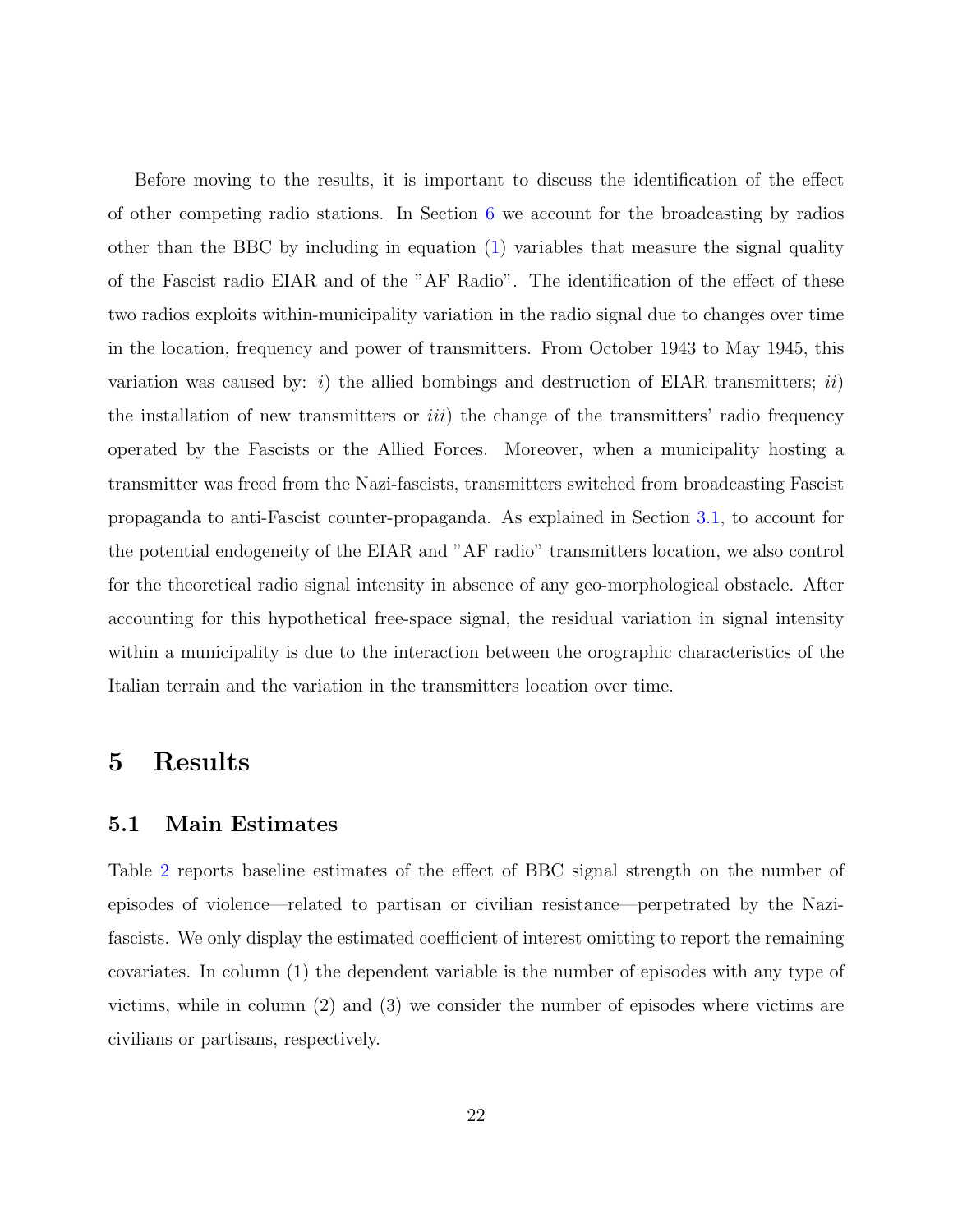The estimated coefficient reported in column (1) is positive and statistically significant. Since the variable that measures the BBC signal strength is taken in log, the estimated coefficient of 1.527 implies that a 10% increase in the signal strength is associated with an increase in the number of episodes with any type of victims of about 286%, relative to its average.[26](#page-22-0)

Estimated coefficients are positive and statistically significant in the remaining two columns of Table [2,](#page-47-0) where we separate episodes with civilian and partisan victims when constructing our dependent variable. Expressed as a percentage of the average outcome of interest, the effect of a 10% increase in the quality of the signal strength is considerably larger (almost 430% of its average) in column (2) where we consider episodes with civilian victims, compared to column (3) where we consider partisan victims (170%). This difference can be explained by taking into account that partisans adopted guerrilla-like strategies (i.e., attack and hide). This implies that Nazi-fascist army units typically retaliated against unarmed civilian populations [\(Battistelli and Crociani,](#page-35-12) [2015\)](#page-35-12).[27](#page-22-1)

The large effect that we estimate of an improvement in the quality of the BBC signal on the intensity of Resistance can be explained by considering the nature of BBC messages. As we document in Section [2,](#page-5-0) the Italian program of the BBC provided counter-propaganda targeted to the overall Italian population. At the same time, the BBC delivered information and coded messages to Resistance fighters (see the on-line appendix for more details). The Allied Forces, for example, used Radio Londra to send precise instructions to the insurgents

<span id="page-22-0"></span> $^{26}$ As shown in Table [A.1,](#page-46-0) the effect of the strength of the BBC signal on Nazi-fascist violence turns out to be positive in column (3) where we control for both month-year and municipality fixed effects. However, the estimate of the coefficient of interest is negative in column (2) where we do not include municipality fixed effects. This is because omitting to control for municipal characteristics causes a significant downward bias in the estimated effect of the BBC signal. On average, the BBC signal is of better quality in the northern areas of Italy (as they are closer to the U.K.) while much of the action by the partisans occurs near the battle front. That is, in the Center and, only later on, in the Center-North of the country. Also, the most northern areas of Italy, such as the Alps, almost never experienced large scale partisan action (see Figure [4\)](#page-42-0). Finally, it is worth mentioning that adding, as we do in column (4), the full set of our control variables does not have a significant impact on our coefficient of interest.

<span id="page-22-1"></span> $27$ See also the on-line appendix for an illustrative description of retaliations undertaken by the Nazi-fascists.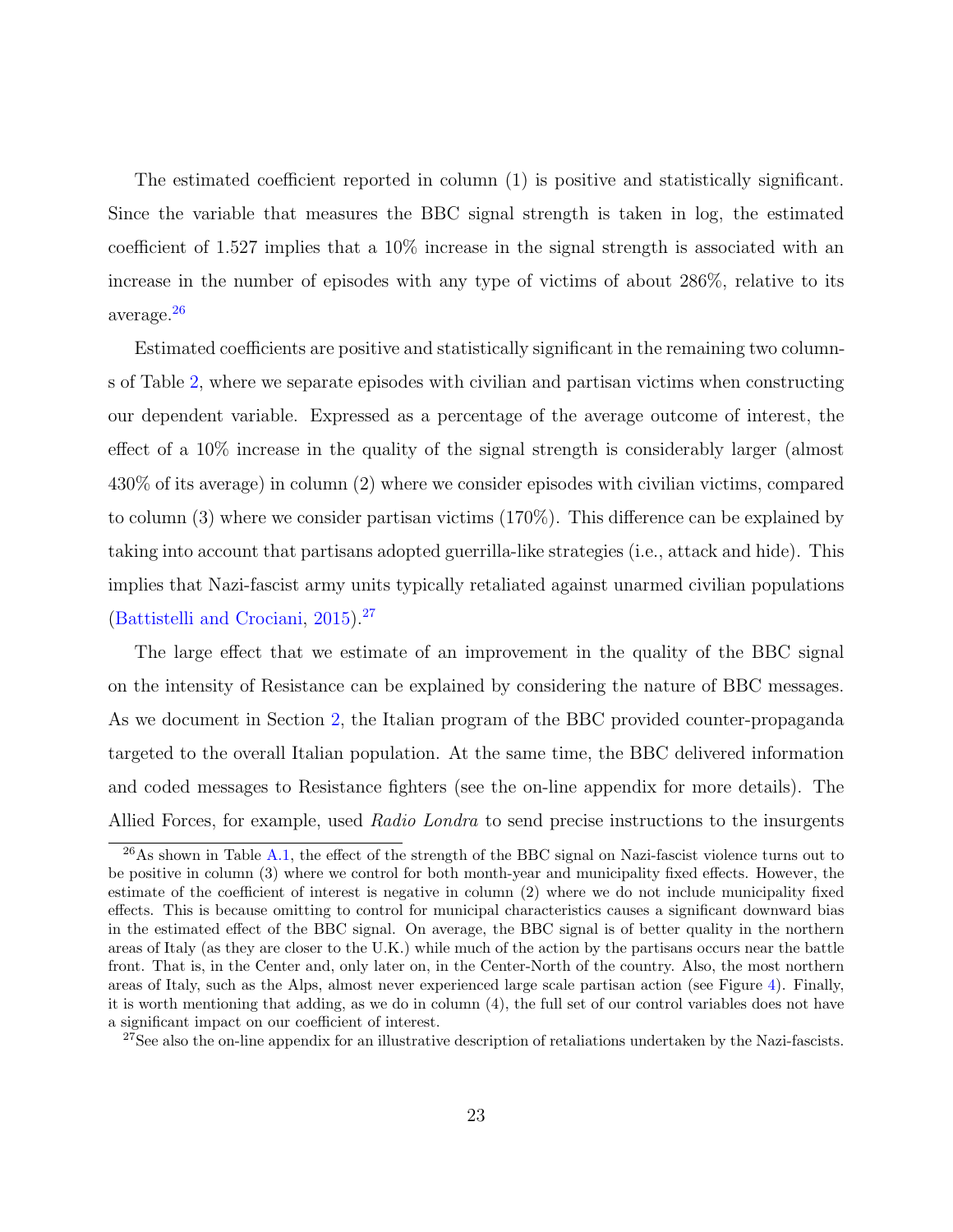on the timing and location of air-drops of military and logistic supplies. Perturbations to the quality of the BBC signal determined whether or not partisans could receive these supplies and, hence, conduct their insurgency actions. These initial findings suggest that the BBC could have affected the intensity of partisan resistance through the coordination of the actors involved in the Italian Civil War. We further investigate this hypothesis in the following sections.

To make our analysis more transparent and to further corroborate the validity of our identification strategy, we analyze in Figure [7](#page-45-0) how episodes of Nazi-fascist violence change with respect to leads and lags of the BBC signal. We can, therefore, test for the potential presence of pre-trends in episodes of Nazi-fascist violence and study the impact over time of variations in the quality of the BBC signal on our dependent variable. In the spirit of a placebo test, up to a certain degree of serial correlation in the BBC signal over time (see Figure T11 in the on-line technical appendix), we should expect to find no effect on current episodes of Nazi-fascist violence of the quality of the BBC signal at time  $t + \tau$  as this could not possibly convey any useful information for insurgency activities at time t. The estimates reported in graph are reassuring on the interpretation of our findings. Variations in the quality of BBC signal at time t do not have any significant impact on past episodes of Nazi-fascist violence up to time  $t-1$ .<sup>[28](#page-23-0)</sup> Moreover, a variation in the quality of BBC signal at time t has a positive and significant impact on episodes of Nazi-fascists violence at time t and  $t + 1$ , while it does not have much of an impact in later periods. We also observe a weak and negative impact of the quality of the BBc signal on violence at time  $t + 3$  and  $t + 4$ . This can be due to a crowding out effect of past episodes of Nazi-fascist violence on future ones because of the likely constraints and limitations that the insurgents' capacity of action faced. Section [6.2](#page-27-0) provides a detailed discussion of the effect of past exposure to BBC on our outcome variable. Most importantly, Figure [7](#page-45-0) documents the absence of pre-trends in our dependent variable

<span id="page-23-0"></span><sup>&</sup>lt;sup>28</sup>The positive correlation at time  $t - 1$  can be explained by a certain degree of serial correlation in the quality of the BBC signal, especially in the presence of episodes taking place at the end of month  $t - 1$ .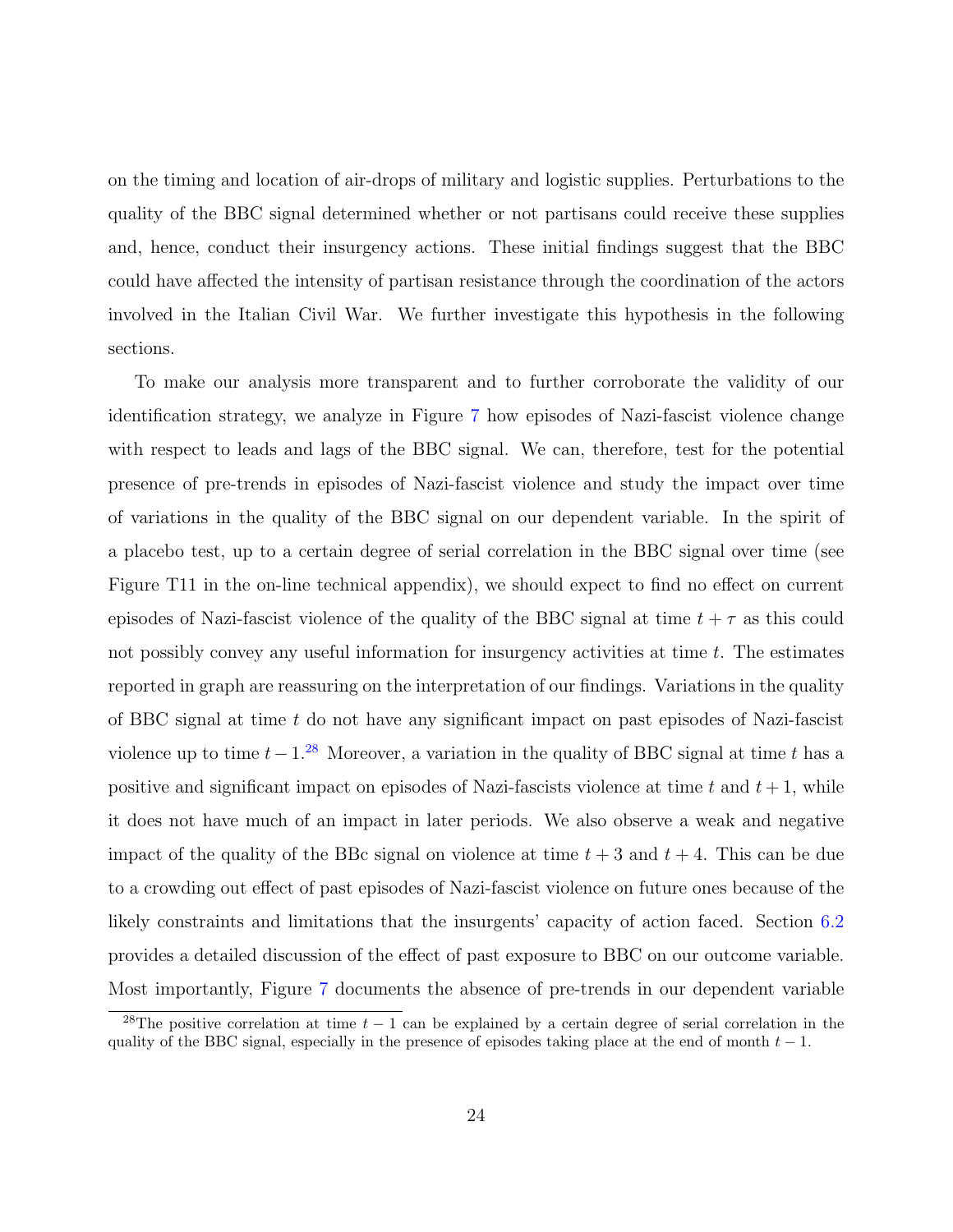and shows that the strongest and most significant impact of a variation in the quality of the BBC signal on the episodes of Nazi-fascists violence is the contemporaneous one.

### <span id="page-24-0"></span>5.2 Robustness

In this section we report estimates from a variety of exercises that we implement to assess the robustness of our results. For the sake of exposition, from now on we only focus on the number of episodes of Nazi-fascist violence against both civilians and partisans as dependent variable.[29](#page-24-1) Estimates are reported in Table [3.](#page-48-0)

In column (1), as suggested in [Conley](#page-35-13) [\(1999\)](#page-35-13) we report estimates with standard errors corrected for spatial correlation among municipalities that fall within 100 kilometers from each other. The estimated coefficient of interest remains statistically significant at the 1%  $level.<sup>30</sup>$  $level.<sup>30</sup>$  $level.<sup>30</sup>$ 

In column  $(2)$  we display the estimates that we obtain when we include in the sample also municipalities below the Gustav line. The estimated coefficient of interest remains positive and statistically significant at the 1% level.

To strengthen the causal interpretation of our findings, in column (3) we control for the presence of unobservable linear trends at provincial level that could affect the timing of both the BBC broadcast and the Nazi-fascist violence. Reassuringly, the coefficient of the BBC signal strength is still statistically significant at the 1% level. Column (4) shows that our results are robust to using a Poisson model.

Finally, in column (5) we check whether using the number of victims rather than the number of episodes of Nazi-fascist violence leads to different results. The estimated effect of broadcasting by the BBC remains positive and statistically significant and is quite sizable: a 10% increase in the BBC signal strength leads to an increase in the number of victims of

<span id="page-24-1"></span> $^{29}$ Almost all the following results hold when we distinguish between civilian and partisan victims in constructing our dependent variable. These estimates are available upon request.

<span id="page-24-2"></span> $30\,\text{We obtain very similar estimates by considering a radius of } 200, 300 \text{ and } 400 \text{ kilometers. We also clustered}$ standard errors at the regional level. Results were substantially similar. (see column (2) in Table [A.2\)](#page-47-0).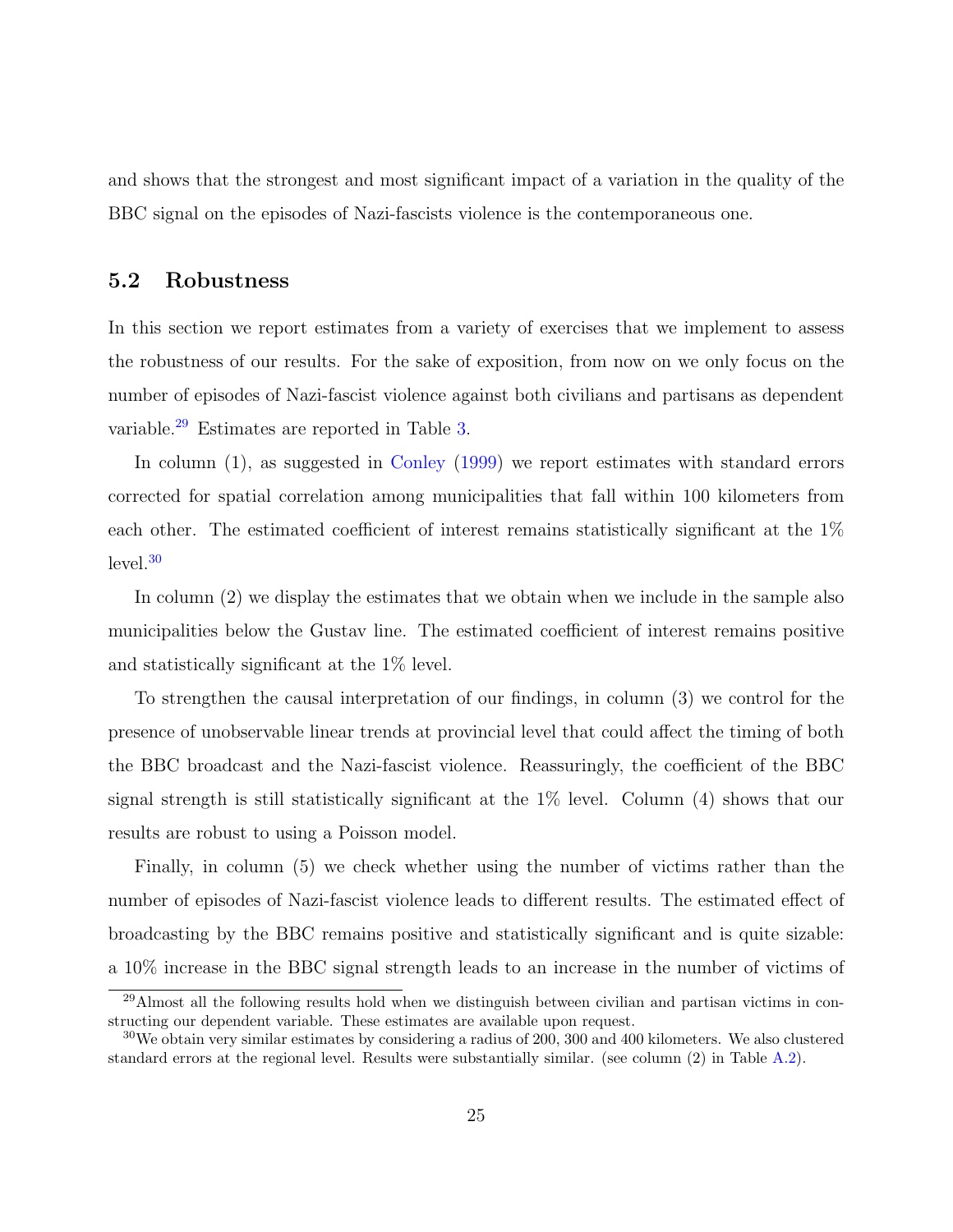about  $430\%$  relative to its average.<sup>[31](#page-25-0)</sup>

### 5.3 Validation

In Table [4](#page-49-0) we provide additional evidence to corroborate the interpretation that BBC broadcasts fostered insurgency against the Nazi-fascists. If the BBC had any effect on the intensity of the resistance movement by coordinating the insurgents' actions, we should expect its impact to be stronger in municipalities with active partisan brigades. We empirically test this prediction in column (1) of Table [4,](#page-49-0) by interacting the quality of the BBC signal with a dummy variable from [Fontana](#page-36-12) *et al.*  $(2017)$ , which takes value of one if a partisan brigade was active within the boundaries of a municipality. The coefficient of the interaction term is positive and statistically significant, implying that the effect of an improvement in the quality of the BBC signal was larger in municipalities where partisan groups were active.

If the interpretation of the results so far discussed is valid, we should expect to find a positive effect of the BBC signal strength on categories of Nazi-fascist violence that are closely related to the occurrence of partisan attacks (i.e., retaliations), while there should be no significant impact on forms of violence (i.e., due to military retreat or racial and gender motivated ones) that were perpetrated for reasons not immediately related to the activity of partisan groups. Columns (2) and (3) report these estimates. The estimated effect of the explanatory variable of main interest on retaliations committed by Nazi-fascists is positive and statistically significant, while it is not statistically different from zero when we use episodes of violence unrelated to the resistance as dependent variable. These findings are consistent with our hypothesis that the BBC broadcasting led to a higher number of episodes of Nazi-fascist violence due to an increase in intensity of resistance activities rather than to a spike in the overall level of Nazi-fascist violence.

<span id="page-25-0"></span>As an additional validation test, we rely on the threshold for good radio service indicated

<sup>&</sup>lt;sup>31</sup>Results are qualitatively similar when we use a dummy for the occurrence of any episode of Nazi-fascist violence as dependent variable (see column (4) in Table [A.2\)](#page-47-0).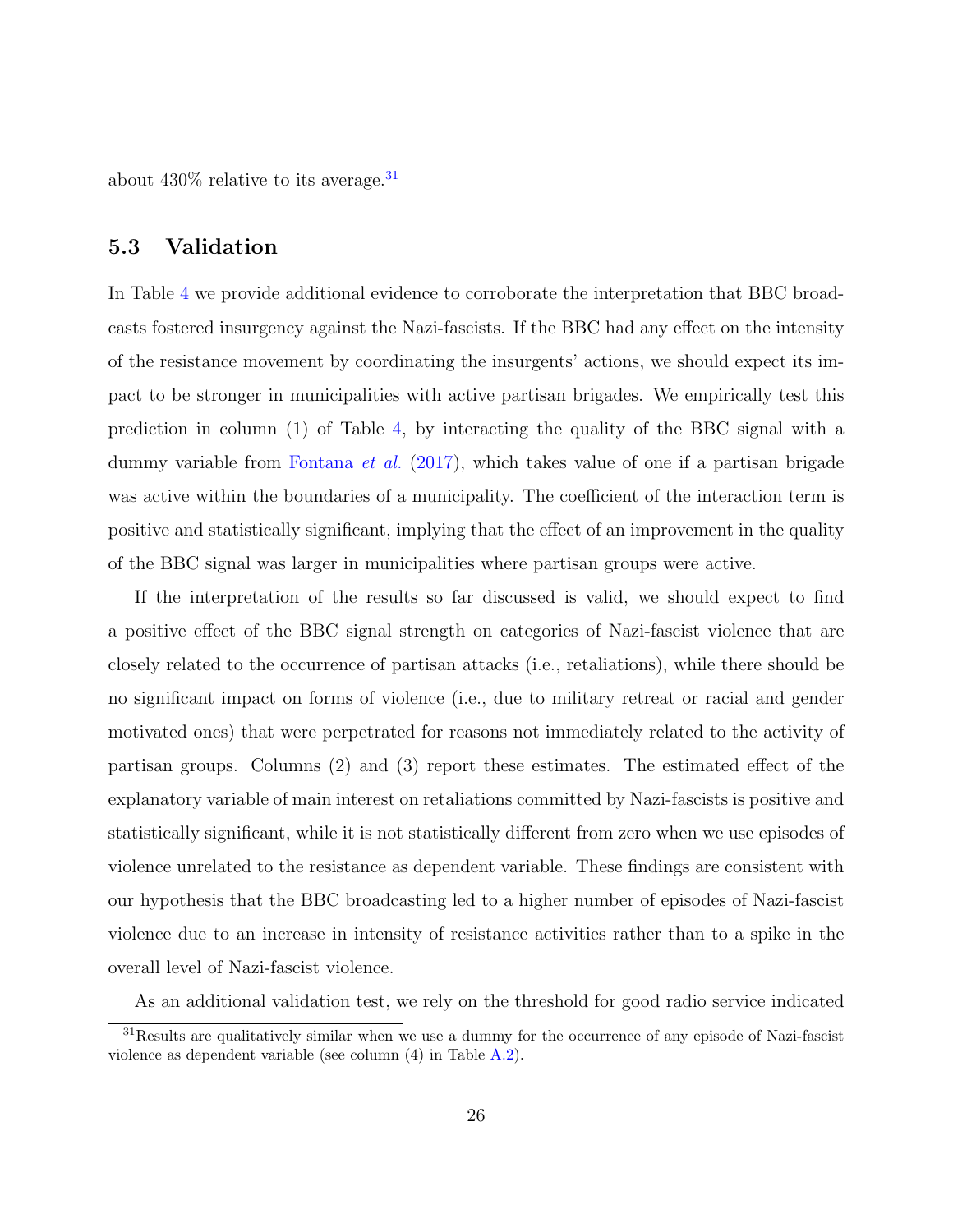by [Lane](#page-36-11) [\(1997\)](#page-36-11) to construct a dummy variable that takes value one if the strength of the BBC signal in a given municipality-month is above a signal-to-noise ratio of 48. Column (4) shows that our results hold when we classify municipalities according to whether the strength of the BBC signal is above or below this good service threshold in a given month.<sup>[32](#page-26-1)</sup>

### <span id="page-26-0"></span>6 Mechanism

In this section we investigate the potential mechanisms behind the estimated effect presented in Table [2.](#page-47-0) Specifically, we provide additional empirical evidence to better understand if the BBC broadcasting was mainly a tool to coordinate partisans and allied forces, and whether it had any enduring effect in motivating the Italian population against the Nazi-fascist occupation.

#### 6.1 Time to Liberation

As explained in Section [3.3,](#page-17-2) our main analysis focuses on a 12-month window around the liberation of the municipality's provincial capital. Column (1) of Table [5](#page-50-0) tests whether the impact of the BBC was higher in a narrower time interval around the liberation, i.e. when the intensity of confrontation between Nazi-fascist troops and partisan brigades is expected to be higher. To this end, we interact the BBC signal with a dummy that takes value of one for municipalities that are in a 6-month window around the liberation date of their provincial capital (i.e., from four months before to one after). The interaction term is positive and statistically significant, with the effect of the BBC signal that almost doubles if the municipality is about to be liberated. This is suggestive that BBC was used to coordinate

<span id="page-26-1"></span> $32\text{To further document that the variability identified in our data is capturing meaningful variations in the$ BBC signal quality, we investigate the presence of non-linearities in the effect of the BBC signal strength. We find that an improvement in the BBC signal was particularly effective when more needed, i.e., in the bottom quartile of the signal distribution (a signal-to-noise ratio between 38 and 55). These results are available upon request to the authors.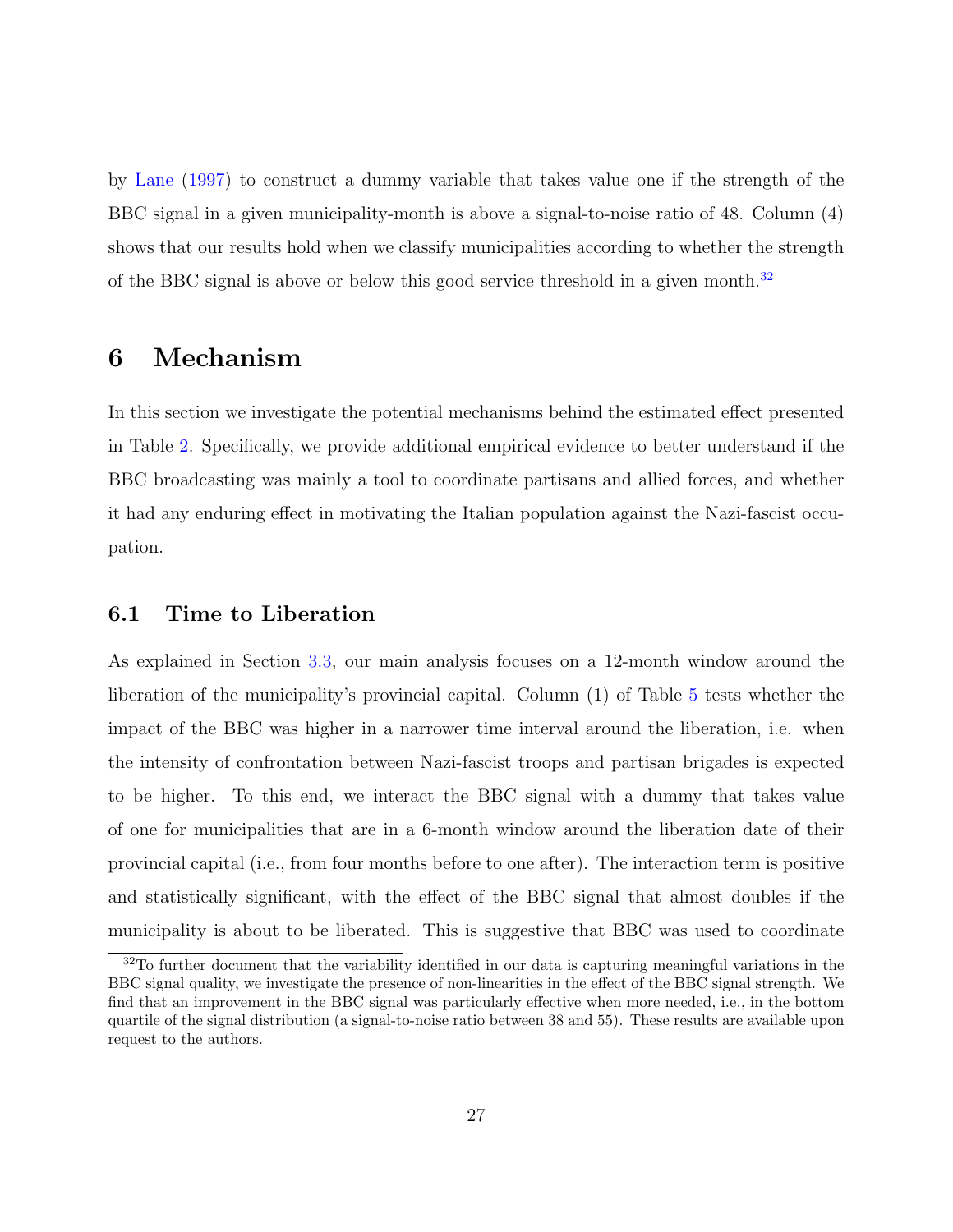partisan attacks particularly when and where the Allies offensive was more intense , and hence the support of partisan brigades more useful and effective.<sup>[33](#page-27-1)</sup>

### <span id="page-27-0"></span>6.2 Past Exposure

As discussed in Section [2,](#page-5-0) historians traditionally identify two main roles that the BBC broadcasting played during WWII [\(Briggs,](#page-35-5) [1970\)](#page-35-5). First, the BBC enhanced coordination among insurgents by providing them with operational orders or news on the approach of the Allied Forces. In this case, coordination should be empirically detected mainly through a contemporaneous (i.e., in a given time  $t$ ) effect of the BBC signal strength on the number of episodes of Nazi-fascist violence. Second, the BBC might have motivated partisan insurgents or the same civilian population to engage in insurgency activities, to fight against the Nazifascists or to undertake actions of disobedience. If the BBC also had a motivation effect, we should observe a significant lagged effect of the quality of the BBC signal on our dependent variable.

We investigate this issue in columns (2) and (3) of Table [5,](#page-50-0) where we include in the equation [\(1\)](#page-19-5) a measure of the average quality of the BBC signal in the previous two and four months, respectively. This specification should be able to capture the effect of a prolonged exposure to BBC broadcast. Results confirm the importance of the effect of contemporaneous broadcasting by the BBC, while the coefficients of the variables referring to the quality of the BBC signal over the previous months are not statistically different from zero.<sup>[34](#page-27-2)</sup> We interpret this evidence as suggestive that the BBC played a relevant role in coordinating operational activities of the resistance movement, but had a lesser role in motivating and mobilizing

<span id="page-27-1"></span><sup>33</sup>See also column (5) in Table [A.2,](#page-47-0) where we include in our sample also municipality-month observations that, by being far from the battlefront, are characterized by a lower incidence of military operations. In line with expectations on a coordinating role played by the BBC, which becomes more relevant in closer proximity of the battlefront, the estimated effect of the BBC signal strength is still positive but no longer statistically significant. It is also smaller in magnitude than that reported in column (1) of Table [2.](#page-47-0)

<span id="page-27-2"></span> $34$ Similar results could be obtained by looking at the average BBC signal in the previous six months (these estimates available upon request).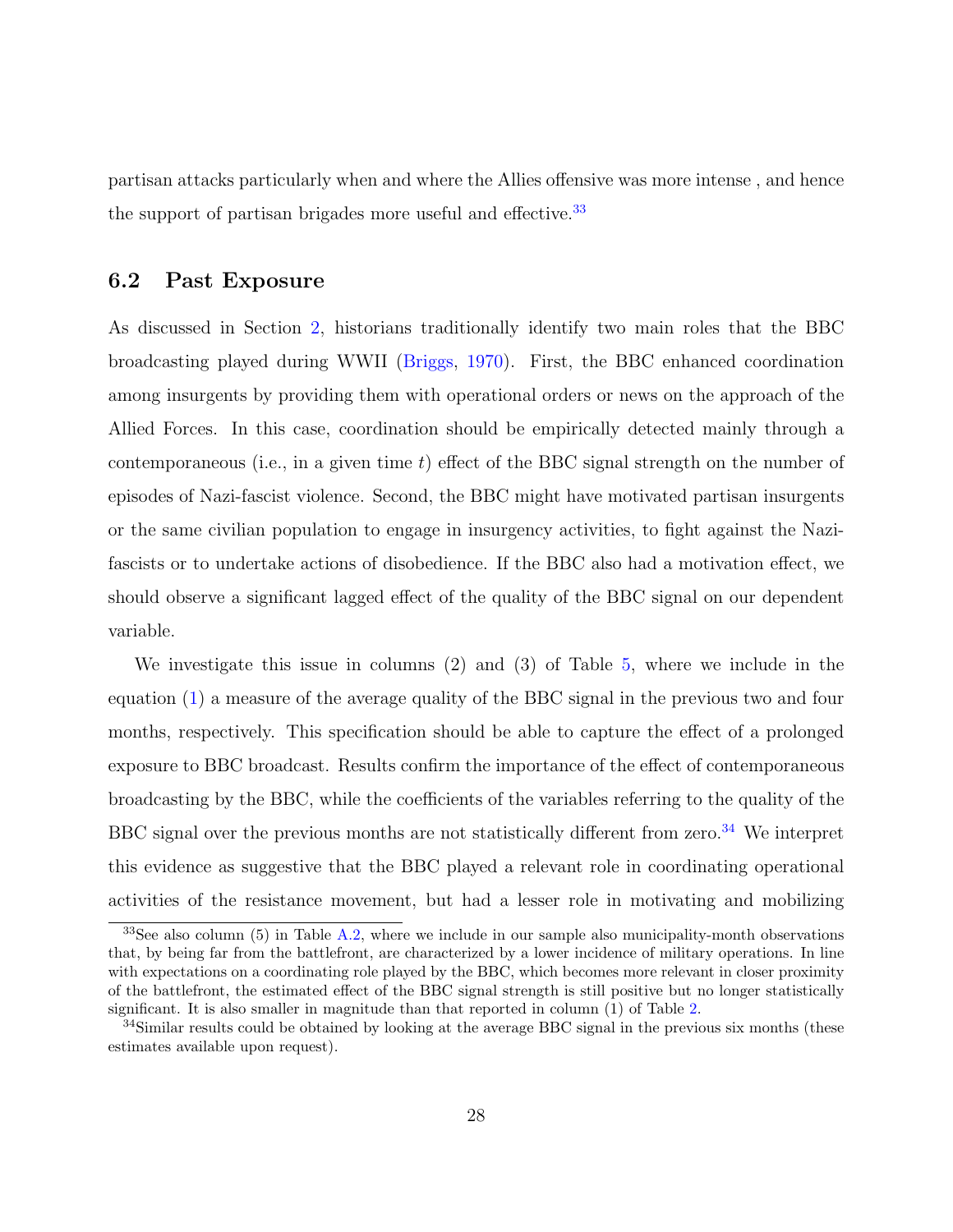civilians to join and support the movement.

### 6.3 Spatial Interactions

As we explained before, in a typical month the BBC broadcasts included propaganda messages, war accounts, and tactical information sent to partisan troops on the ground. Clearly, we are not able to directly test which of these broadcasts is driving the estimated effects. However, we could learn something on this issue by looking at whether there is any evidence of spatial correlation in insurgent activities depending on the quality of the BBC signal across neighboring municipalities (i.e., municipalities sharing a border with a given municipality i).<sup>[35](#page-28-0)</sup>

Estimates in column (4) of Table [5](#page-50-0) point out that an increase in the average quality of the BBC signal in neighboring municipalities has a large positive impact on the number of episodes of Nazi-fascist violence. There are two plausible and not-mutually exclusive interpretation of this finding. First, when neighboring municipalities receive a better signal, they are able to communicate the information received to partisans in municipality  $i$ , who also become more active and hence induce more local retaliation. In other words, the positive direct effect of the signal received by neighboring municipality is evidence of communication on the ground. Second, it is also possible that when neighboring municipalities are more aggressive, because they receive a better signal, some of the German retaliation also falls on municipality  $i$  (without necessarily going through direct communication on the ground).

The estimated coefficient of the interaction term between the strength of the average signal in neighboring municipalities and in a given municipality  $i$  is negative. In other words, the quality of the BBC signal in municipality  $i$  is less important when also other surrounding municipalities receive a good signal. This too can be interpreted as either evidence of a substitution between the effort exerted by partisans in neighboring municipalities, or as evi-

<span id="page-28-0"></span><sup>&</sup>lt;sup>35</sup>This is of course not an easy task in our context, as the quality of the signal is very much correlated across space (see Figure [3\)](#page-41-0), which will eventually work against finding any meaningful result. We also explored an alternative definition of neighboring municipalities by focusing on all municipalities belonging to the same province. Results are substantially similar and available upon request.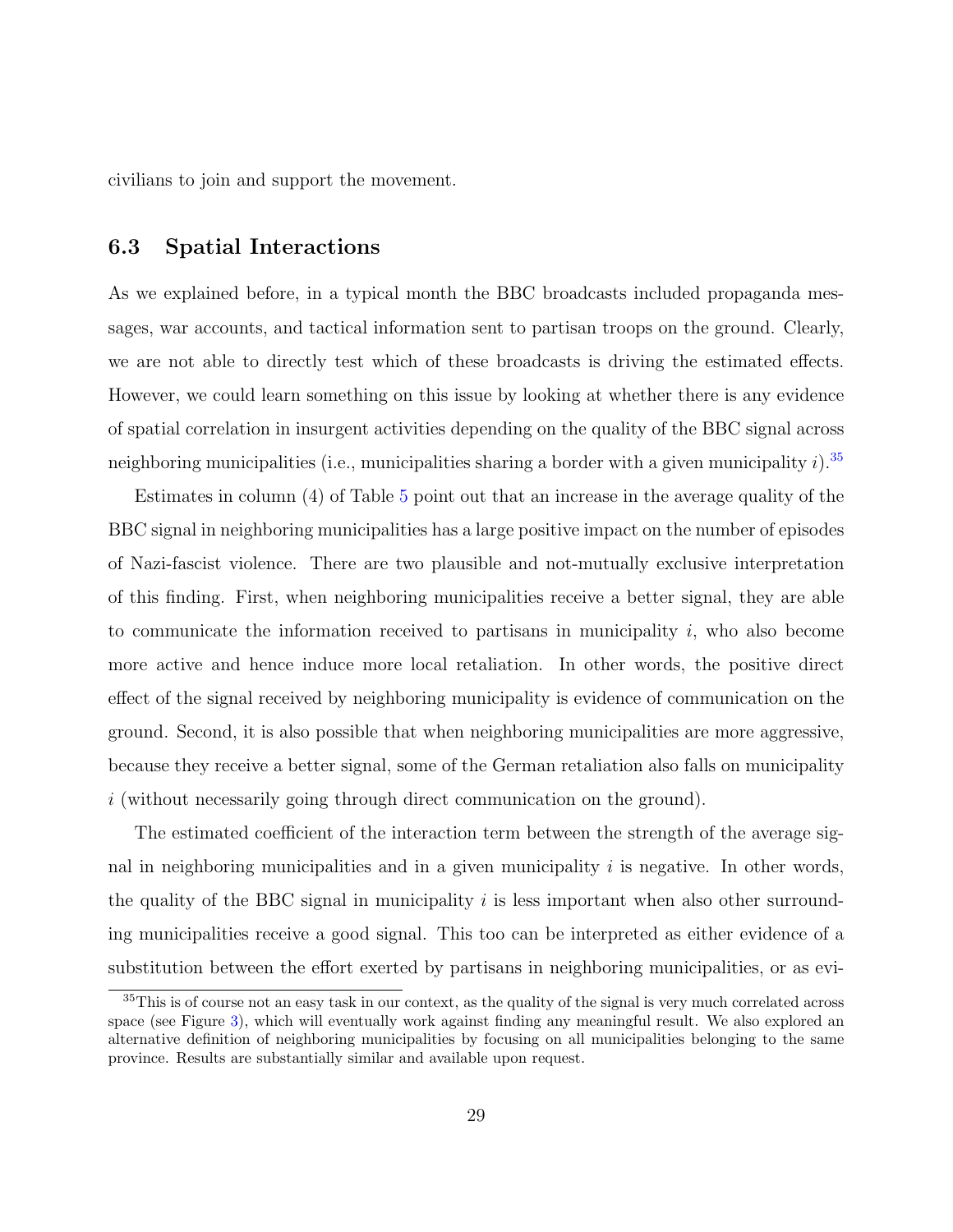dence that the retaliation by the Germans on municipality  $i$  is diluted when its neighboring municipalities become more active at the same time.

### 6.4 Competing Radios

What role did other competing radios play in these war years? As explained in Section [2,](#page-5-0) besides the BBC there were at least two main radio stations actively involved in the "war of the waves"at that time. They were the official radio of the fascist regime (EIAR) and the radio of the Allied Forces ("AF radio").<sup>[36](#page-29-0)</sup>

Columns (1) and (2) of Table [6](#page-51-0) report estimates from specifications where we include, respectively, a measure of quality of the EIAR and of the "AF Radio" signal, besides the BBC signal strength. As explained in Section [4,](#page-19-0) to deal with the potential endogeneity of the transmitters location, as in [Olken](#page-37-10)  $(2009)$  and [Durante](#page-36-9) *et al.*  $(2015)$ , the theoretical radio signal intensity in the absence of any geo-morphological obstacles is also included in these specifications. The estimated coefficient of the BBC signal strength is positive and statistically significant in both columns. More importantly, the coefficients of the EIAR and of the Allied Forces Radio signal are both positive but only the first one is marginally significant. Broadcasts by the fascist radio EIAR could have provided motivation to act against resistance groups or, vice-versa, may have had a back-firing effect and pushed people to rebel against the Nazi-fascist regime (see [Adena](#page-35-3) et al. [\(2015\)](#page-35-3)).

This evidence suggests that the BBC played a more relevant role than the fascist or Allied Forces radios. A caveat is in order, however: the monthly variation in the signal of these two radio stations is smaller than for the BBC, and this can limit the power of our econometric exercise.

<span id="page-29-0"></span><sup>36</sup>In those years, another important radio broadcasting in Italy on both medium and short-waves was Radio Moscow, the official international broadcasting station of the Union of Soviet Socialist Republics. Unfortunately, we do not have any information on its transmissions, although it is important to stress that the goal of this radio was never to support resistance activities on the ground.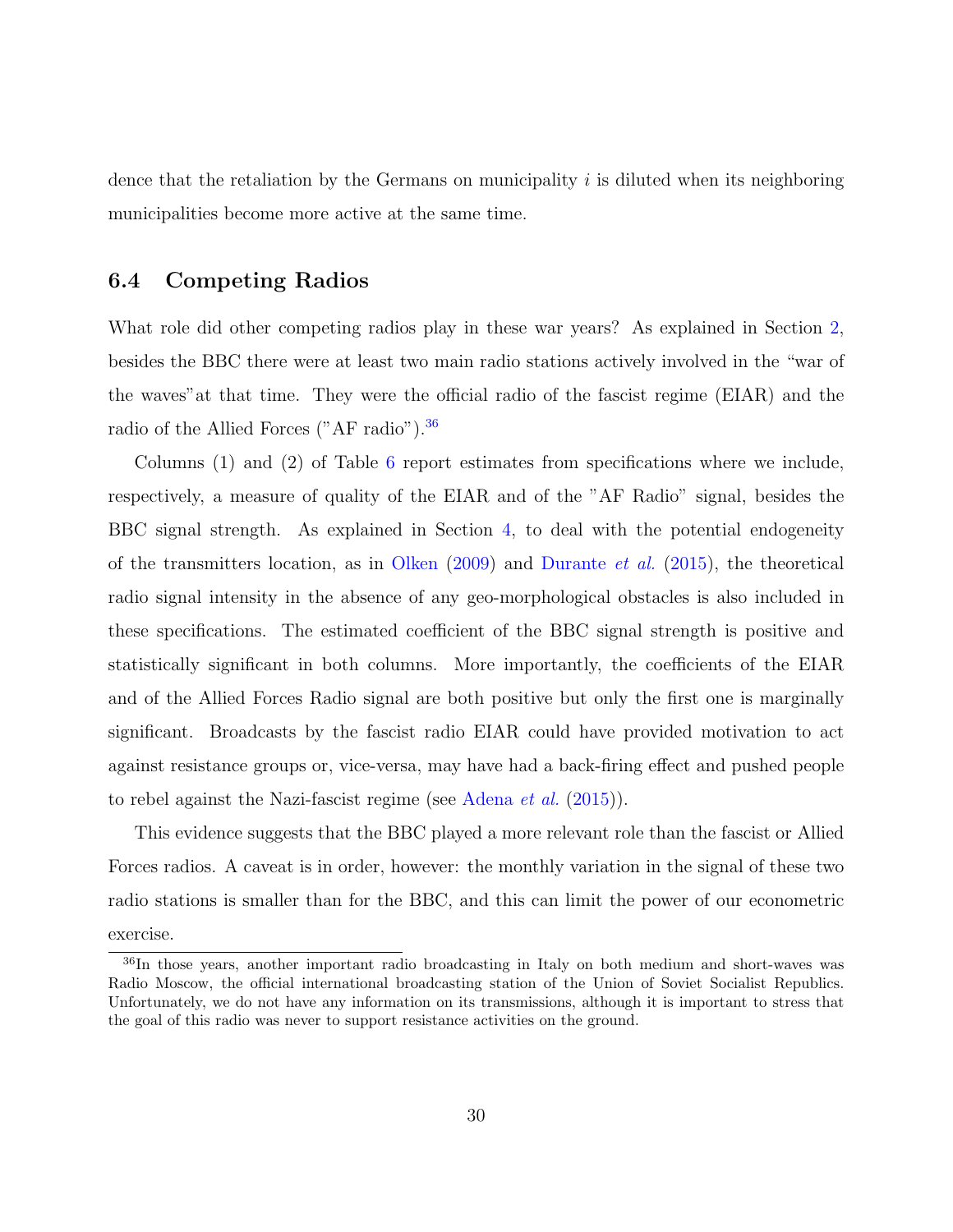### 6.5 Allied Bombings

In this section we investigate whether there was any interplay between the BBC radio service, the allied bombing over Italy and the occurrence of Nazi-fascist violence. The allied bombing of Italy intensified towards the end of 1942 and continued until the end of the war. It had two main purposes: breaking the morale of the Nazi-fascist troops and destroying military targets.

We gather data on bombing attacks carried out by the Allied Forces in Italy during the WWII from the Theater History of Operations Reports (T.H.O.R. [Lt Col Robertson](#page-37-13) *et al.*) [2013\)](#page-37-13). Following [Bianchi and Giorcelli](#page-35-14) [\(2018\)](#page-35-14), we classify bombing attacks according to whether they had a German target (e.g., air strikes executed in support of ground operations against the German troops) or not.<sup>[37](#page-30-0)</sup> We measure the intensity of bombings over a municipality by the number of days in a month in which a municipality was under allied bombing attack (with both German and non-German targets).[38](#page-30-1)

Our empirical strategy must take into consideration that unobserved determinants of military activities on the ground could be correlated with the timing and location of bombing strikes. Given that we only exploit within-municipality variation and that the Allied Forces could not predict the quality of BBC signal in a given municipality and month, reverse causation (from partisan activities to bombings) is less of a concern, at least with regard to bombing of pre-existing infrastructures.<sup>[39](#page-30-2)</sup> The identifying assumption is that the timing and number of the bombings over a certain municipality were orthogonal to the timing of the partisan activities on the ground. For unmovable targets (e.g., armaments' production facilities that had to be destroyed no matter what), this entails assuming that the Allies could

<span id="page-30-0"></span><sup>37</sup>Specifically, a bombing attack is classified as having a German target if it falls in one of the following categories: direct cooperation with ground forces; troop concentrations; radar installations; gun emplacements; weapon launching sites; tactical targets; supply dumps; tracks and marshaling yards; moving trains; highways and vehicles; transportation facilities (page 10, [Bianchi and Giorcelli](#page-35-14) [\(2018\)](#page-35-14)).

<span id="page-30-1"></span><sup>38</sup>In our sample, on average, a municipality experiences in a month 0.019 days of bombing attacks with German targets and 0.35 days of attacks with non-German targets.

<span id="page-30-2"></span><sup>&</sup>lt;sup>39</sup>The on-line appendix provides a detailed discussion on the (non) predictability of the BBC radio signal at that time.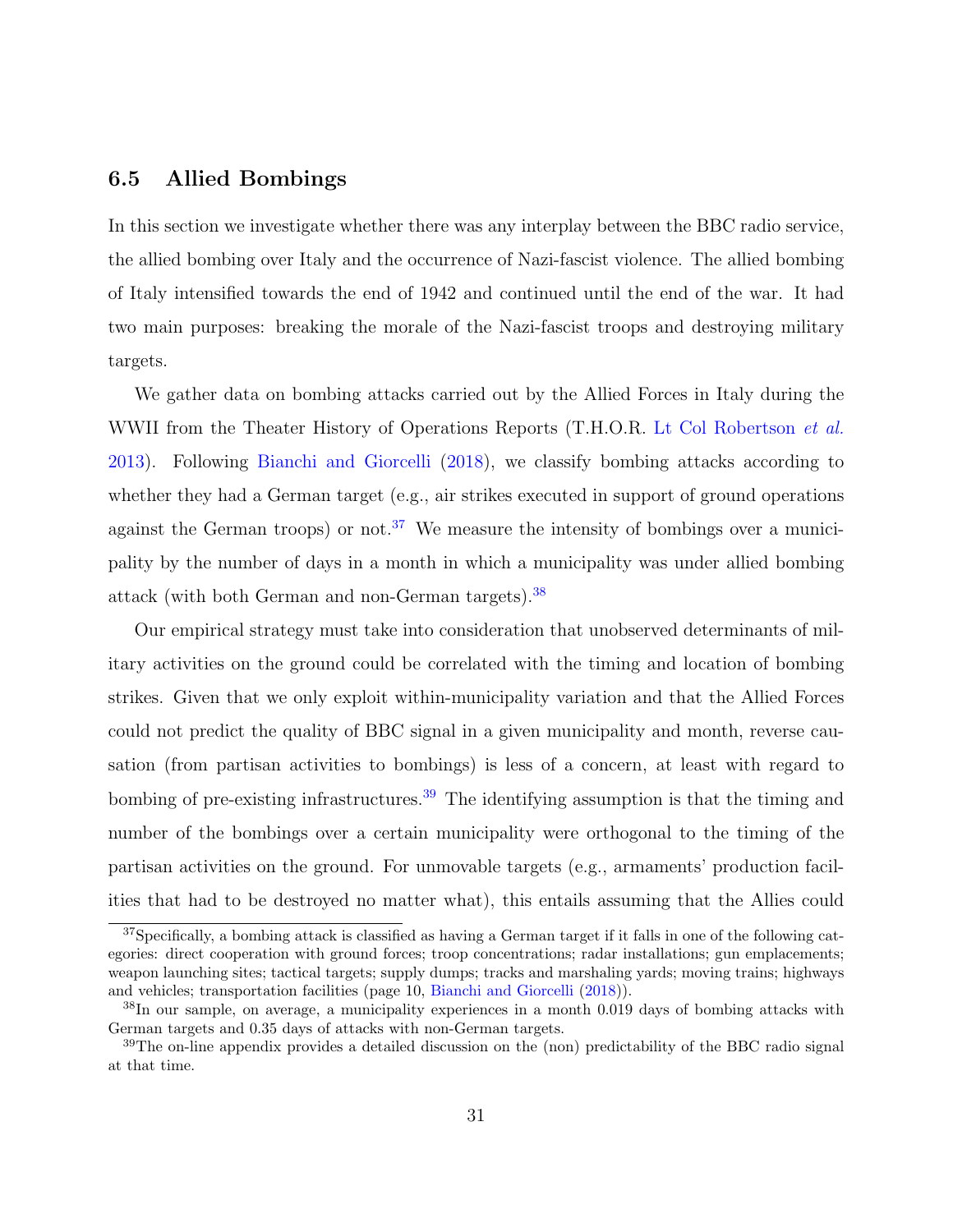not communicate with local partisan brigades other than through BBC messages - not an implausible hypothesis. The assumption that bombings are exogenous and uncorrelated with unobserved determinants of German retaliation is more restrictive when it comes to movable targets, however. The reason is that the passage of a movable target in the proximity of locality i could trigger both bombings and partisan attacks, inducing a correlation between bombings and the error term of our regression. Moreover, bombings or partisan attacks could affect the location of these movable targets. For this reason, we not only classify targets as German and non German but, among the former ones, we also distinguish those that are infrastructures from those that are not.

Estimates in column (3) of Table [6](#page-51-0) show that an increase in the number of days of allied bombing of German targets is positively correlated with the occurrence of Nazi-fascist violence in a given municipality. Column (4) suggests that such correlation is mainly driven by the bombing of infrastructures under German control. A plausible interpretation is that German troops are more violent when under stress, and hence more likely to retaliate against the local population. Note that the estimated coefficient of the BBC signal quality remains positive and statistically significant in both column (3) and (4). More importantly, the estimate of the interaction between BBC signal strength and the bombing of German targets (in particular, infrastructures) is negative and statistically significant. This evidence suggests that an improvement in the BBC signal helped partisans to coordinate with the military effort carried out by the Allied Forces, and partisan attacks where held off during months of more intensive bombings by the Allies.

#### 6.6 Post-war Electoral Outcomes

As a last test to assess whether the main mechanism at work is coordination of insurgent activities rather than motivation, we analyze the effect of the exposure to BBC broadcasts on post-war electoral outcomes. If the BBC radio service had any impact on insurgency through propaganda and motivation, it might have influenced also political behavior in the immedi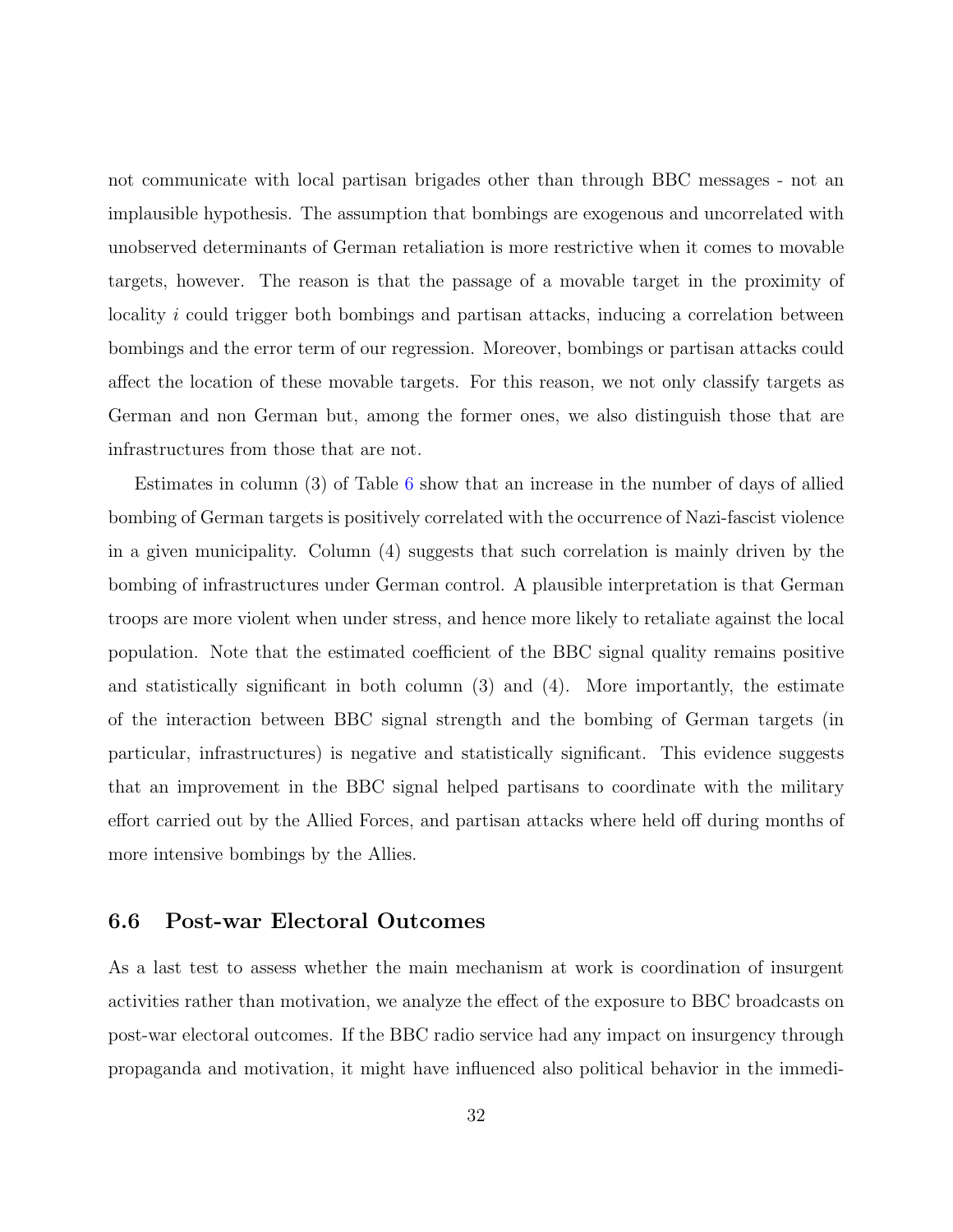ate post-war elections.[40](#page-32-0) In Tables [7-](#page-52-0)[9](#page-54-0) we report estimates from cross-sectional regressions where the dependent variables are the vote shares obtained by the extreme left (Communist, Socialist and other extreme left parties), the Christian Democrats, the Monarchic party and the extreme right (the neo-fascist party) in the elections held in 1946 for the Constitutional Assembly and in 1948 and 1953 for the newly constituted Parliament. The explanatory variable of main interest is the log of the average BBC signal strength between October 1943 and May 1945. We also include in our econometric specifications the average signal strength (in log) of the EIAR and "AF radio" stations. Their estimated coefficients are reported in Tables [7](#page-52-0)[-9](#page-54-0) as well.

We are well aware that these estimates represent only correlations and do not provide evidence of any causal effect, because, for instance, we are omitting potentially relevant explanatory variables. To address this concern we include in our econometric specifications province fixed effects and several control variables that account for municipal level characteristics such as geography (altitude, area, latitude and longitude), demographics (resident population, share of women and share of illiterates as from the 1951 Census), and past political behavior (vote shares of different parties in the last three free elections held in 1919, 1921 and 1924). For each dependent variable we also report estimates from a specification where we include a set of control variables related to the Italian civil war. By doing so, we account for the possibility that insurgent activities rather than the BBC propaganda had any effect on post-war electoral outcomes. Specifically, this set of variables includes the total number of episodes of Nazi-fascist violence in a given municipality; the total number of months in which a municipality was under Nazi-fascist occupation; the total number of months of presence of SS and H. Goering troops in a given municipality; the total number of days with bombing attacks by the Allies on German and non-German targets, at the municipality level;

<span id="page-32-0"></span> $40$ [Fontana](#page-36-12) et al. [\(2017\)](#page-36-12) study how post-war election outcomes were affected by episodes of violence and the duration of the German occupation. They find that a longer occupation and harsher Nazi violence shifted votes towards the Communists (that were more active in the Resistance movement), and away from the Christian Democrats.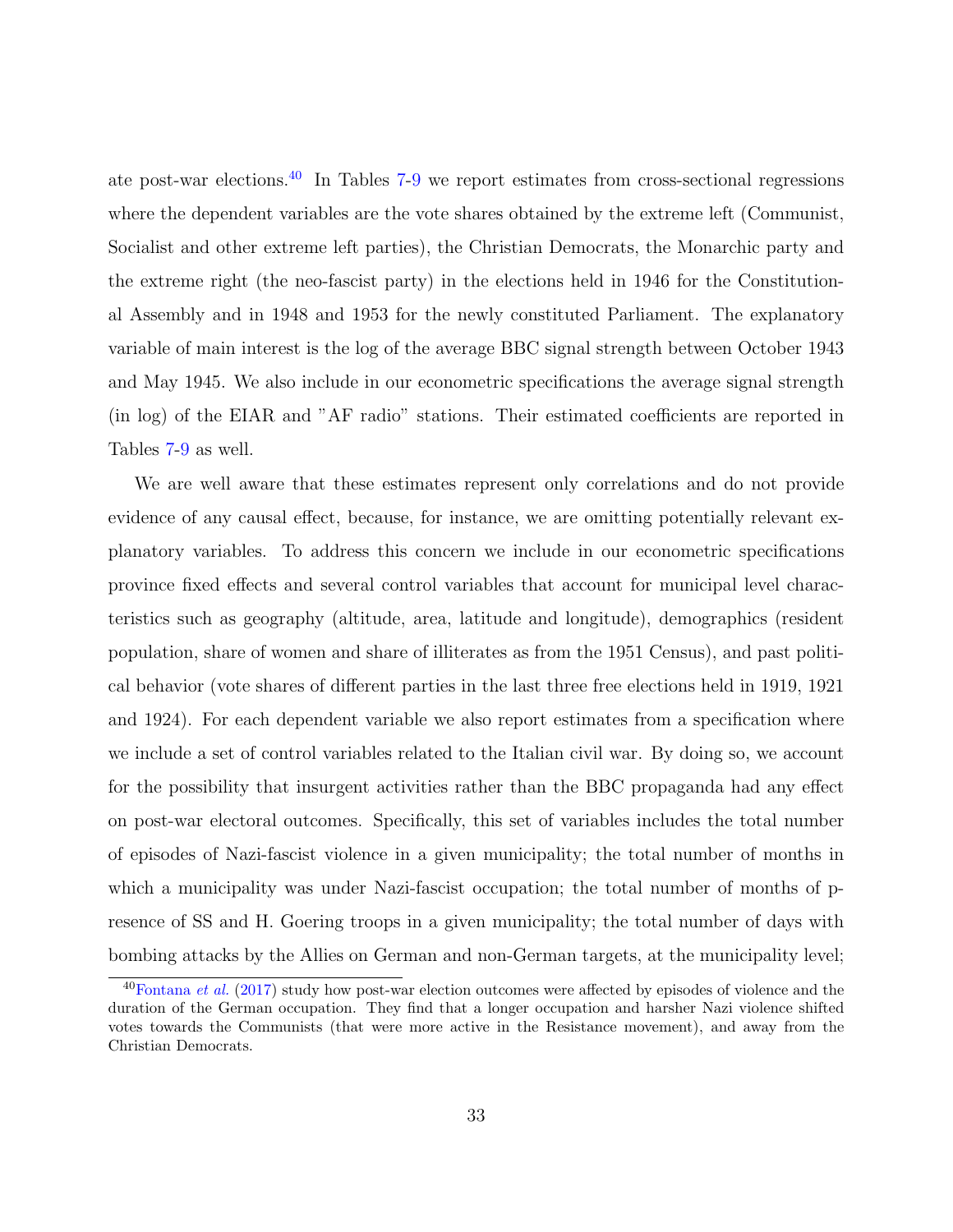the number of partisan brigades operating in a given municipality.

Interestingly, the estimated coefficient of the BBC signal is never statistically significant. This evidence suggests that the BBC broadcasts did not have any lasting motivating effect, by affecting, for instance, the electoral behavior of the population at large in the first post-war free elections.

### <span id="page-33-0"></span>7 Concluding Remarks

This paper provides evidence that broadcasts by a foreign mass media influenced the activities of insurgent groups opposing an oppressive military regime. We show that at the end of World War II, improvements in the quality of reception of the BBC, due to exogenous variations in sunspot activities, led to a significant increase in the number of violent episodes perpetrated by the Nazi-fascists in Italian municipalities in response to partisan or civilian resistance.

The evidence also suggests that the BBC played an important role in coordinating resistance activities against the foreign occupation, but probably had a minor role in mobilizing the civilian population against the fascist regime. This is somehow in contrast to other papers that have studied the role of the radio in disseminating political propaganda [\(Yanagizawa-](#page-38-0)[Drott,](#page-38-0) [2014;](#page-38-0) [Adena](#page-35-3) et al., [2015;](#page-35-3) [DellaVigna](#page-36-2) et al., [2014;](#page-36-2) [Garcia-Arenas,](#page-36-4) [2016\)](#page-36-4). A possible explanation is that, in our context, most of the opposition to the Nazi-fascist regime was catalyzed by the emergence of formally organized brigades, which largely benefited from tactical information on the allied military activities rather than from counter-propaganda. Indeed, resistance to an oppressive military regime or to an organized occupying force typically faces severe coordination problems. This was certainly true in Italy during the Nazi-fascist occupation: partisan brigades often enjoyed the support of the local civilian population, but operated under cover and with few directions from their national leaders. In these circumstances, organizational and coordination challenges were of paramount importance, and external directions and assistance through the radio or other media could significantly increase the effectiveness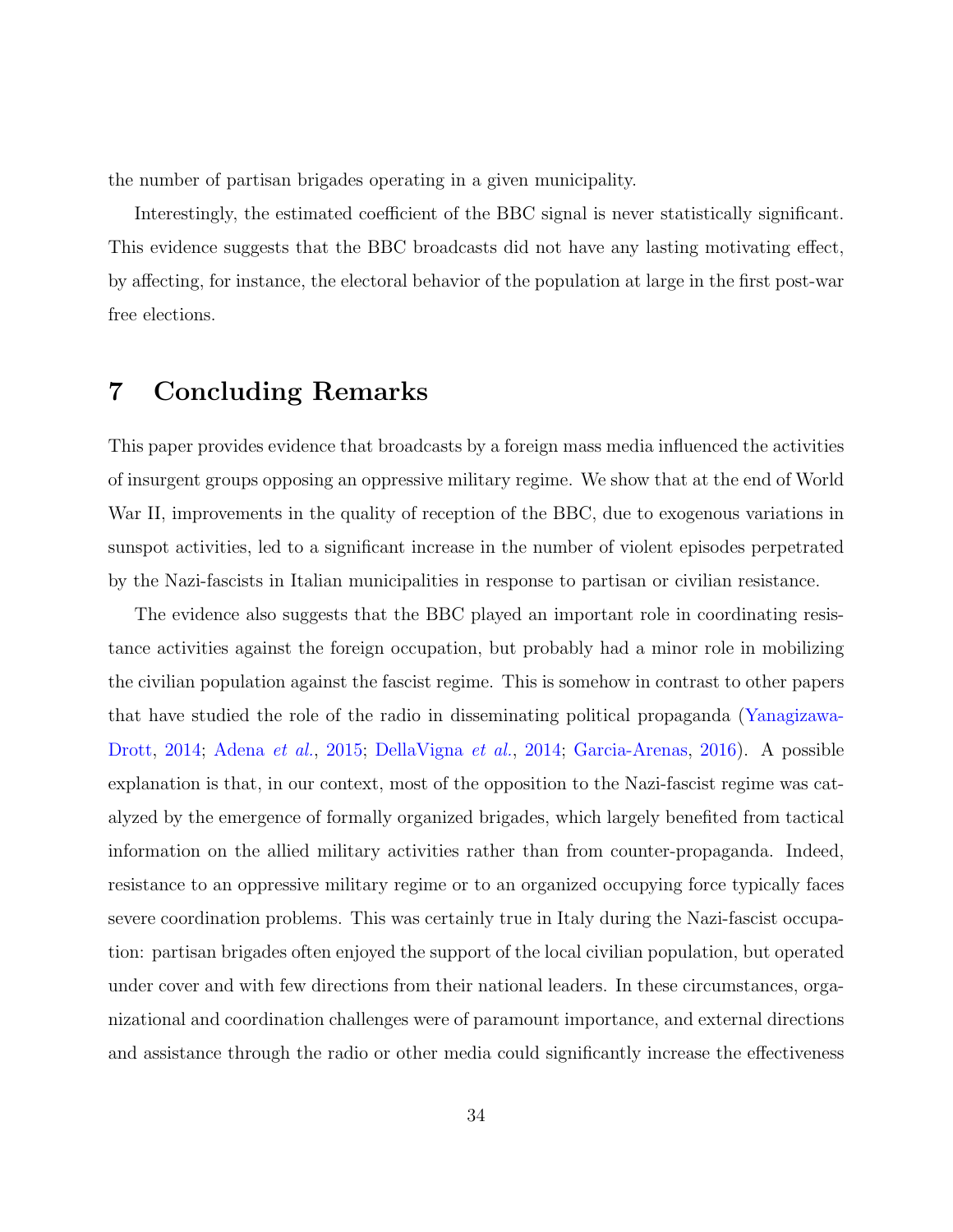of resistance activities. The BBC fulfilled this role, by providing information about military targets and the movement of enemy troops, and also by letting the insurgents know that they were not alone and that their acts of insurgency were deemed strategically important by the Allies.

Our findings also suggest that the BBC strategy was effective. The BBC deliberately targeted groups and individuals who were already active or engaged in the resistance activities, beyond speaking to the masses [\(Davison,](#page-35-10) [1963\)](#page-35-10). The German violent reaction associated with an improved BBC signal strength is a confirmation that the partisan activities induced by the BBC were right on target, and that the military and strategic goals of the resistance movement were met.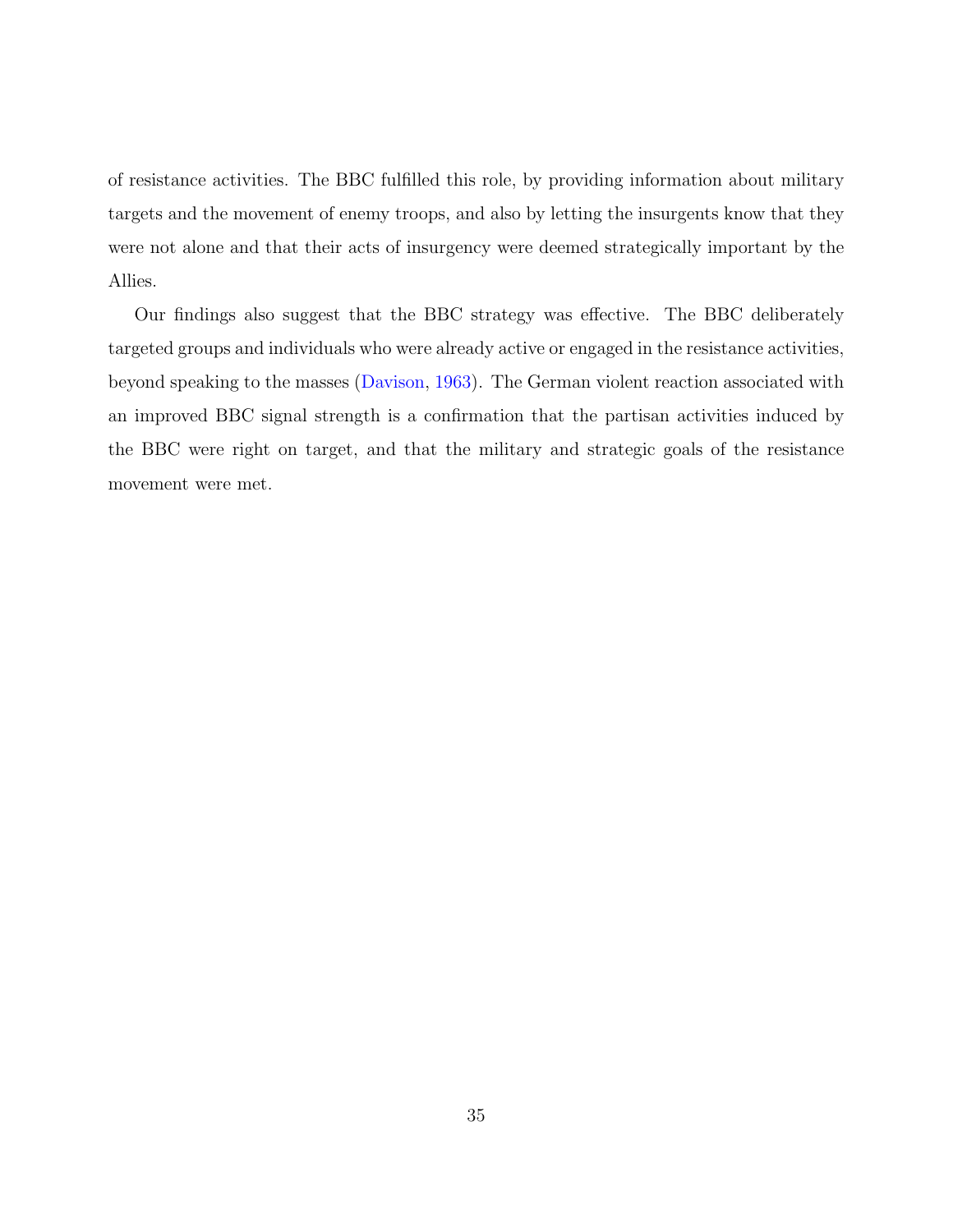### References

- <span id="page-35-1"></span>Acemoglu, D., Hassan, T. A. and Tahoun, A. (2018). The Power of the Street: Evidence from Egypts Arab Spring. Review of Financial Studies, 31 (1), 1–42.
- <span id="page-35-3"></span>Adena, M., Enikolopov, R., Petrova, M., Santarosa, V. and Zhuravskaya, E. (2015). Radio and the Rise of the Nazis in Prewar Germany. The Quarterly Journal of *Economics*, **130** (4),  $1885-1939$ .
- <span id="page-35-4"></span> $\text{---}, \text{---}, \text{---}$  and VOTH, H.-J. (2017). Bombs, Broadcasts, and Betrayal at the Home Front: Determinants of Treason in Germany during World War II. Slides.
- <span id="page-35-11"></span>Baldissara, L. et al. (2000). Atlante Storico della Resistenza italiana. Mondadori.
- <span id="page-35-12"></span>BATTISTELLI, P. P. and CROCIANI, P. (2015). World War II Partisan Warfare in Italy. Osprey Publishing.
- <span id="page-35-0"></span>BBC (1944). BBC Handbook. British Broadcasting Corporation.
- <span id="page-35-6"></span>— (1945). BBC Handbook. British Broadcasting Corporation.
- <span id="page-35-9"></span>— (2007). BBC World Service. http://www.bbc.co.uk/worldservice/history/story/ 2007/02/070122\_html\_40s.shtml/, [Online; accessed 01-July-2018].
- <span id="page-35-14"></span>BIANCHI, N. and GIORCELLI, M. (2018). Reconstruction Aid, Public Infrastructure, and Economic Growth. Working Paper.
- <span id="page-35-5"></span>BRIGGS, A. (1970). The War of Words: The History of Broadcasting in the United Kingdom, Vol. III. Oxford University Press.
- <span id="page-35-2"></span>Bursztyn, L. and Cantoni, D. (2016). A Tear in the Iron Curtain: The Impact of Western Television on Consumption Behavior. The Review of Economics and Statistics, 98 (1), 25– 41.
- <span id="page-35-7"></span>Bussoni, M. (2017). Radio Londra: Voci dalla Libertà. Archivio Storia.
- <span id="page-35-8"></span>Cannistraro, P. V. (1975). La Fabbrica del Consenso: Fascismo e Mass Media, vol. 74. Laterza.
- <span id="page-35-13"></span>Conley, T. G. (1999). GMM Estimation with Cross-Sectional Dependence. Journal of E*conometrics*, **92** (1), 1–45.
- <span id="page-35-10"></span>DAVISON, W. P. (1963). Political Communication as an Instrument of Foreign Policy. Public *Opinion Quarterly,* **27** (1),  $28-36$ .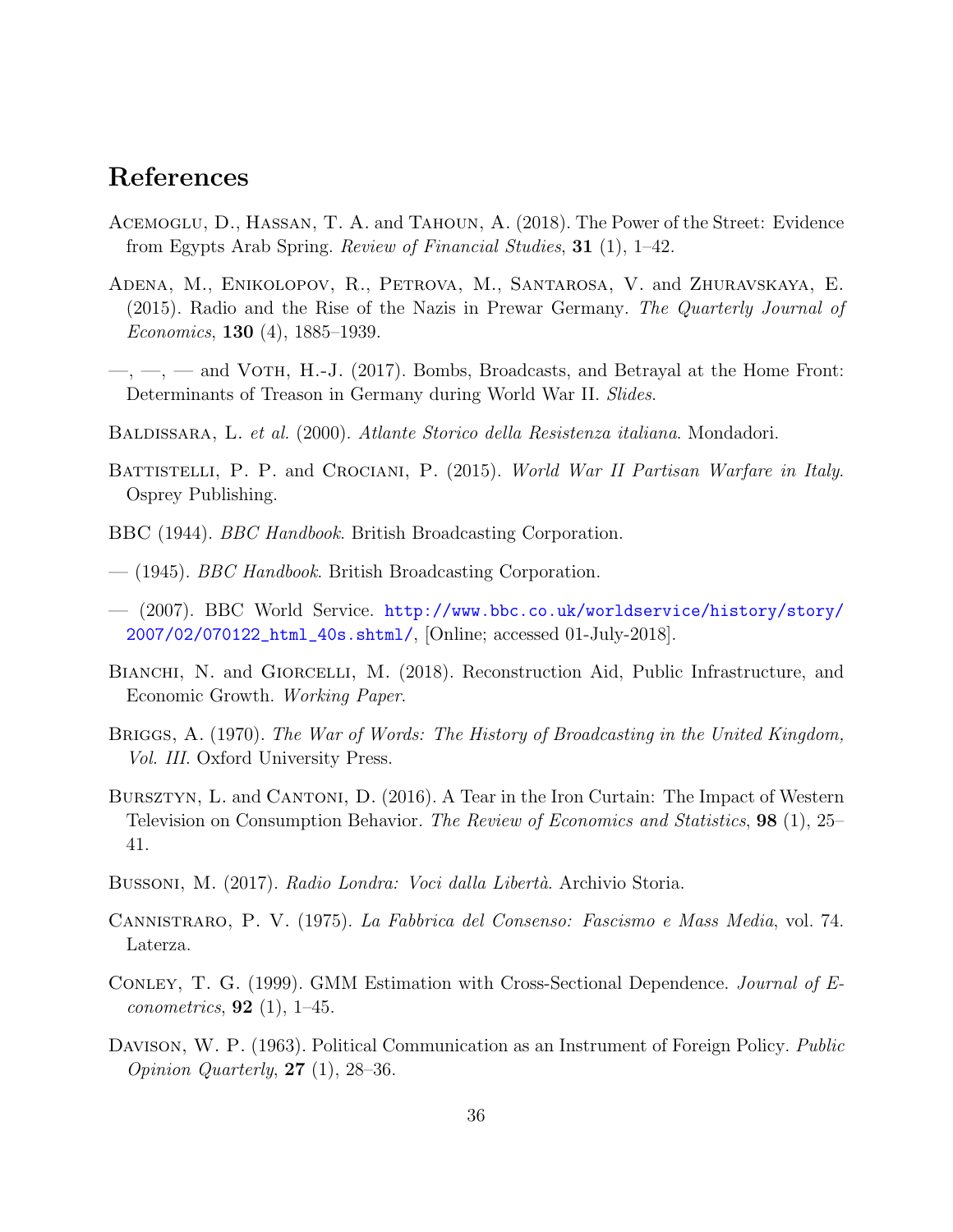- <span id="page-36-3"></span>DELL, M. and QUERUBIN, P. (2018). Nation Building Through Foreign Intervention: Evidence from Discontinuities in Military Strategies. Quarterly Journal of Economics, 133 (2), 701–764.
- <span id="page-36-2"></span>DellaVigna, S., Enikolopov, R., Mironova, V., Petrova, M. and Zhuravskaya, E. (2014). Cross-border Media and Nationalism: Evidence from Serbian Radio in Croatia. American Economic Journals: Applied Economics, 6 (3), 103-132.
- <span id="page-36-9"></span>DURANTE, R., PINOTTI, P. and TESEI, A. (2015). The Political Legacy of Entertainment TV. CEPR Discussion Paper 10738.
- <span id="page-36-0"></span>ENIKOLOPOV, R., MAKARIN, A. and PETROVA, M. (2016). Social Media and Protest Participation: Evidence from Russia. CEPR Discussion Paper 11254.
- <span id="page-36-8"></span>—, Petrova, M. and Zhuravskaya, E. (2011). Media and Political Persuasion: Evidence from Russia. The American Economic Review, 101 (7), 3253–3285.
- <span id="page-36-12"></span>FONTANA, N., NANNICINI, T. and TABELLINI, G. (2017). *Historical Roots of Political Ex*tremism: The Effects of Nazi Occupation of Italy. IZA Discussion Paper 10551.
- <span id="page-36-4"></span>Garcia-Arenas, J. (2016). The Impact of Free Media on Regime Change: Evidence from Russia. Working paper.
- <span id="page-36-5"></span>GENTILE, C. (2015). I Crimini di Guerra Tedeschi in Italia. Giulio Einaudi Editore.
- <span id="page-36-6"></span>HOLT, R. T. and VAN DE VELDE, R. W. (1960). Strategic Psychological Operations and American Foreign Policy. University of Chicago Press.
- <span id="page-36-10"></span>HUFFORD, G. A. (2002). The ITS Irregular Terrain model, version 1.2. 2 the algorithm. Institute for Telecommunication Sciences, National Telecommunications and Information Administration, US Department of Commerce. http://flattop. its. bldrdoc. gov/itm. html.
- <span id="page-36-7"></span>Isola, G. (1996). Il Microfono Conteso. La Guerra delle Onde nella Lotta di Liberazione Nazionale (1943-1945). Mélanges de l'Ecole française de Rome. Italie et Méditerranée, 108 (1), 83–124.
- <span id="page-36-1"></span>KERN, H. L. and HAINMUELLER, J. (2009). Opium for the Masses: How Foreign Media Can Stabilize Authoritarian Regimes. Political Analysis, 17 (4), 377–399.
- <span id="page-36-11"></span>LANE, G. (1997). Required Signal-to-Interference Ratios for Shortwave Broadcasting. Radio Science, **32** (5), 2091–2098.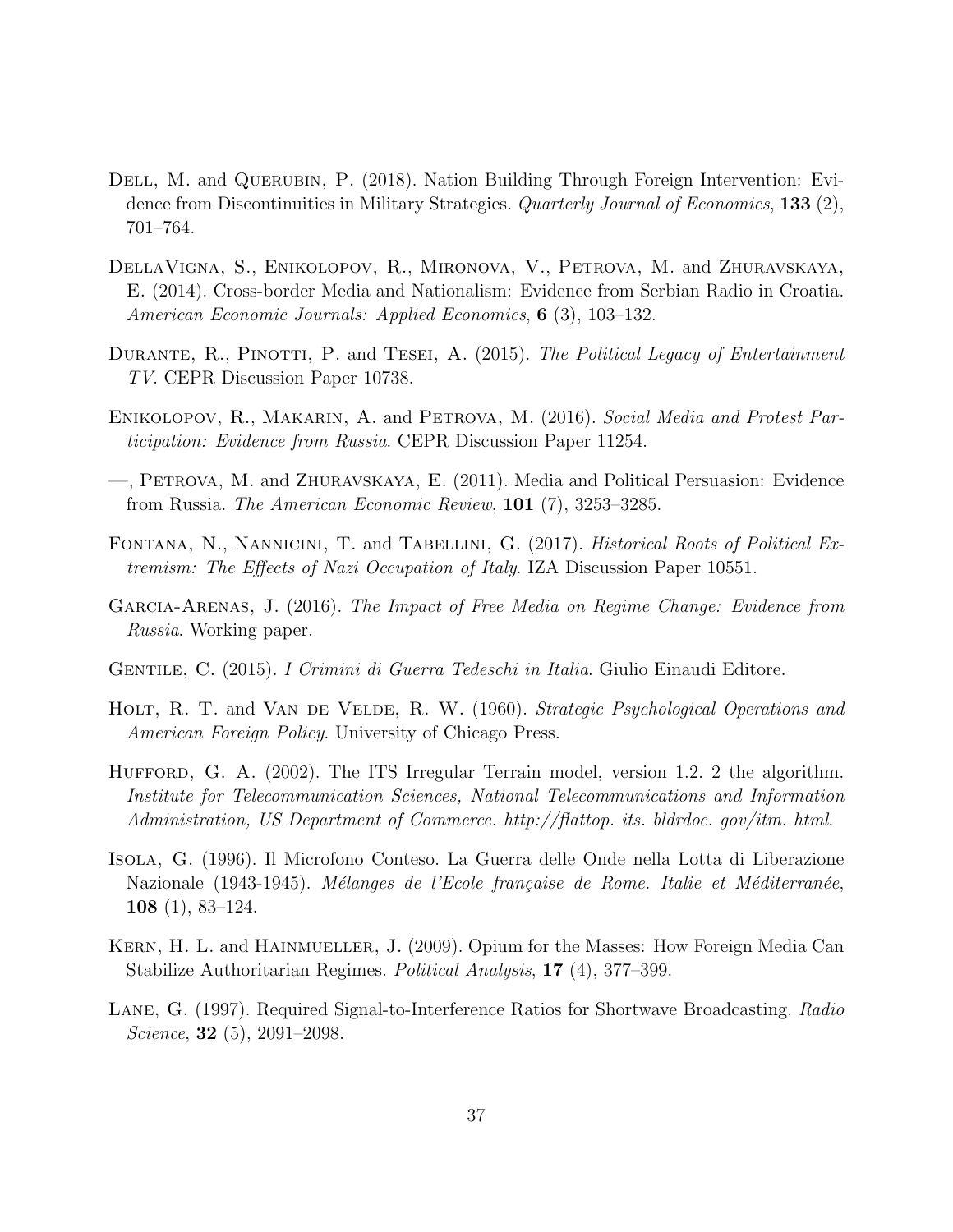- <span id="page-37-14"></span>LINDSAY, R. (2013). Under A Variable Sun. *Earth Observatory - NASA*. https:// earthobservatory.nasa.gov/Features/VariableSun/printall.php, [Online; accessed 01-July-2018].
- <span id="page-37-13"></span>LT COL ROBERTSON, J., BURR, R. and BARTH, B. (2013). USAF THOR Database. www. afri.au.af.mil/thor, [Online; accessed 01-July-2018].
- <span id="page-37-0"></span>MANACORDA, M. and TESEI, A. (2016). Liberation Technology: Mobile Phones and Political Mobilization in Africa. CEPR Discussion Paper 11278.
- <span id="page-37-9"></span>Monteleone, F. (1980). Storia della RAI dagli Alleati alla DC, 1944-1954, vol. 114. Laterza.
- <span id="page-37-8"></span>— (1995). Storia della Radio e della Televisione in Italia: Un Secolo di Suoni e di Immagini. Marsilio.
- <span id="page-37-10"></span>Olken, B. A. (2009). Do Television and Radio Destroy Social Capital? Evidence from Indonesian Villages. American Economic Journal: Applied Economics, 1 (4), 1–33.
- <span id="page-37-2"></span>Papa, A. (1978). Storia Politica delle Radio in Italia: Dalla Guerra d'Etiopia al Crollo del Fascismo, 1935-1943. Guida editore.
- <span id="page-37-11"></span>PAWLEY, E. L. E. (1972). *BBC Engineering, 1922-1972*. British Broadcasting Corporation.
- <span id="page-37-5"></span>PICCIALUTI-CAPRIOLI, M. (1976). Radio Londra 1940-1945: Inventario delle Trasmissioni per l'Italia. Ministero per i beni culturali ed ambientali.
- <span id="page-37-3"></span>— (1979). Radio Londra, 1939-1945, vol. 108. Laterza.
- <span id="page-37-6"></span>PIDGEON, G. (2003). The Secret Wireless War: The Story of MI6 Communications 1939– 1945. Universal Publishing Solutions Online Ltd, ISBN.
- <span id="page-37-7"></span>PIFFER, T. (2010). *Gli Alleati e la Resistenza Italiana*. Il Mulino.
- <span id="page-37-4"></span>QIN, B., STRÖMBERG, D. and WU, Y. (2017). Why Does China Allow Freer Social Media? Protests versus Surveillance and Propaganda. Journal of Economic Perspectives, 31 (1), 117–40.
- <span id="page-37-12"></span>RAI (2017). Storia della Radio. http://www.storiadellaradio.rai.it/dl/portali/ site/articolo/ContentItem-0753dc40-9abf-4be6-95da-6f4dc74a471b.html, [Online; accessed 01-July-2018].
- <span id="page-37-1"></span>SHAPIRO, J. N. and WEIDMANN, N. B. (2015). Is the Phone Mightier Than the Sword? Cellphones and Insurgent Violence in Iraq. International Organization, 69 (2), 247–274.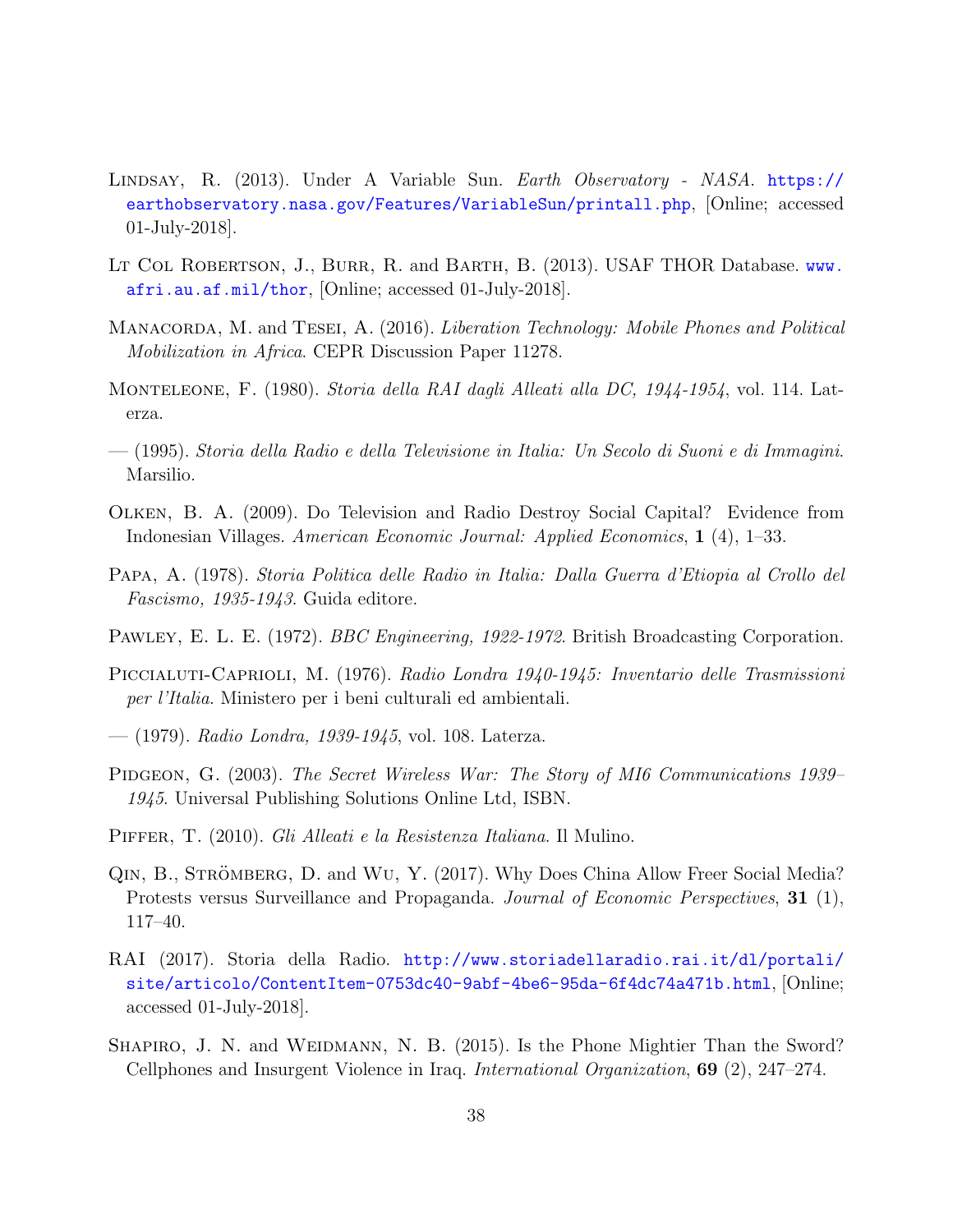<span id="page-38-3"></span>Sinagra, F. (1970). La Crittografia nel Movimento di Liberazione Italiano.

- <span id="page-38-1"></span>Spriano, P. (1975). Storia del Partito Comunista Italiano: La Resistenza. Togliatti e il Partito Nuovo, vol. 5. Einaudi.
- <span id="page-38-2"></span>STAFFORD, D. (2011). Mission Accomplished: SOE and Italy 1943-1945. Random House.
- <span id="page-38-4"></span>Thompson, R. (2013). Solar Activity and Weather - Is there a Connection? Australian Government - Bureau of Metereology. http://www.sws.bom.gov.au/Educational/1/3/ 13, [Online; accessed 01-July-2018].
- <span id="page-38-0"></span>YANAGIZAWA-DROTT, D. (2014). Propaganda and Conflict: Evidence from the Rwandan Genocide. Quarterly Journal of Economics, 129 (4), 1947–1994.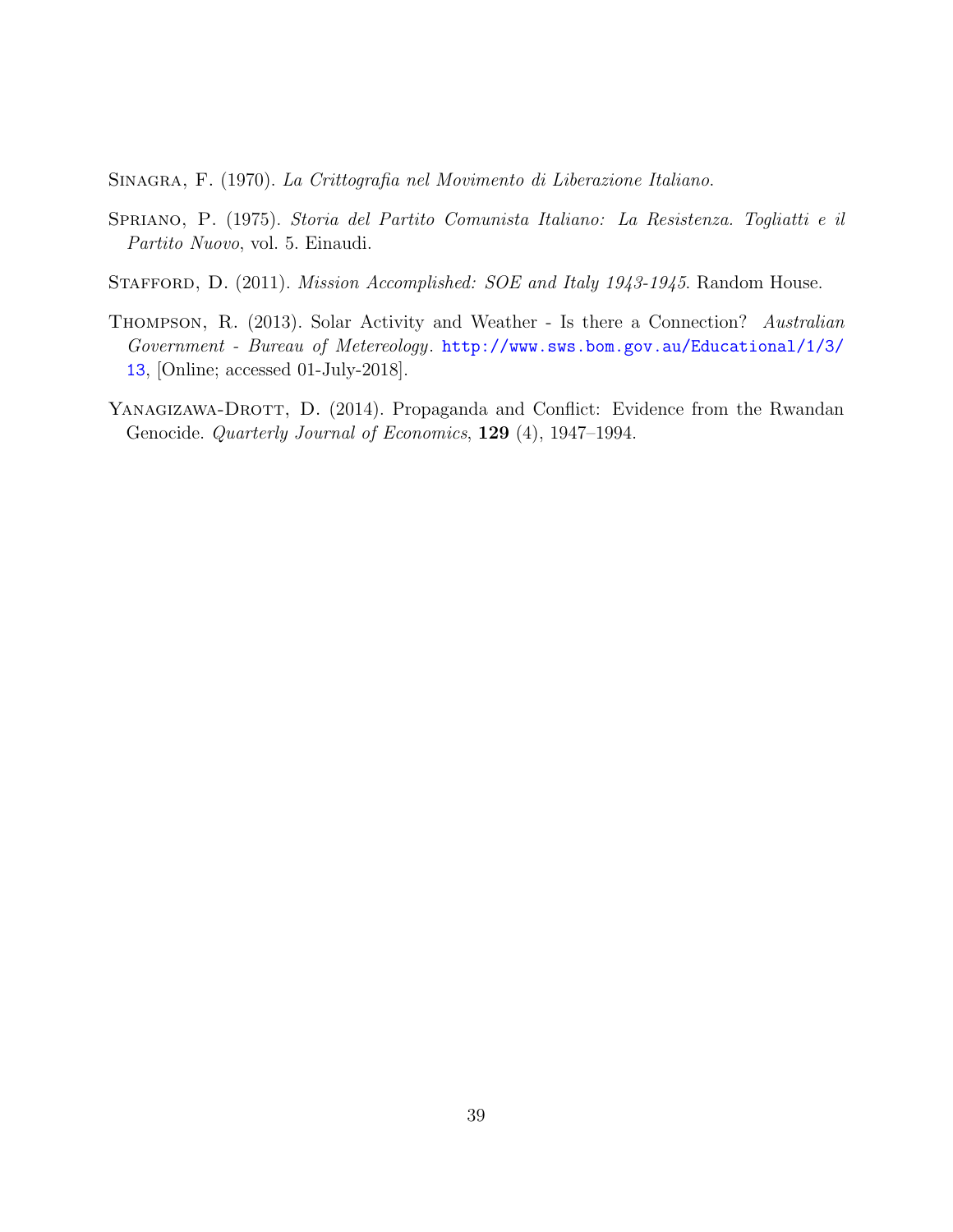# Tables and Figures



<span id="page-39-0"></span>Figure 1: Sky-wave Ionospheric Propagation

Notes. The figure illustrates the sky-wave ionospheric propagation of radio signal broadcasting.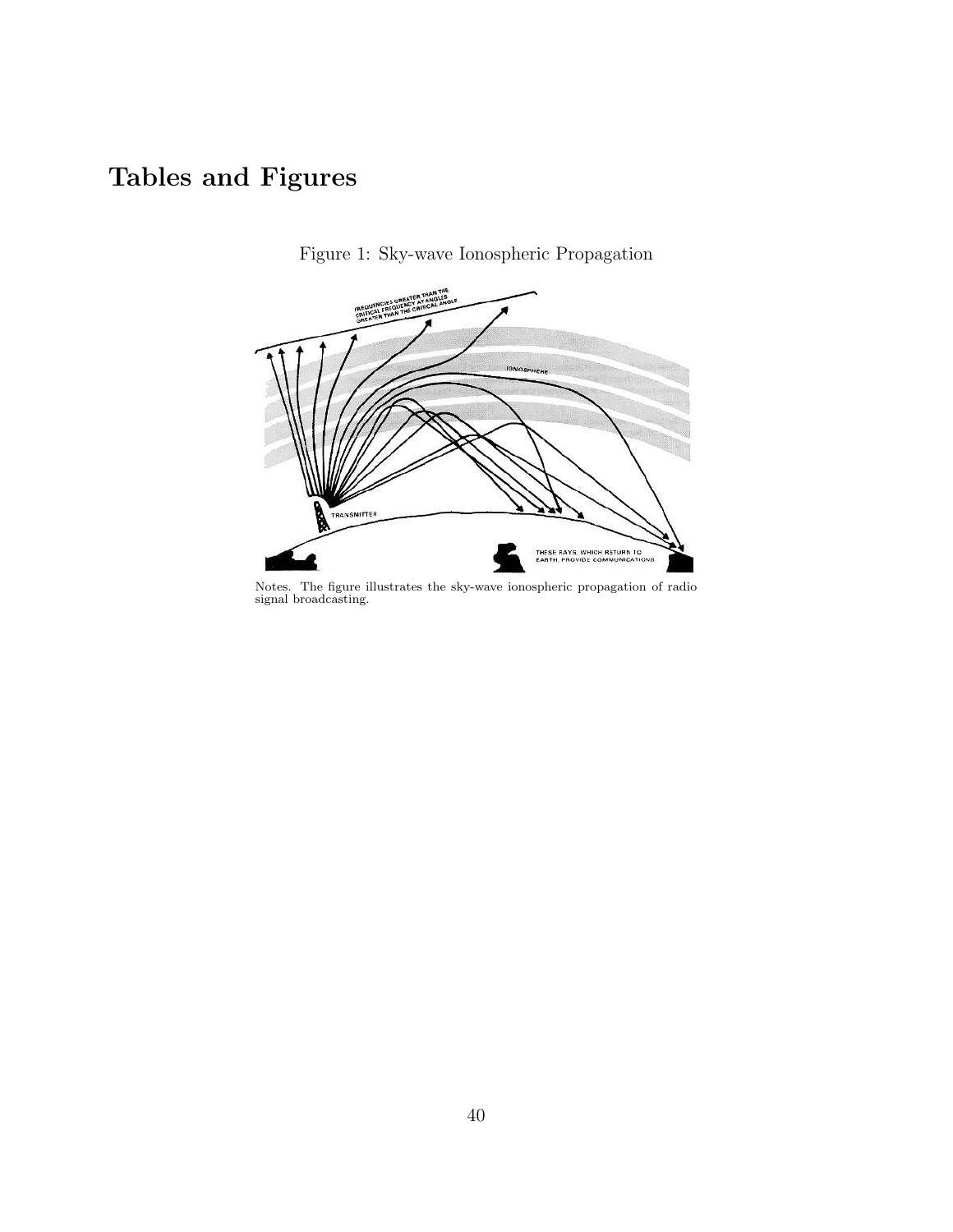<span id="page-40-0"></span>Figure 2: BBC Signal Residual and Sunspots Over Time



Notes. The figure illustrates the variation over time in the number of monthly mean sunspots (dashed line) and in the average residual of the predicted BBC signal once taking into account month-year and municipality fixed residual of the predicted BBC signal once taking into account month-year and municipality fixed effects (solid line). The number of monthly mean sunspots is obtained by taking the arithmetic mean of the daily number of sunspots over all days of each calendar month.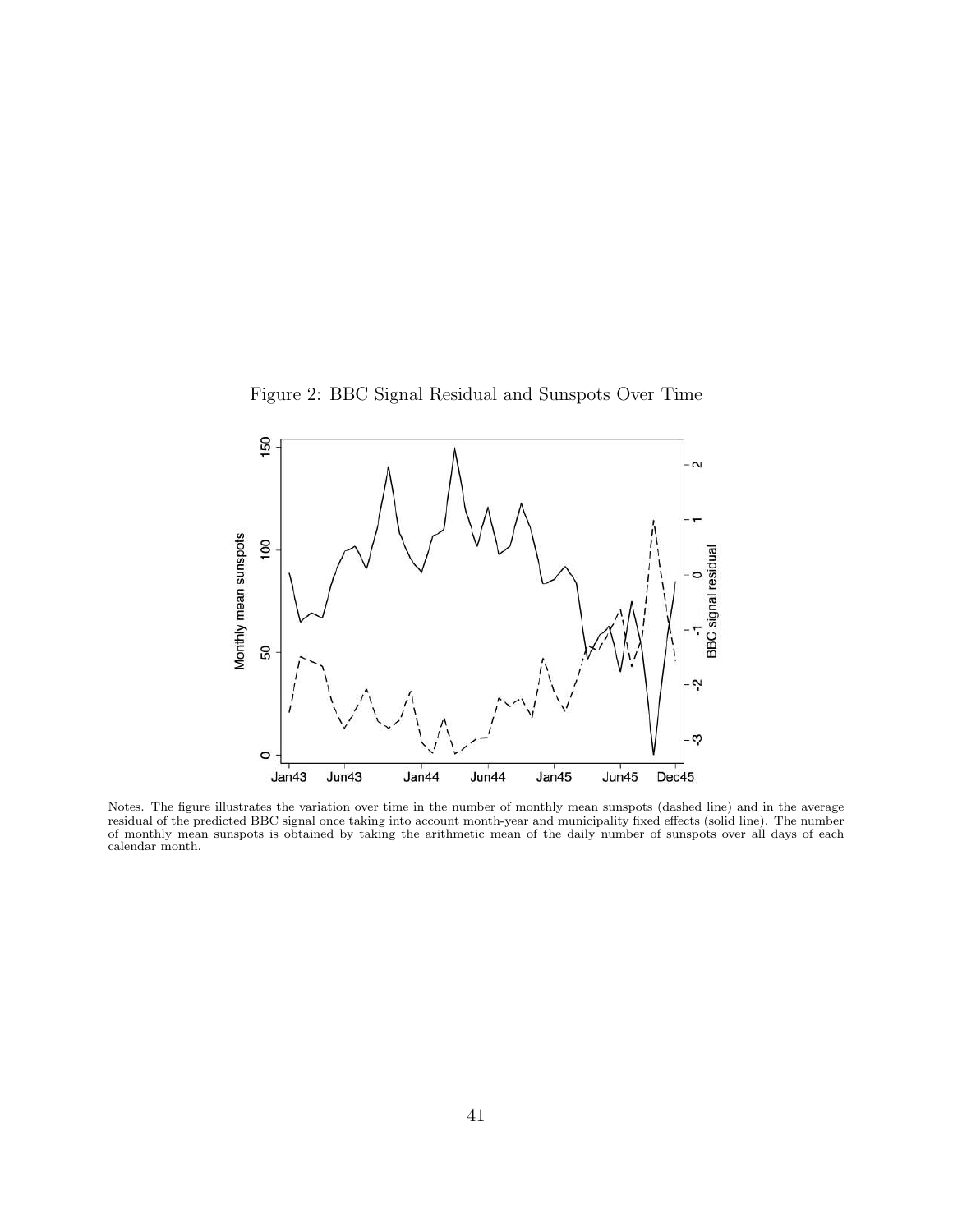

<span id="page-41-0"></span>Figure 3: Within-Municipality Variation in BBC Signal

Notes. The figure illustrates the within-municipality variation in the BBC signal throughout Italy between March 1943 and March 1944 (left panel) and between March 1944 and March 1945 (right panel). The black line represents the "Gustav line".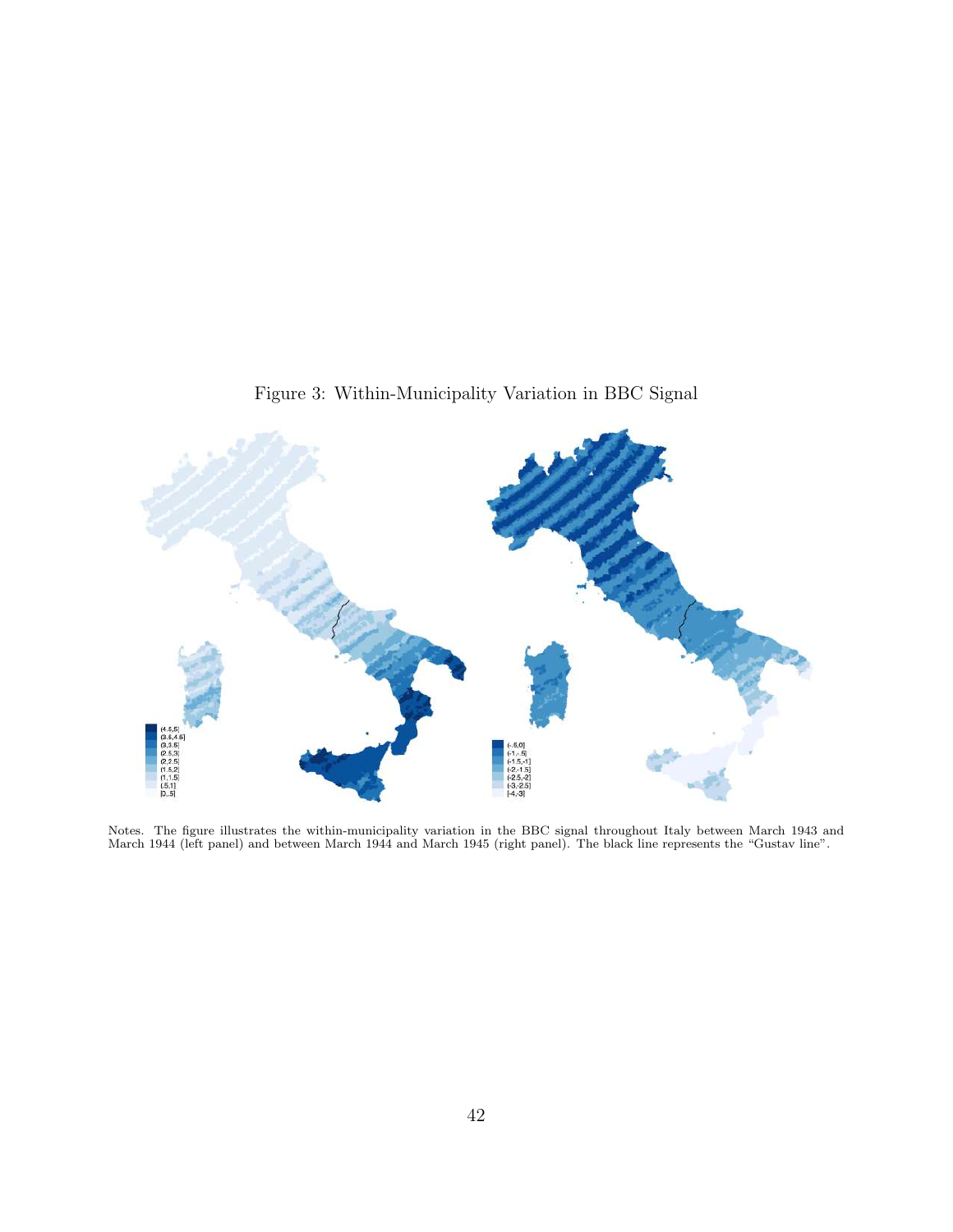

<span id="page-42-0"></span>Figure 4: Geographical Distribution of Episodes of Nazi-fascist Violence Over Time

Notes. The figure illustrates the geographical distribution of episodes of Nazi-fascist violence, related to partisan or civilian resistance, throughout Italy in the periods October 1943 - February 1944 (top-left), March 1944 - July 1944 (top-right), August 1944 - December 1944 (bottom-left), and January 1945 - May 1945 (bottom-right). The black line represents the "Gustav line".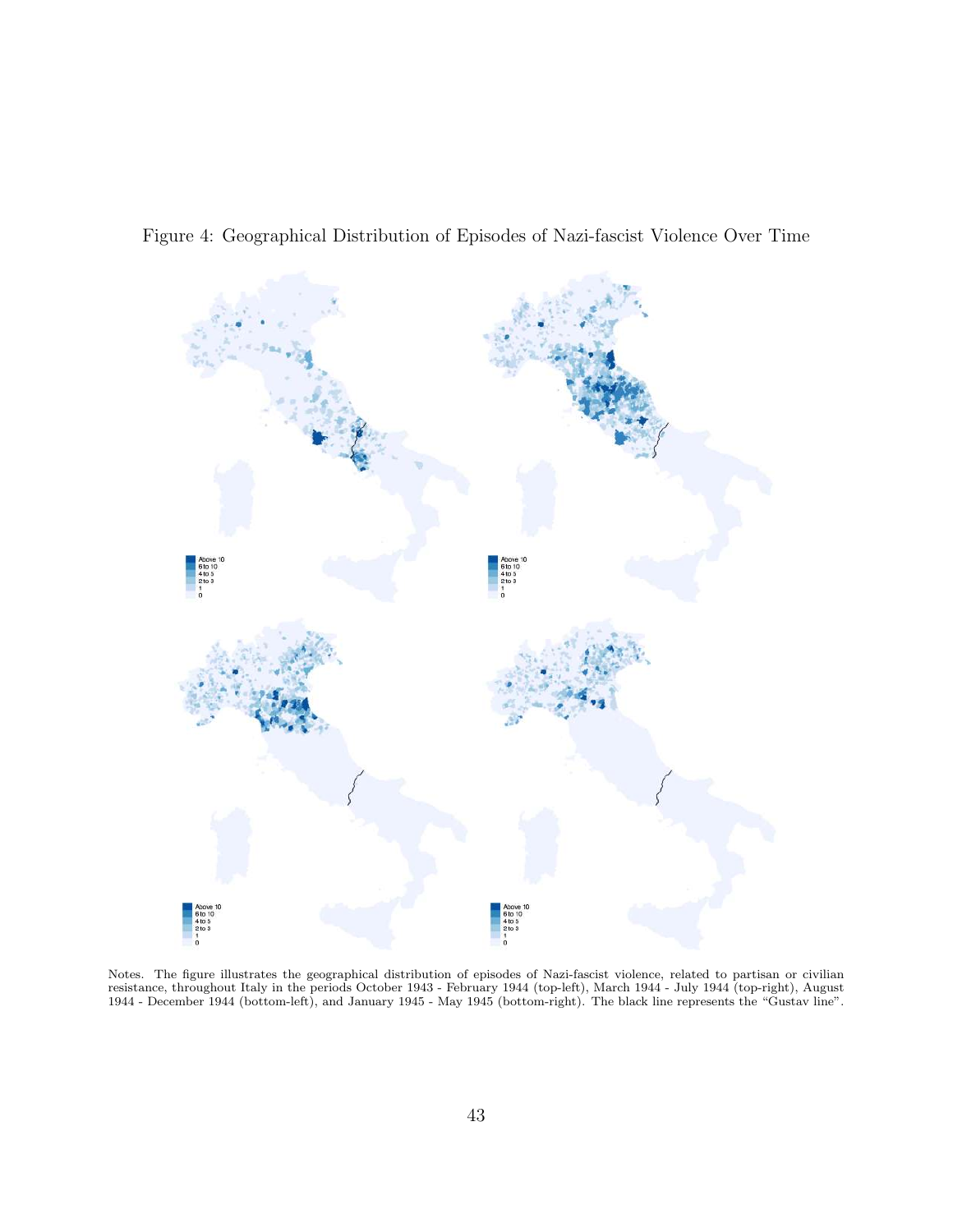

<span id="page-43-0"></span>Figure 5: Episodes of Nazi-fascist Violence and Observations by Months to/from Liberation

Notes. The figure illustrates the distribution of the average number of monthly episodes of Nazi-fascist violence related to partisan or civilian resistance (top) and the overall number of municipality-month observations (bottom) with respect to the liberation of the provincial capital. Dotted lines delimit the baseline sample used in the analysis.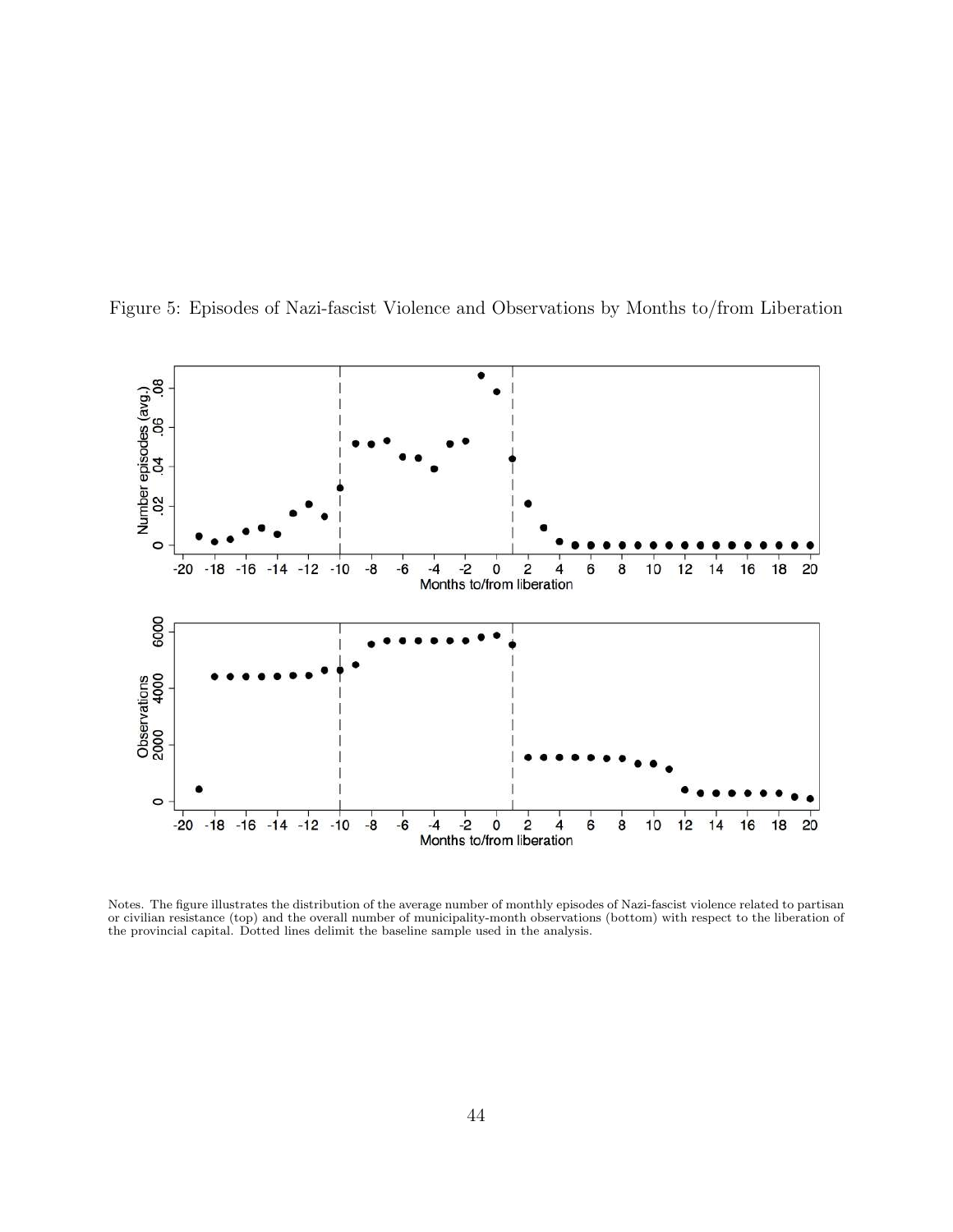Figure 6: Distribution of BBC Signal and Episodes of Nazi-fascist Violence

<span id="page-44-0"></span>

Notes. The figure illustrates the distribution of municipalities in the sample according to the range of standard deviation in the BBC signal (top panel) and according to the number of episodes of nazi-fascist violence related to partisan or civilian resistance (bottom panel).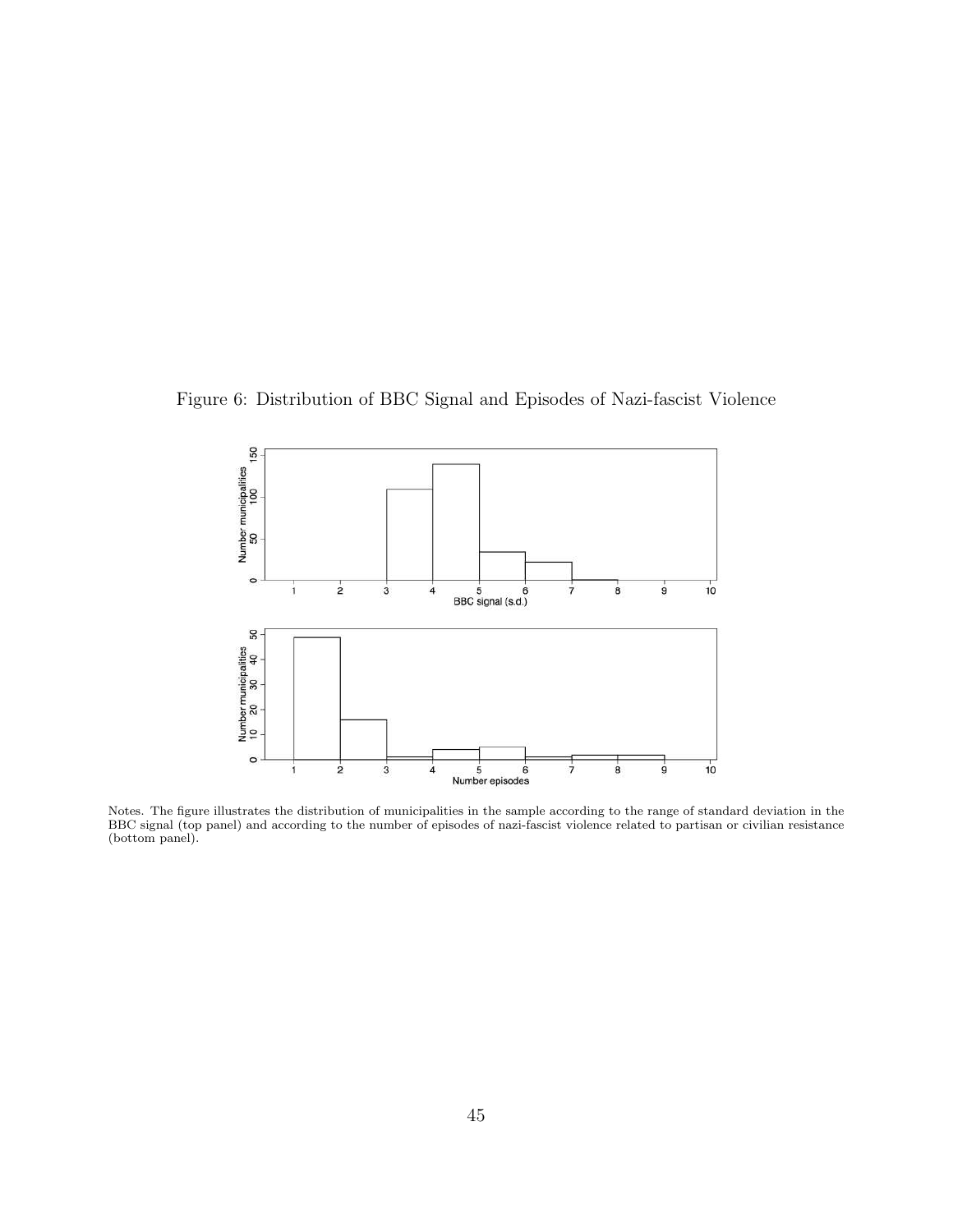<span id="page-45-0"></span>Figure 7: Leads and Lags



Notes. The figure illustrates the estimated number of episodes of nazi-fascist violence related to partisan or civilian resistance at different leads (left) and lags (right) from the BBC signal in a certain month. 95 percent confidence intervals reported.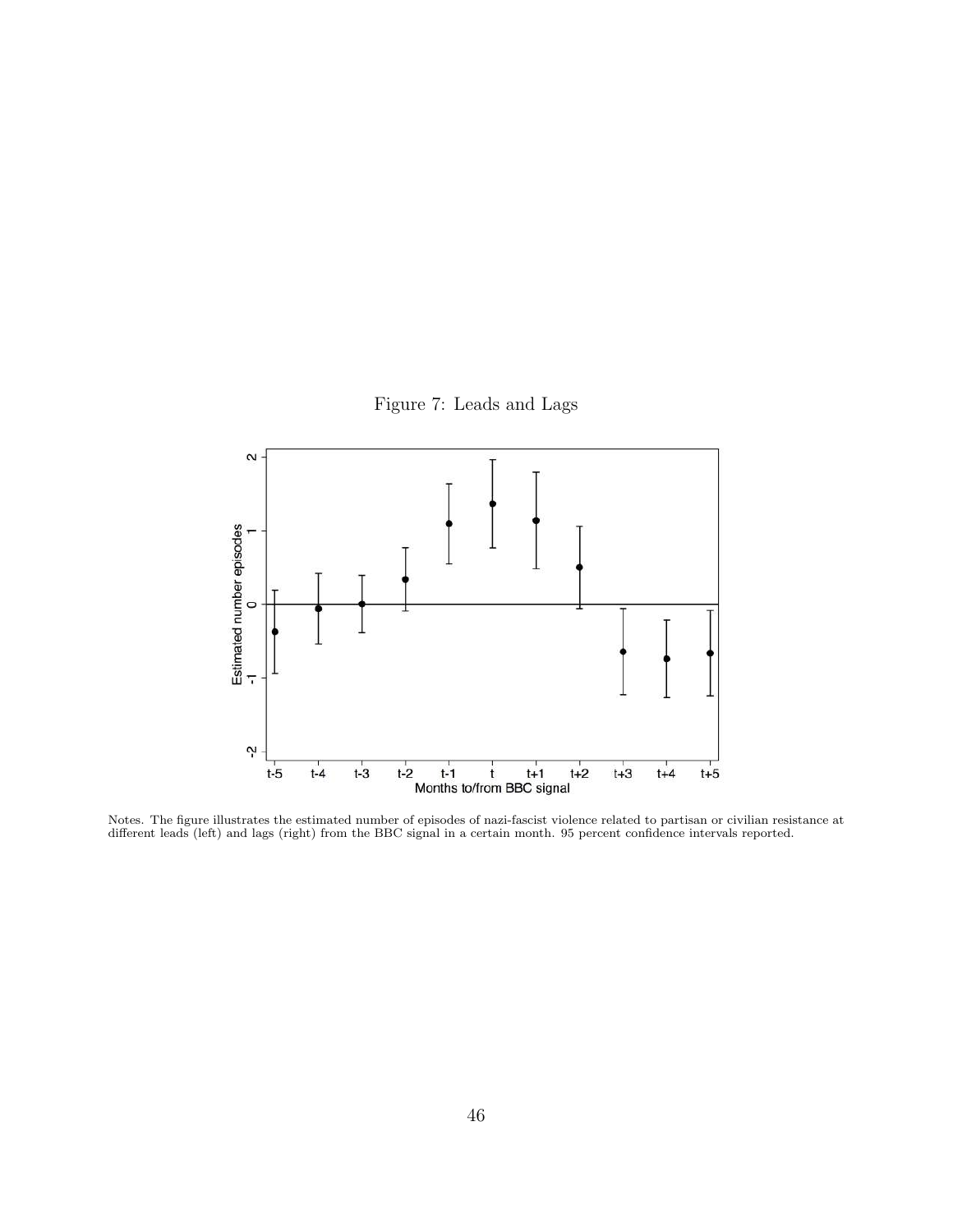<span id="page-46-0"></span>

|                                      | Mean    | S.d.   | Min              | Median   | Max     |
|--------------------------------------|---------|--------|------------------|----------|---------|
|                                      |         |        |                  |          |         |
| North                                | 0.800   | 0.400  | $\theta$         |          |         |
| Center                               | 0.157   | 0.364  | $\left( \right)$ |          |         |
| South                                | 0.043   | 0.203  | $\overline{0}$   | $\theta$ |         |
| Episodes with victims                | 0.051   | 0.332  | $\theta$         | 0        | 17      |
| Episodes with civilian victims       | 0.024   | 0.231  | 0                |          | 17      |
| Episodes with partisan victims       | 0.024   | 0.199  | $\Omega$         | 0        | 11      |
| BBC                                  | 59.388  | 5.399  | 41               | 59.500   | 70      |
| <b>EIAR</b>                          | 131.557 | 31.242 | 47.313           | 129.371  | 228.604 |
| AF Radio                             | 227.293 | 33.011 | 121.505          | 224.722  | 391.902 |
| Rain precipitations                  | 71.955  | 64.060 | $\theta$         | 55.400   | 382.500 |
| Cloud coverage                       | 57.258  | 8.745  | 31.300           | 58.700   | 77.500  |
| Temperatures                         | 11.658  | 8.072  | $-12.600$        | 11.700   | 26.500  |
| N. months to/from liberation (abs.)  | 4.513   | 3.163  | $\left( \right)$ |          | 10      |
| Presence of SS and H. Goering troops | 0.006   | 0.079  | $\theta$         | 0        |         |
| N. municipality-months               |         |        | 66,197           |          |         |
| N. municipalities                    |         |        | 5,873            |          |         |

Notes. BBC is the BBC signal (SNR) in the month. EIAR and AF Radio is the effective signal intensity in the month of EIAR and Allied Forces Radio, respectively. Rain precipitations is the monthly average rainfall in millimeters. Cloud coverage is the monthly average cloud coverage. Temperatures is the monthly average temperature. N. months to/from liberation (abs.) is the absolute value of the distance (in months) to the liberation of the provincial capital. Presence of SS and H. Goering troops is a dummy variable that takes value one if either the SS or the H. Goering troops are present in the municipality.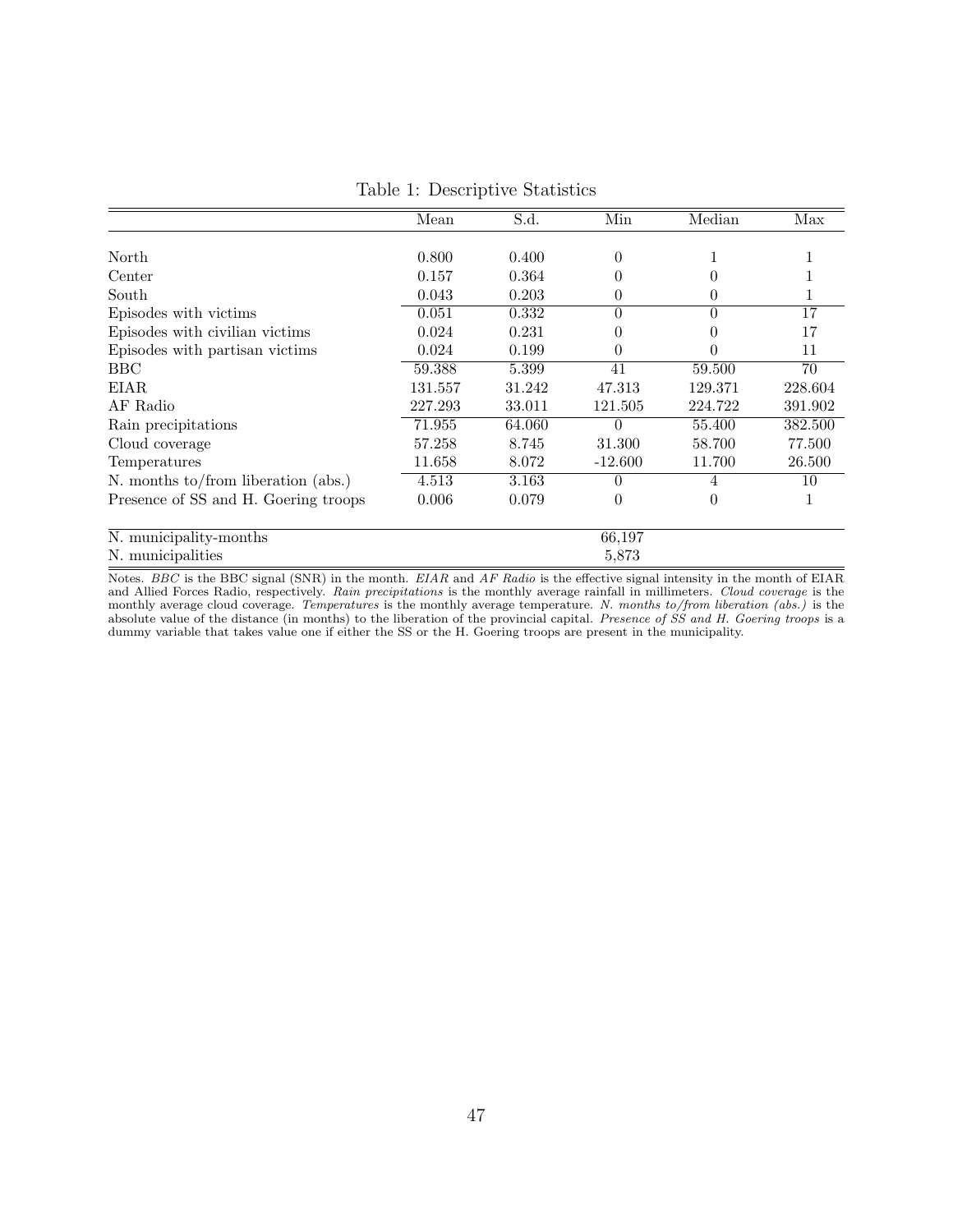|                        | $\left(1\right)$      | $\left( 2\right)$     | $\left( 3\right)$          |
|------------------------|-----------------------|-----------------------|----------------------------|
|                        | Any                   | Civilian              | Partisan                   |
| BBC (log)              | $1.527***$<br>(0.360) | $1.094***$<br>(0.292) | $0.439^{***}\,$<br>(0.123) |
| Municipality FE        | Yes                   | Yes                   | Yes                        |
| Month-Year FE          | Yes                   | Yes                   | Yes                        |
| Controls               | Yes                   | Yes                   | Yes                        |
| Avg. outcome           | 0.0507                | 0.0241                | 0.0244                     |
| N. municipality-months | 66.197                | 66,197                | 66,197                     |

<span id="page-47-0"></span>Table 2: BBC and Nazi-Fascist Violence

Notes. The dependent variable is the number of episodes of Nazi-fascist violence related to partisan or civilian resistance. *BBC* (log) is the log of the average BBC signal  $(SNR)$ between month t and month  $t-1$ . Controls include the average rain precipitations, the average cloud coverage and the average temperature in the month. Standard errors robust to clustering at province level. \*\*\*, \*\*, \*: denote significant at 1, 5 and 10 percent level, respectively.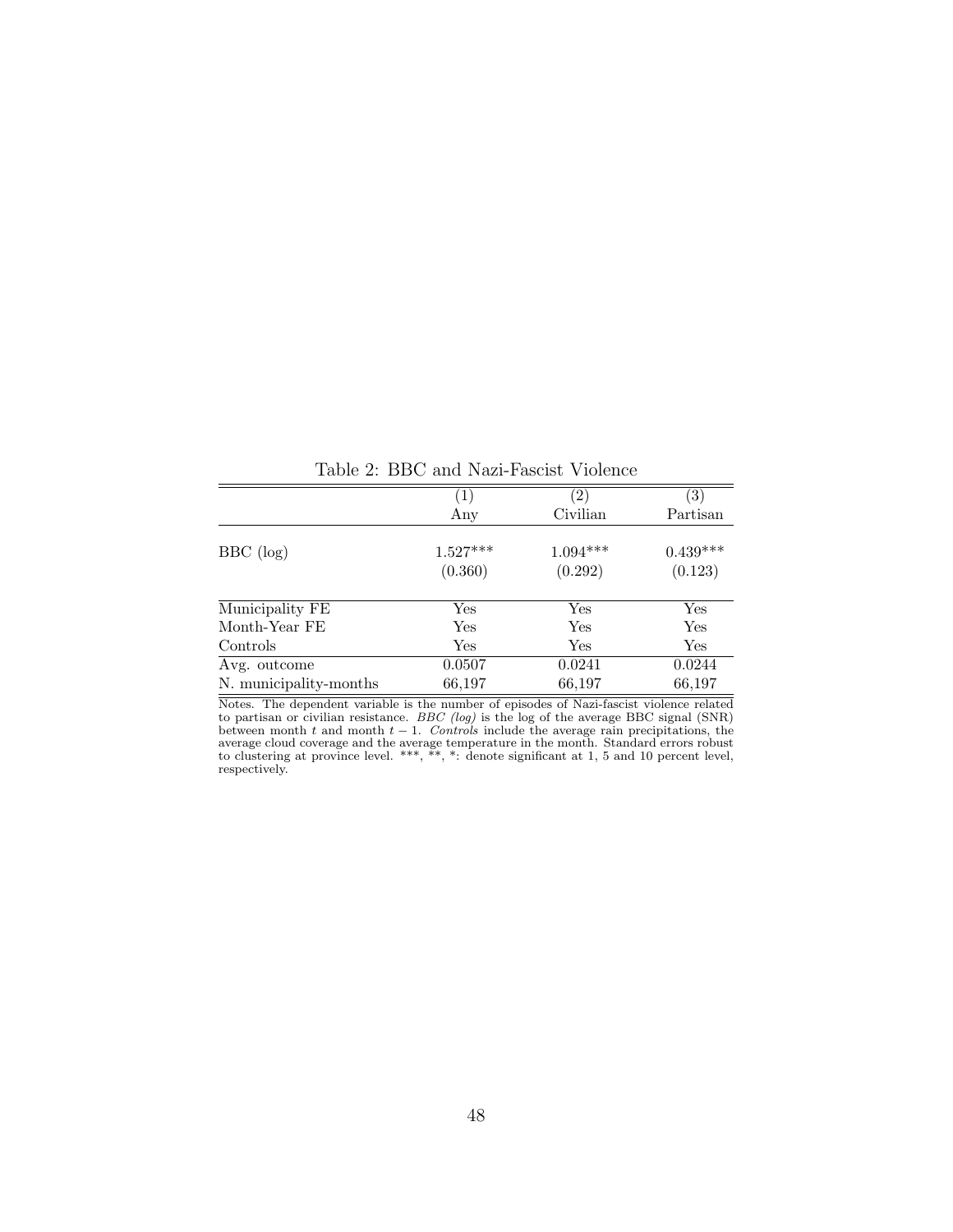|                        | $\left(1\right)$ | (2)                | $\left( 3\right)$ | (4)        | (5)         |
|------------------------|------------------|--------------------|-------------------|------------|-------------|
|                        | Conley           | Add municipalities | Add provincial    | Poisson    | Number of   |
|                        | s.e              | below Gustav       | trends            |            | victims     |
| BBC (log)              | $1.527***$       | $1.515***$         | $1.226***$        |            | $10.131***$ |
|                        | (0.373)          | (0.359)            | (0.319)           |            | (3.450)     |
| <b>BBC</b>             |                  |                    |                   | $0.308***$ |             |
|                        |                  |                    |                   | (0.055)    |             |
| Municipality FE        | Yes              | Yes                | Yes               | Yes        | Yes         |
| Month-Year FE          | Yes              | Yes                | Yes               | Yes        | Yes         |
| Province trend         | N <sub>o</sub>   | No                 | Yes               | No         | No          |
| Controls               | Yes              | Yes                | Yes               | Yes        | Yes         |
| Avg. outcome           | 0.0507           | 0.0506             | 0.0507            | 0.877      | 0.224       |
| N. municipality-months | 66,197           | 66,569             | 66,197            | 16,927     | 66,197      |

<span id="page-48-0"></span>Table 3: BBC and Nazi-Fascist Violence - Robustness

Notes. In columns (1) to (4) the dependent variable is the number of episodes of Nazi-fascist violence related to partisan or civilian resistance, while in column (5) it is the number of victims. BBC (log) is the log of the average BBC signal (SNR) between month t and month  $t-1$ . BBC is the average BBC signal (SNR) between month t and month  $t-1$ . Controls include the average rain precipitations, the average cloud coverage and the average temperature in the month. Standard errors robust to clustering at province level, except in column (1) where we allow for spatial correlation among municipalities that fall within 100 kilometers of each other. In column (2) we also include municipalities below the Gustav line. In column (3) we include province-specific (linear) time trends. In column (4) we estimate a Poisson model. \*\*\*, \*\*, \*: denote significant at 1, 5 and 10 percent level, respectively.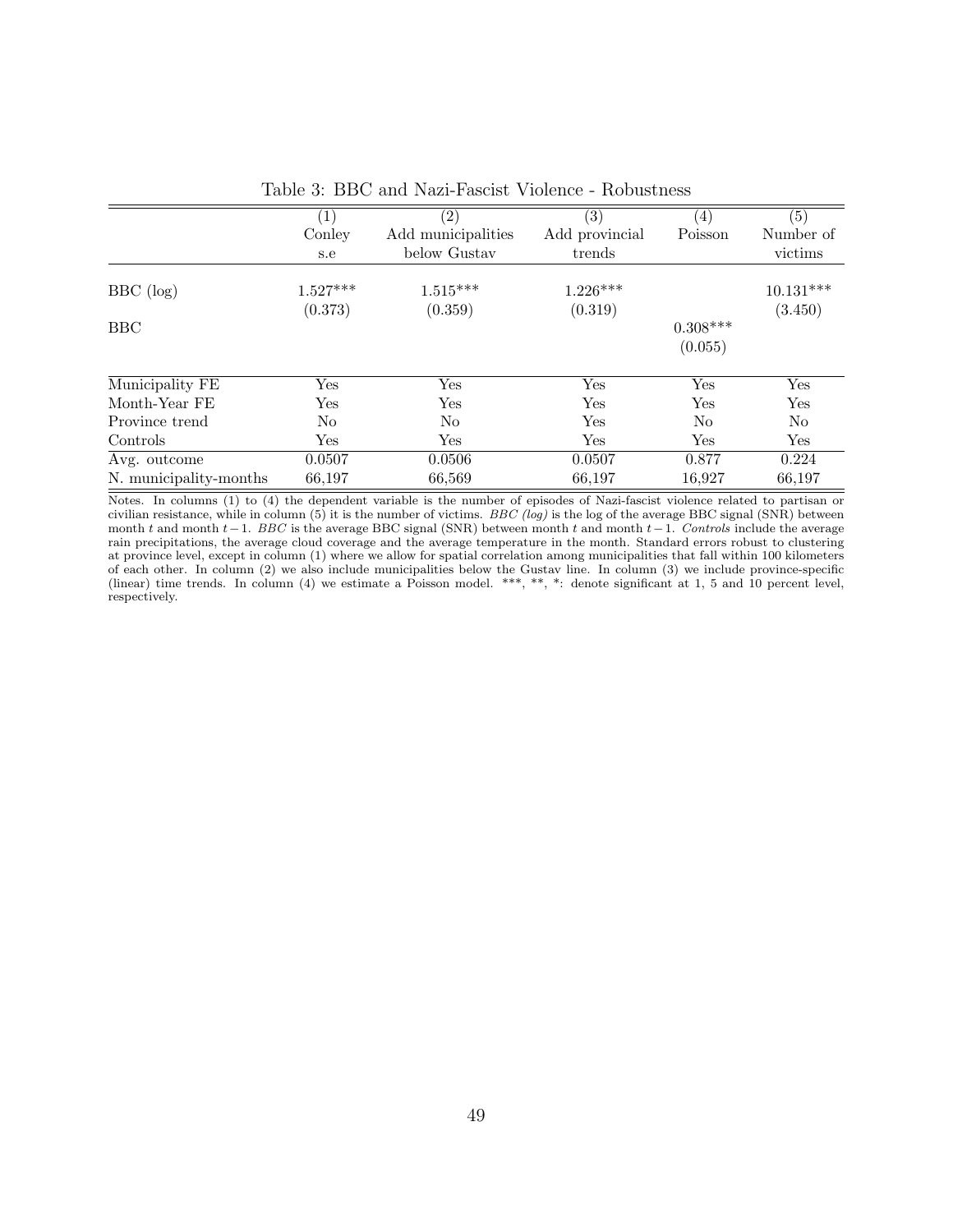|                               | (1)         | $\left( 2\right)$ | (3)           | (4)        |
|-------------------------------|-------------|-------------------|---------------|------------|
|                               | Interaction | Only              | Unrelated     | Good       |
|                               | brigades    | retaliations      | to resistance | reception  |
| BBC (log)                     | $1.492***$  | $0.299***$        | 0.239         |            |
|                               | (0.352)     | (0.101)           | (0.153)       |            |
| BBC (log) X Partisan brigades | $0.137*$    |                   |               |            |
|                               | (0.075)     |                   |               |            |
| Good BBC reception            |             |                   |               | $0.241***$ |
|                               |             |                   |               | (0.058)    |
| Municipality FE               | Yes         | Yes               | Yes           | Yes        |
| Month-year FE                 | Yes         | Yes               | Yes           | Yes        |
| Controls                      | Yes         | Yes               | Yes           | Yes        |
| Average outcome               | 0.0507      | 0.0117            | 0.0104        | 0.0507     |
| N. municipality-months        | 66,197      | 66,197            | 66,197        | 66,197     |

<span id="page-49-0"></span>Table 4: BBC and Nazi-Fascist Violence - Validation

Notes. The dependent variable is the number of episodes of Nazi-fascist violence related to partisan or civilian resistance. In column (2) the dependent variable includes only Nazi-fascist retaliations against partisan attacks. In column (3) the dependent variable includes only episodes of Nazi-fascist violence unrelated to partisan or civilian resistance (military retreat, gender or racial violence). BBC (log) is the log of the average BBC signal (SNR) between month t and month  $t - 1$ . Controls include the average rain precipitations, the average cloud coverage and the average temperature in the month. Standard errors robust to clustering at province level. Partisan brigades is a dummy for whether a partisan brigade was ever active in the municipality. Good BBC reception is a dummy for whether the BBC signal is above the threshold for good radio service (signal-to-noise ratio above 48) according to [Lane](#page-36-11) [\(1997\)](#page-36-11). Standard errors robust to clustering at province level. \*\*\*, \*\*, \*: denote significant at 1, 5 and 10 percent level, respectively.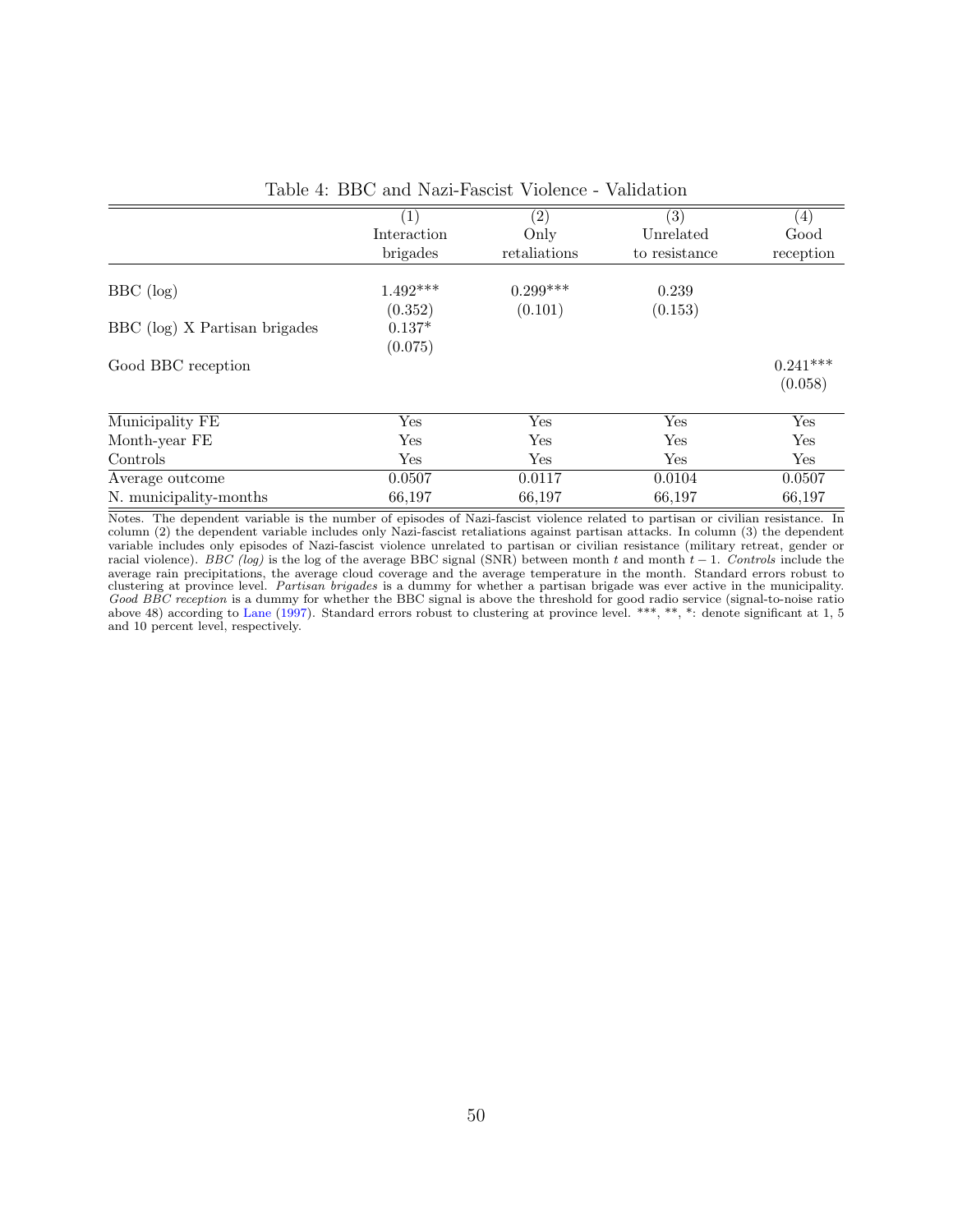<span id="page-50-0"></span>

| Table 5: BBC and Nazi-Fascist Violence - Mechanism |  |
|----------------------------------------------------|--|
|----------------------------------------------------|--|

|                                       | (1)        | (2)                  | (3)          | (4)            |
|---------------------------------------|------------|----------------------|--------------|----------------|
|                                       | Close      | Lag effects          | Lag effects  | Neighbor       |
|                                       | window     | $(2 \text{ months})$ | $(4$ months) | municipalities |
|                                       |            |                      |              |                |
| BBC (log)                             | $0.962***$ | $1.555***$           | $1.453***$   | 1.093          |
|                                       | (0.280)    | (0.362)              | (0.350)      | (0.905)        |
| BBC (log) X Close window              | $0.813***$ |                      |              |                |
|                                       | (0.238)    |                      |              |                |
| Avg. BBC previous $2$ months $(\log)$ |            | $-0.257$             |              |                |
|                                       |            | (0.374)              |              |                |
| Avg. BBC previous $4$ months $(\log)$ |            |                      | $-0.277$     |                |
|                                       |            |                      | (0.376)      |                |
| Avg. BBC neighbor $(\log)$            |            |                      |              | $17.805***$    |
|                                       |            |                      |              | (5.461)        |
| BBC (log) X Avg. BBC neighbor (log)   |            |                      |              | $-4.787***$    |
|                                       |            |                      |              | (1.449)        |
|                                       |            |                      |              |                |
| Municipality FE                       | Yes        | Yes                  | Yes          | Yes            |
| Month-year FE                         | Yes        | Yes                  | Yes          | Yes            |
| Controls                              | Yes        | Yes                  | Yes          | Yes            |
| Average outcome                       | 0.0507     | 0.0507               | 0.0507       | 0.0507         |
| N. municipality-months                | 66,197     | 66,197               | 66,197       | 66,197         |

Notes. The dependent variable is the number of episodes of Nazi-fascist violence related to partisan or civilian resistance. BBC (log) is the log of the average BBC signal (SNR) between month t and month  $t-1$ . Controls include the average rain precipitations, the average cloud coverage and the average temperature in the month. Standard errors robust to clustering at province level. Close window is a dummy for being in a six month window around the liberation date of the provincial capital (from four months before to one month after). Avg. BBC neighbor (log) is the log of the average BBC signal (SNR) in all the municipalities sharing a border with a given municipality i (between month t and month  $t-1$ ). Standard errors robust to clustering at province level. \*\*\*, \*\*, \*: denote significant at 1, 5 and 10 percent level, respectively.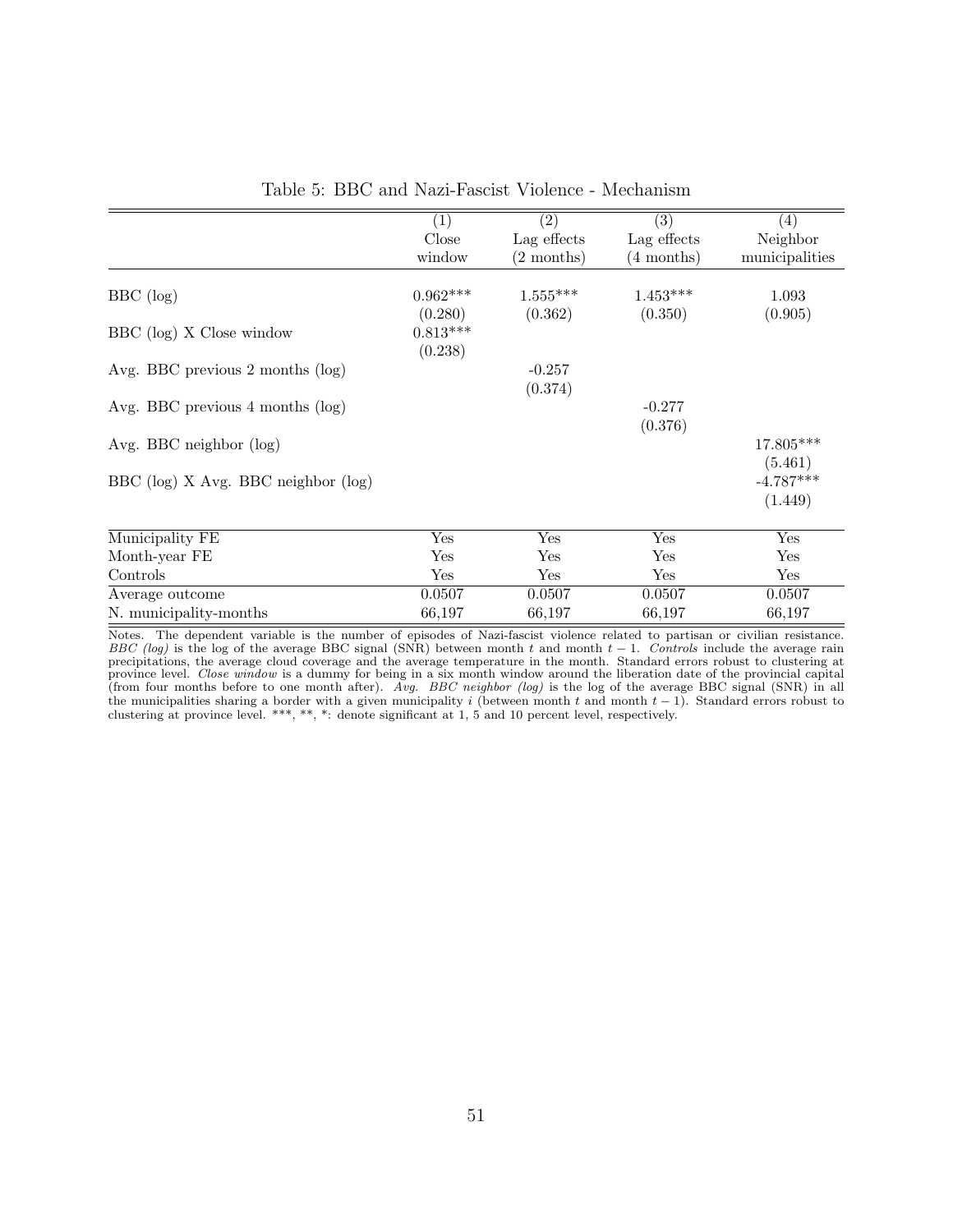|                                                | (1)                   | (2)                   | $\overline{(3)}$      | (4)                   |
|------------------------------------------------|-----------------------|-----------------------|-----------------------|-----------------------|
|                                                | <b>EIAR</b>           | AF Radio              | <b>Bombings</b>       | <b>Bombings</b>       |
|                                                |                       |                       |                       | (infr. vs. non-infr.) |
| BBC (log)                                      | $1.529***$<br>(0.367) | $1.492***$<br>(0.372) | $1.534***$<br>(0.358) | $1.532***$<br>(0.358) |
| EIAR (log)                                     | $0.079*$<br>(0.041)   |                       |                       |                       |
| $AF$ radio $(log)$                             |                       | 0.027<br>(0.066)      |                       |                       |
| Days bombings (German)                         |                       |                       | $1.578*$<br>(0.793)   |                       |
| Days bombings (non-German)                     |                       |                       | 0.178<br>(0.595)      | 0.257<br>(0.584)      |
| Days bombings (German - infr.)                 |                       |                       |                       | $3.934**$<br>(1.539)  |
| Days bombings (German - non infr.)             |                       |                       |                       | 0.280<br>(0.876)      |
| BBC (log) X Days bombings (German)             |                       |                       | $-0.386**$<br>(0.193) |                       |
| BBC (log) X Days bombings (non-German)         |                       |                       | $-0.043$<br>(0.146)   | $-0.062$<br>(0.143)   |
| BBC (log) X Days bombings (German - infr.)     |                       |                       |                       | $-0.969**$<br>(0.376) |
| BBC (log) X Days bombings (German - non infr.) |                       |                       |                       | $-0.065$<br>(0.214)   |

<span id="page-51-0"></span>Table 6: BBC and Nazi-Fascist Violence - Mechanism (cont'd)

| Municipality FE        | Yes    | Yes    | Yes    | Yes        |
|------------------------|--------|--------|--------|------------|
| Month-year FE          | Yes    | Yes    | Yes    | Yes        |
| Controls               | Yes    | Yes    | Yes    | <b>Yes</b> |
| Average outcome        | 0.0542 | 0.0507 | 0.0507 | 0.0507     |
| N. municipality-months | 61.782 | 66.197 | 66.197 | 66.197     |

Notes. The dependent variable is the number of episodes of Nazi-fascist violence related to partisan or civilian resistance. BBC (log) is the log of the average BBC signal (SNR) between month t and month  $t-1$ . EIAR (log) and AF Radio (log) is the log of the effective signal intensity in month t of EIAR and Allied Forces Radio, respectively. Days bombings (German) represents the number of days in month t with bombing attacks by the Allies over the municipality with German targets. Days bombings (German - infr.) represents the number of days in month t with bombing attacks by the Allies over the municipality with German (infrastructures, i.e., non-movable) targets. Controls include the average rain precipitations, the average cloud coverage and the average temperature in the month. In columns (1) and (2) we also control for the theoretical radio signal intensity in the absence of orographic obstacles of EIAR and Allied Forces Radio, respectively. Standard errors robust to clustering at province level. Standard errors robust to clustering at province level. \*\*\*, \*\*, \*: denote significant at 1, 5 and 10 percent level, respectively.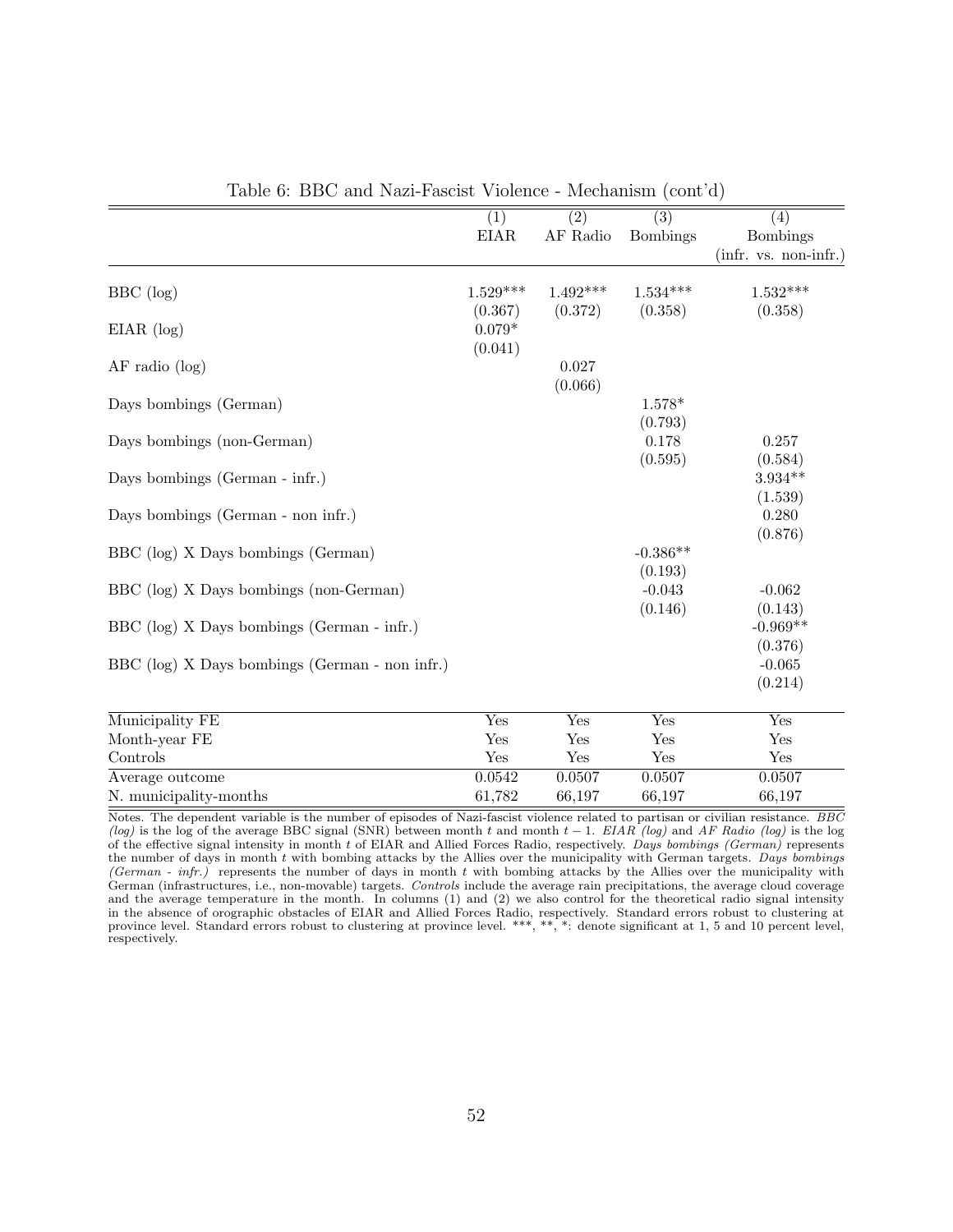<span id="page-52-0"></span>

| $\widehat{S}$<br>Extreme<br>1.981<br>left<br>$\odot$<br>Extreme<br>1.855<br>left<br>BBC (log) | Democrats<br>Christian | $\widehat{\mathbb{F}}$ | $\widetilde{5}$ |                                                |
|-----------------------------------------------------------------------------------------------|------------------------|------------------------|-----------------|------------------------------------------------|
|                                                                                               |                        | Christian              | Monarchists     | Monarchists<br>$\odot$                         |
|                                                                                               |                        | Democrats              |                 |                                                |
|                                                                                               | $-0.289$               | $-0.182$               | $-0.284$        | $-0.308$                                       |
| (2.061)<br>(2.030)                                                                            | (1.164)                | (1.207)                | (0.221)         | (0.230)                                        |
| 0.044<br>$0.045*$<br>EIAR (log)                                                               | $-0.044$               | $-0.045$               | $-0.004$        | $-0.003$                                       |
| (0.027)<br>(27)<br>(0.0)                                                                      | (0.027)                | (0.027)                | (0.007)         |                                                |
| 0.007<br>0.009<br>AF radio                                                                    | 0.067                  | 0.066                  | 0.006           | $\begin{pmatrix} 0.007 \\ 0.007 \end{pmatrix}$ |
| (0.061)<br>061<br>$\frac{1}{2}$                                                               | (650.01)               | (250.0)                | (0.017)         | (0.017)                                        |
| Yes<br>Yes<br>es<br>Province FE                                                               |                        | Yes                    | Yes             | Yes                                            |
| ${\rm Yes}$<br>$_{\rm Yes}$<br>Controls                                                       | ${\rm Yes}$            | ${\rm Yes}$            | $\mathbf{Yes}$  | $_{\rm Yes}^{\rm Yes}$                         |
| $\overline{N}$<br>${\rm Yes}$<br>$\tilde{\mathsf{X}}$<br>Civil War controls                   |                        | ${\rm Yes}$            | $\overline{N}$  |                                                |
| 0.416<br>0.416<br>Average outcome                                                             | 0.417                  | 0.417                  | 0.0112          | 0.0112                                         |
| 5,011<br>$\overline{0}1$<br>N. municipalities                                                 | 5,011                  | 5,011                  | 5,011           | 5,011                                          |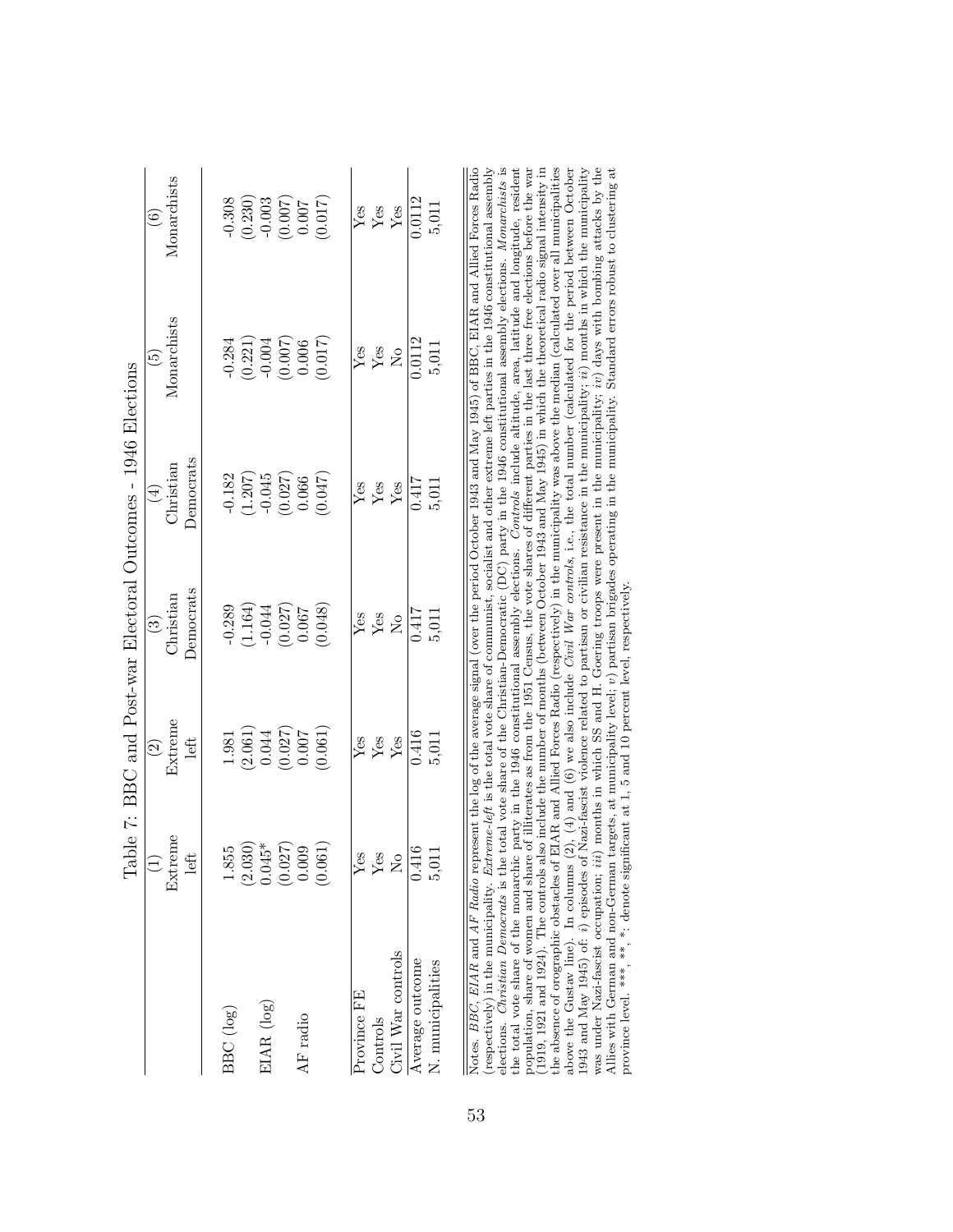|                                                                                                                                                                                                                                                                                                                                          |                                                 |                      |                          |             | Table 8: BBC and Post-war Electoral Outcomes - 1948 Elections                                                        |             |                |               |
|------------------------------------------------------------------------------------------------------------------------------------------------------------------------------------------------------------------------------------------------------------------------------------------------------------------------------------------|-------------------------------------------------|----------------------|--------------------------|-------------|----------------------------------------------------------------------------------------------------------------------|-------------|----------------|---------------|
|                                                                                                                                                                                                                                                                                                                                          |                                                 | $\widetilde{\Omega}$ | $\widetilde{\mathbb{C}}$ | Ë           | ق                                                                                                                    | $\odot$     | E              | $\circledast$ |
|                                                                                                                                                                                                                                                                                                                                          | Extreme                                         | Extreme              | Christian                | Christian   | Monarchists                                                                                                          | Monarchists | Extreme        | Extreme       |
|                                                                                                                                                                                                                                                                                                                                          | left                                            | left                 | Democrats                | Democrats   |                                                                                                                      |             | Right          | Right         |
|                                                                                                                                                                                                                                                                                                                                          |                                                 |                      |                          |             |                                                                                                                      |             |                |               |
| BBC (log)                                                                                                                                                                                                                                                                                                                                | 0.620                                           | 0.632                | $-0.753$                 | $-0.730$    | 0.088                                                                                                                | 0.143       | 0.111          | 0.135         |
|                                                                                                                                                                                                                                                                                                                                          | $\begin{array}{c} (2.877) \\ 0.036 \end{array}$ | (2.898)              | (2.035)                  | (2.042)     | (0.201)                                                                                                              | (0.178)     | (0.123)        | (0.130)       |
| EIAR (log)                                                                                                                                                                                                                                                                                                                               |                                                 | 0.037                | $-0.045*$                | $-0.044*$   | 0.004                                                                                                                | 0.004       | 0.004          | 0.004         |
|                                                                                                                                                                                                                                                                                                                                          | (0.025)                                         | (0.026)              | $(0.025)$<br>$0.049$     | (0.026)     | (0.005)                                                                                                              | (0.005)     | (0.005)        | (0.005)       |
| AF radio (log)                                                                                                                                                                                                                                                                                                                           | 0.026                                           | 0.025                |                          | 0.049       | $-0.032*$                                                                                                            | $-0.032*$   | $-0.016$       | $-0.017$      |
|                                                                                                                                                                                                                                                                                                                                          | (0.059)                                         | (0.059)              | (0.047)                  | (0.046)     | (0.017)                                                                                                              | (0.017)     | (0.010)        | (0.010)       |
|                                                                                                                                                                                                                                                                                                                                          |                                                 |                      |                          |             |                                                                                                                      |             |                |               |
| Province FE                                                                                                                                                                                                                                                                                                                              | Yes                                             | $_{\rm Yes}$         | Yes                      | Yes         | Yes                                                                                                                  | Yes         | Yes            | Yes           |
| Controls                                                                                                                                                                                                                                                                                                                                 | Yes                                             | Yes                  | ${\rm Yes}$              | ${\rm Yes}$ | ${\rm Yes}$                                                                                                          | ${\rm Yes}$ | ${\rm Yes}$    | Yes           |
| Civil War controls                                                                                                                                                                                                                                                                                                                       | $\overline{N}$                                  | $Y$ es               | $\mathcal{S}^{\circ}$    | Yes         | $\overline{N}$                                                                                                       | ${\rm Yes}$ | $\overline{N}$ | Yes           |
| Average outcome                                                                                                                                                                                                                                                                                                                          | 0.374                                           | 0.374                | 0.542                    | 0.542       | 0.0101                                                                                                               | 0.0101      | 0.0113         | 0.0113        |
| N. municipalities 5,011                                                                                                                                                                                                                                                                                                                  | 5,011                                           | 5,011                | 5,011                    | 5.011       | 5,011                                                                                                                | 5,011       | 5,011          |               |
| Notes. BBC, EIAR and AF Radio represent the log of the average signal (over the period October 1943 and May 1945) of BBC, EIAR and Allied Forces Radio                                                                                                                                                                                   |                                                 |                      |                          |             |                                                                                                                      |             |                |               |
| (respectively) in the municipality. Extreme left is the total vote share of communist, socialist and other extreme left parties in the 1948 parliamentary elections.                                                                                                                                                                     |                                                 |                      |                          |             |                                                                                                                      |             |                |               |
| Christian Democrats is the total vote share of the Christian-Democratic (DC) party in the 1948 parliamentary elections. Monarchists is the total vote share                                                                                                                                                                              |                                                 |                      |                          |             |                                                                                                                      |             |                |               |
| Controls include altitude, area, latitude and longitude, resident population, share of women and share of illiterates as from the 1951 Census, the vote shares<br>of the monarchic party in the 1948 parliamentary elections. Extreme right is the total vote share of the neo-fascist party in the 1948 parliamentary elections.        |                                                 |                      |                          |             |                                                                                                                      |             |                |               |
| of different parties in the last three f                                                                                                                                                                                                                                                                                                 |                                                 |                      |                          |             | free elections before the war (1919, 1921 and 1924). The controls also include the number of months (between October |             |                |               |
| 1943 and May 1945) in which the theoretical radio signal intensity in the absence of orographic obstacles of EIAR and Allied Forces Radio (respectively) in                                                                                                                                                                              |                                                 |                      |                          |             |                                                                                                                      |             |                |               |
| the municipality was above the median (calculated over all municipalities above the Gustav line). In columns $(2)$ , $(4)$ , $(6)$ and $(8)$ we also include Civil War<br>controls, i.e., the total number (calculated for the period between October 1943 and May 1945) of: i) episodes of Nazi-fascist violence related to partisan or |                                                 |                      |                          |             |                                                                                                                      |             |                |               |
| civilian resistance in the municipality; <i>ii</i> ) months in which the municipality was under Nazi-fascist occupation; <i>iii</i> ) months in which SS and H. Goering troops                                                                                                                                                           |                                                 |                      |                          |             |                                                                                                                      |             |                |               |
| were present in the municipality; <i>iv</i> ) days with bombing attacks by the Allies with German and non-German targets, at municipality level; <i>v</i> ) partisan brigades operating in the municipality. Standard errors robust to cl                                                                                                |                                                 |                      |                          |             |                                                                                                                      |             |                |               |
|                                                                                                                                                                                                                                                                                                                                          |                                                 |                      |                          |             |                                                                                                                      |             |                |               |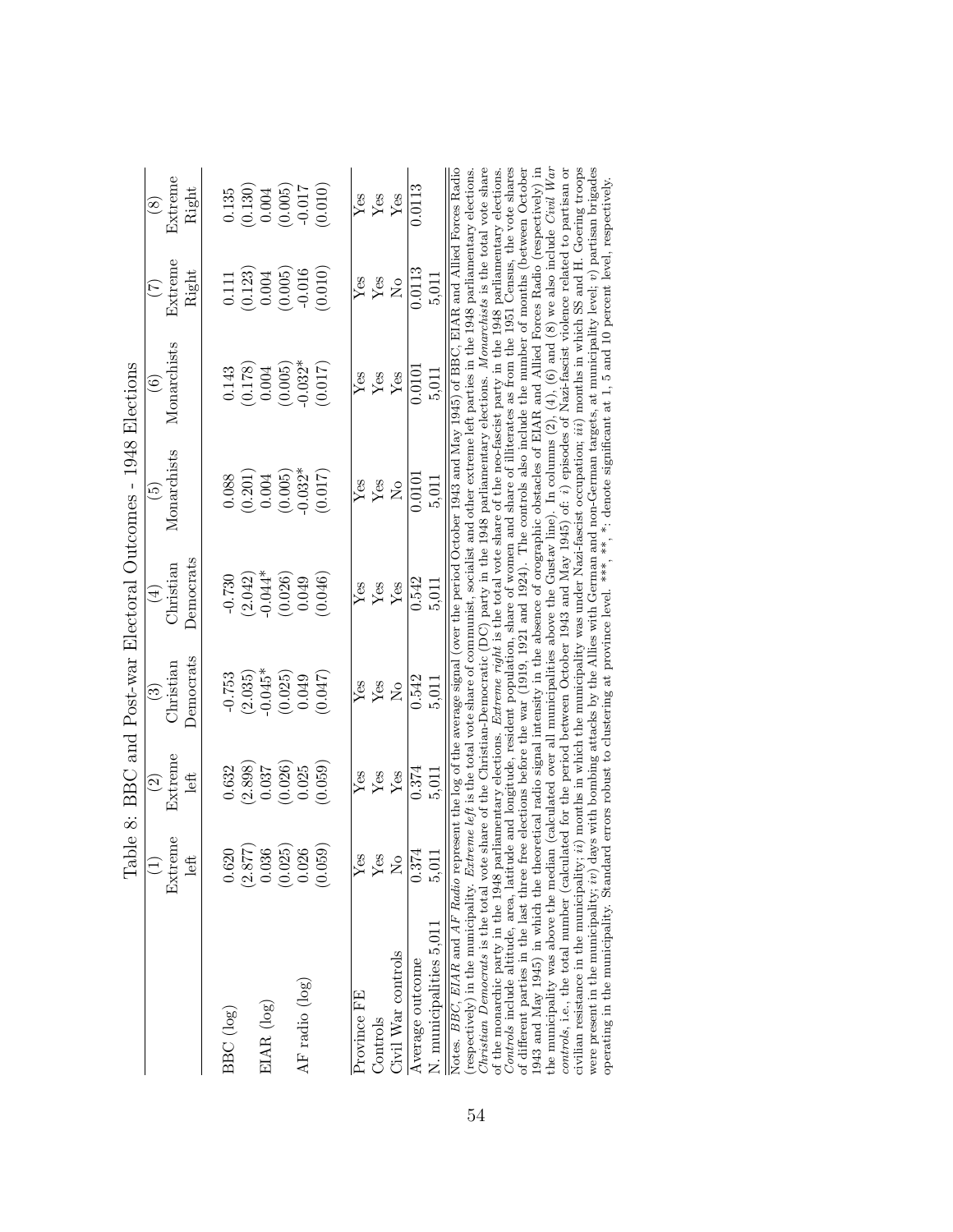<span id="page-54-0"></span>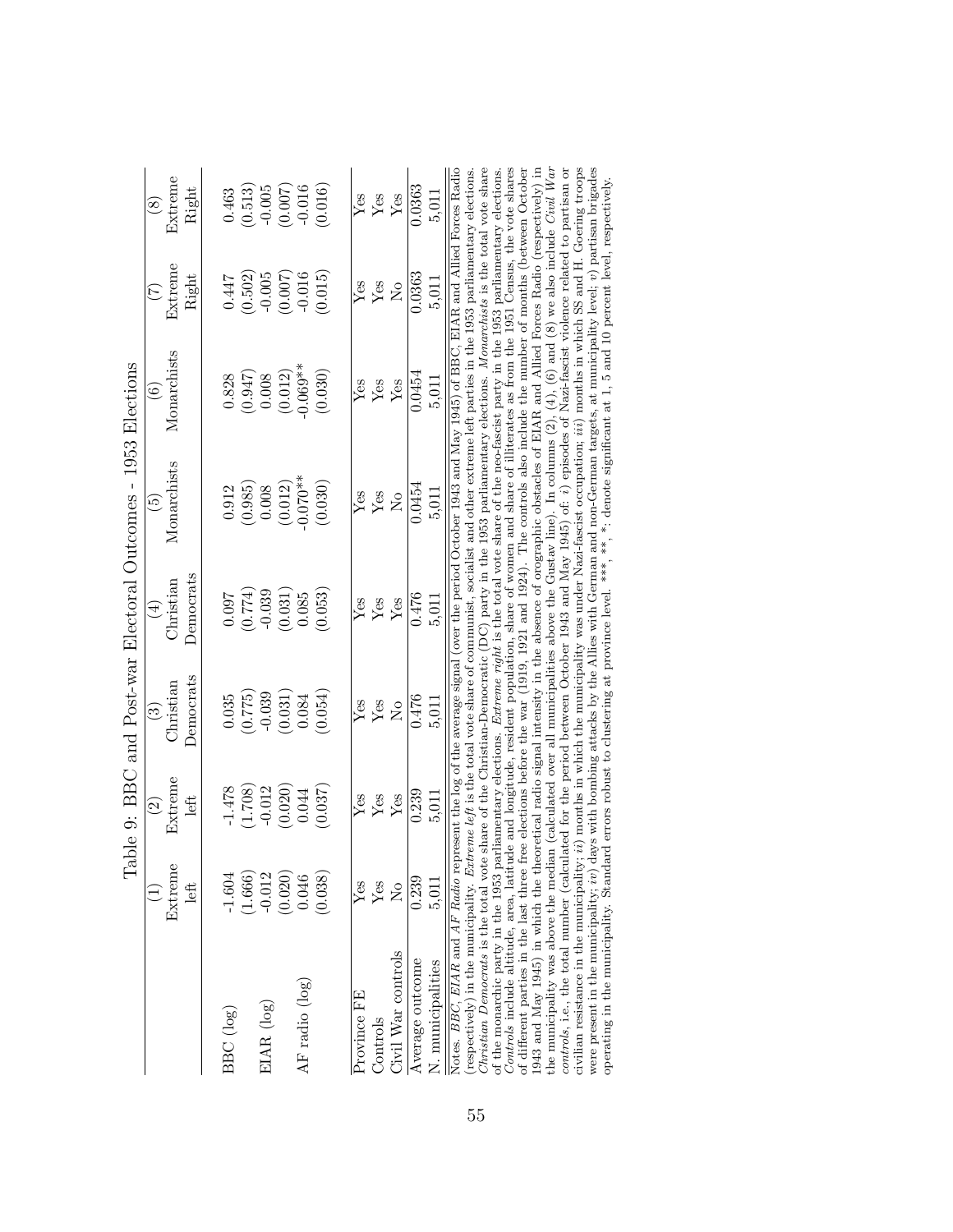## Appendix

| IWAIO II,I, DDC WHU ITWAI IWACHAU TIOICHCO<br>11101 0111011001 - O 01101 010 |                        |                        |                       |                       |  |  |  |  |
|------------------------------------------------------------------------------|------------------------|------------------------|-----------------------|-----------------------|--|--|--|--|
|                                                                              | $\left( 1\right)$      | $\left( 2\right)$      | $\left( 3\right)$     | $\left(4\right)$      |  |  |  |  |
|                                                                              | No                     | Add                    | Add                   | Add                   |  |  |  |  |
|                                                                              | controls               | month-year FE          | municipality FE       | controls              |  |  |  |  |
| BBC (log)                                                                    | $-0.376***$<br>(0.089) | $-0.724***$<br>(0.170) | $1.495***$<br>(0.361) | $1.527***$<br>(0.360) |  |  |  |  |
| Municipality FE                                                              | N <sub>0</sub>         | No                     | Yes                   | Yes                   |  |  |  |  |
| Month-Year FE                                                                | No                     | Yes                    | Yes                   | Yes                   |  |  |  |  |
| Controls                                                                     | N <sub>0</sub>         | No                     | No                    | Yes                   |  |  |  |  |
| Average outcome                                                              | 0.0528                 | 0.0528                 | 0.0507                | 0.0507                |  |  |  |  |
| N. municipality-months                                                       | 66,297                 | 66,297                 | 66,197                | 66,197                |  |  |  |  |

Table A.1: BBC and Nazi-Fascist Violence - Incremental Controls

Notes. The dependent variable is the number of episodes of Nazi-fascist violence related to partisan or civilian resistance. BBC (log) is the log of the average BBC signal (SNR) between month t and month  $t - 1$ . Controls include the average rain precipitations, the average cloud coverage and the average temperature in the month. Standard errors robust to clustering at province level. \*\*\*, \*\*, \*: denote significant at 1, 5 and 10 percent level, respectively.